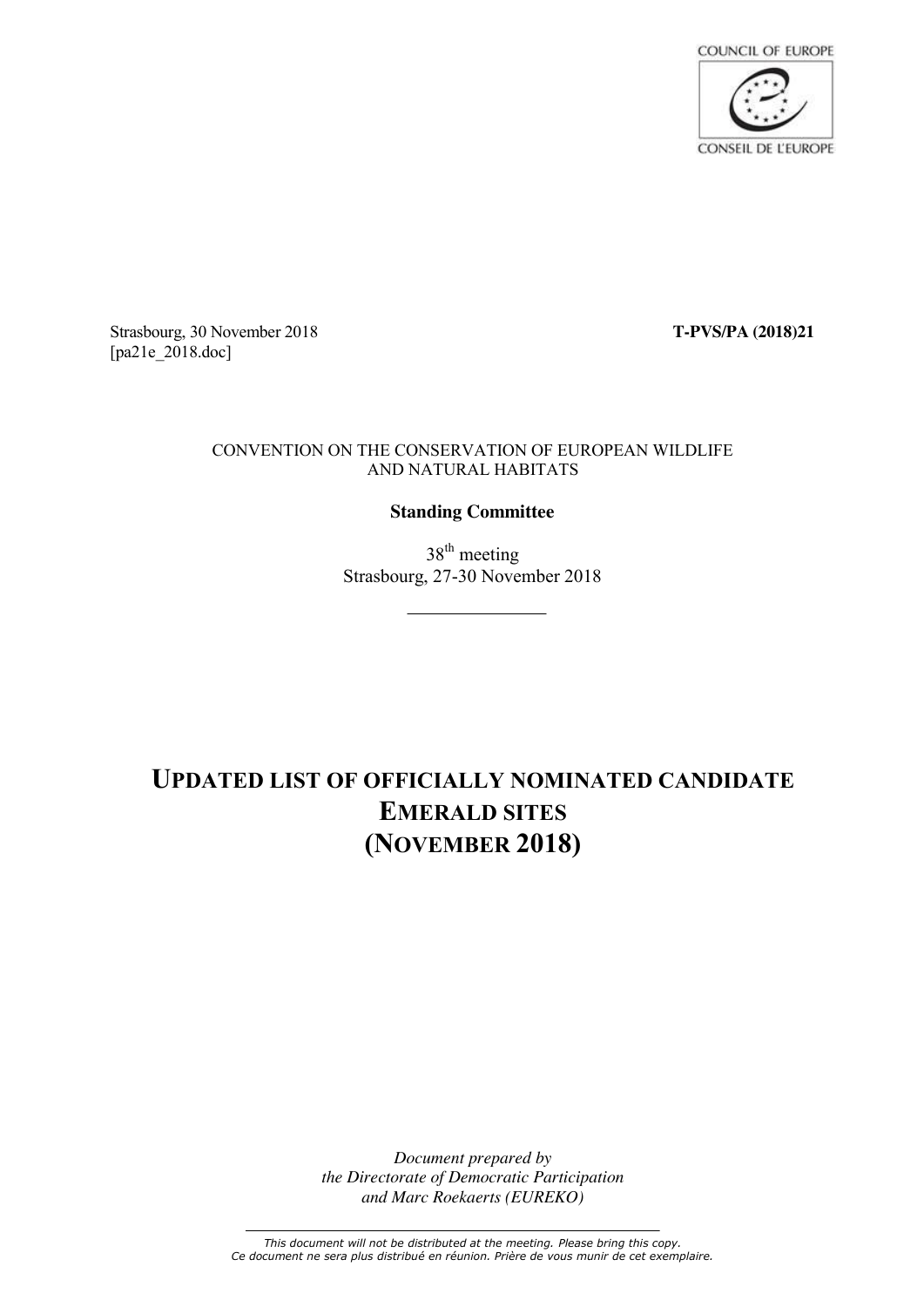### **Table of Contents**

| 1. Albania                                      | $\overline{4}$ |
|-------------------------------------------------|----------------|
| 2. Armenia                                      | 5              |
| 3. Azerbaijan                                   | 6              |
| 4. Belarus                                      | $\overline{7}$ |
| 5. Bosnia and Herzegovina                       | 8              |
| 6. Georgia                                      | 9              |
| 7. Republic of Moldova                          | 10             |
| 8. Montenegro                                   | 11             |
| 9. Norway                                       | 12             |
| 10. Russian Federation                          | 16             |
| 11. Serbia                                      | 59             |
| 12. "The former Yugoslav Republic of Macedonia" | 61             |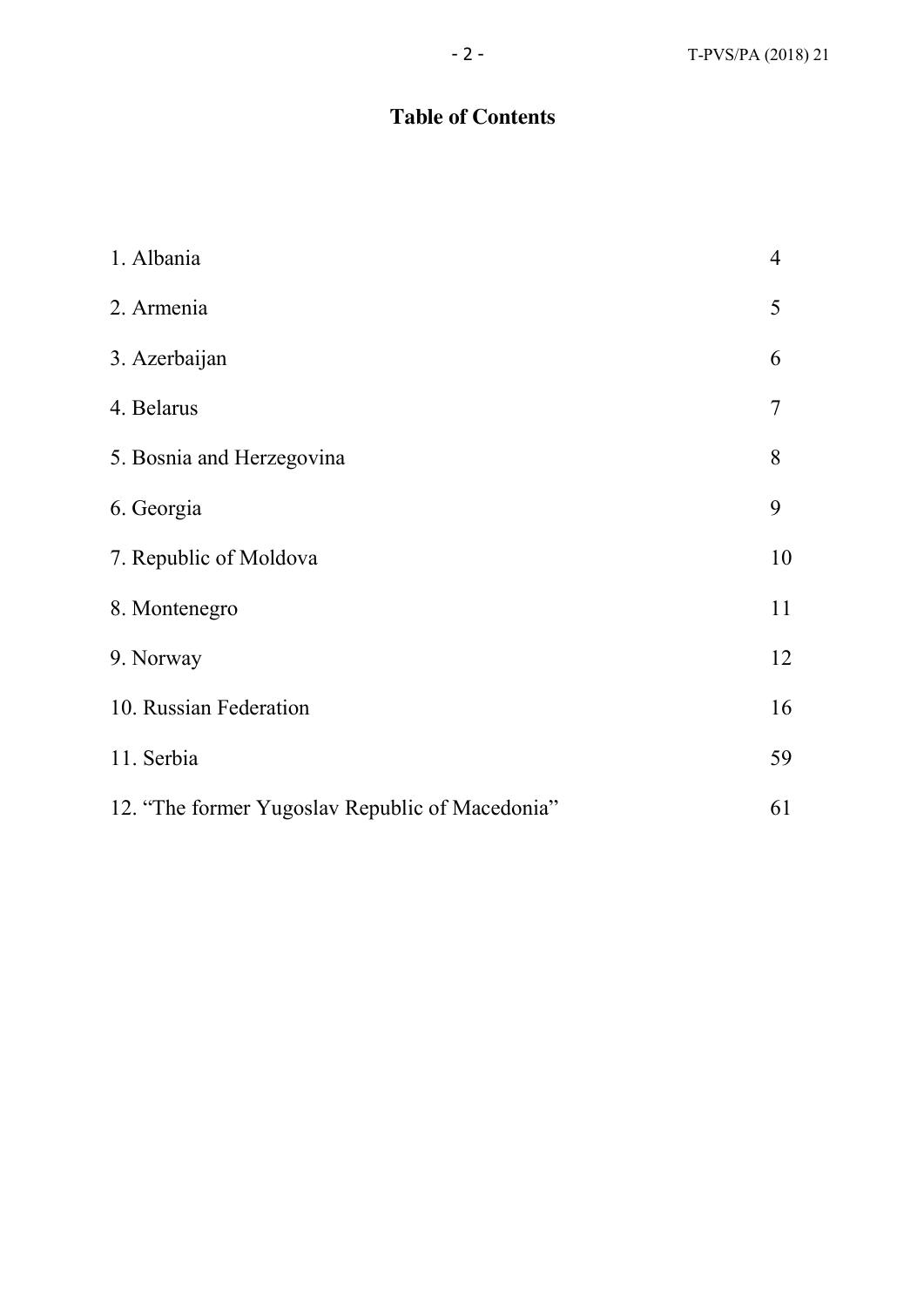The list of Emerald Network candidate sites is based on the most recent data release delivered on the Central Data Repository (CDR) managed by the European Environment Agency. It contains newly nominated sites and also previously nominated candidate sites (except those which are listed on the list of Emerald Network adopted sites). Candidate sites are defined by their code, their name and their area.

The list of officially nominated candidate Emerald sites is updated by the Standing Committee to the Bern Convention each year, at its annual meeting.

Countries are presented in alphabetical order and their lists are prepared and sorted according to the site code in alfa-numerical order. The sites were the area coverage is not indicated are caves.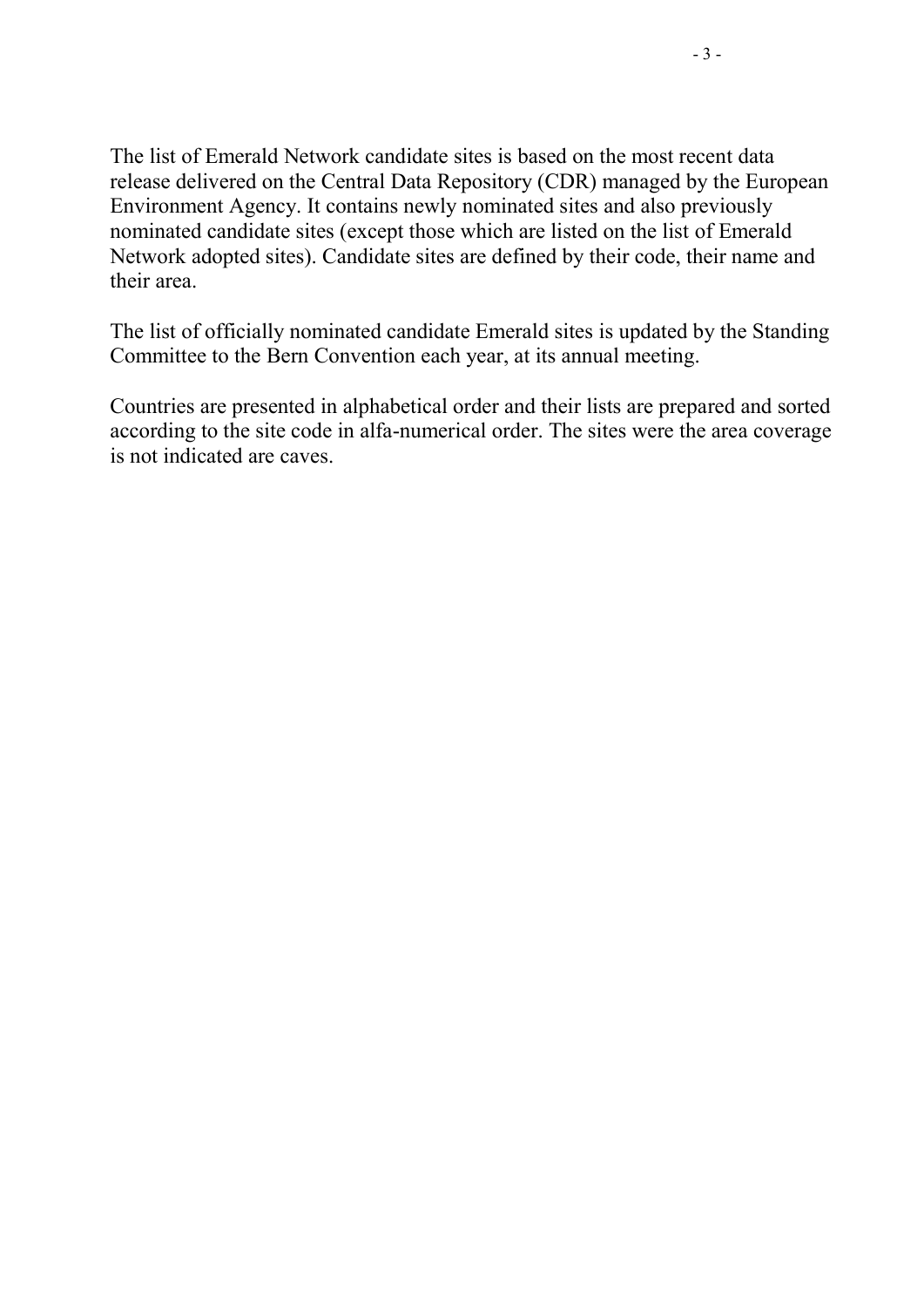

# LIST OF EMERALD NETWORK CANDIDATE SITES

| <b>Site Code</b> | <b>Site Name</b>                                                                                                                 | <b>Site Area</b><br>(Ha) |  |  |
|------------------|----------------------------------------------------------------------------------------------------------------------------------|--------------------------|--|--|
|                  | Albania/Albanie                                                                                                                  |                          |  |  |
| AL0000001        | "Llogara" National Park / Parku Kombetar i Llogarase                                                                             | 1010,00                  |  |  |
| AL0000002        | Divjaka National Park / Parku Kombetar i Divjakes                                                                                | 7065,00                  |  |  |
| AL0000003        | Prespa National Park (Parku Kombetar i Prespes)                                                                                  | 27750,00                 |  |  |
| AL0000004        | Butrinti National Park (Parku Kombetar i Butrintit)                                                                              | 13500,00                 |  |  |
| AL0000005        | Allamani.                                                                                                                        | 1659,00                  |  |  |
| AL0000006        | Tomorri National Park (Parku Kombetar Tomorri)                                                                                   | 4000,00                  |  |  |
| AL0000007        | Dajti National Park (Parku Kombetar i Dajtit)                                                                                    | 29347,00                 |  |  |
| AL0000008        | Protected landscape of the wetland complex Vjose - Narte. (Peisazhi i Mbrojtur i sistemit ligatinor<br>Vjose-Narte)              | 19412,00                 |  |  |
| AL0000009        | Managed Nature Reserve (Albanian part) of Shkodra lake / Rezerva Natyrore e Menaxhuar e<br>Ligenit te Shkodres (pjesa shqiptare) | 49758,00                 |  |  |
| AL0000010        | Alps / Alpet                                                                                                                     | 77458,00                 |  |  |
| AL0000011        | Kurora Lures-Kunore-Valmore-Zall-Gjocaj                                                                                          | 16596,00                 |  |  |
| AL0000012        | Bredhi Hotoves-Dangelli National Park / Parku Kombetar Bredhi i Hotoves-<br>Dangelli.                                            | 14973,00                 |  |  |
| AL0000013        | Morava                                                                                                                           | 29155,00                 |  |  |
| AL0000014        | Karaburun-Orikum-Dukat National Park / Parku Kombetar Karaburun-Orikum-Dukat.                                                    | 33036,00                 |  |  |
| AL0000015        | Bize-Brozh-Bardhet Protected Landscape - (Peizazhi i Mbrojtur Bize-Brosh-<br>Berdhet.)                                           | 4000,00                  |  |  |
| AL0000016        | Karavasta National Park / Parku Kombetar Karavasta                                                                               | 33900,00                 |  |  |
| AL0000017        | Shengjin-Ishem.                                                                                                                  | 30000,00                 |  |  |
| AL0000018        | Managed Nature Reserve Kuturman-Qafe Bush / RNM Kuturman-Qafe Bush                                                               | 4100,00                  |  |  |
| AL0000019        | Pogradec Protected Landscape / Peizazhi i Mbrojtur Pogradec                                                                      | 27323,00                 |  |  |
| AL0000020        | Managed Nature Reserve Germenj-Shelegure-Leskovik-Piskal / RNMGermenj-Shelegure-Leskovik-<br>Piskal                              | 16000,00                 |  |  |
| AL0000021        | Protected Landscape of Buna river - Velipoja / Peizazhi i Mbrojtur i lumit te Bunes-Velipoja                                     | 23027,00                 |  |  |
| AL0000022        | National Park Rrajce-Shebenik / Parku Kombetar Shebenik-Jabllanice                                                               | 25000,00                 |  |  |
| AL0000023        | Protected Landscape of Korabi / Peisazh i Mbrojtur i Korabit                                                                     | 31360,54                 |  |  |
| AL0000024        | Managed Nature Reserve Rrushkulli-Ishem / Rezerva natyrore e Menaxhuar Rrushkull-Ishem.                                          | 2000,00                  |  |  |
| AL0000025        | Managed Nature Reserve of Berzane / Rezerva natyrore e Menaxhuar Berzane                                                         | 1000,00                  |  |  |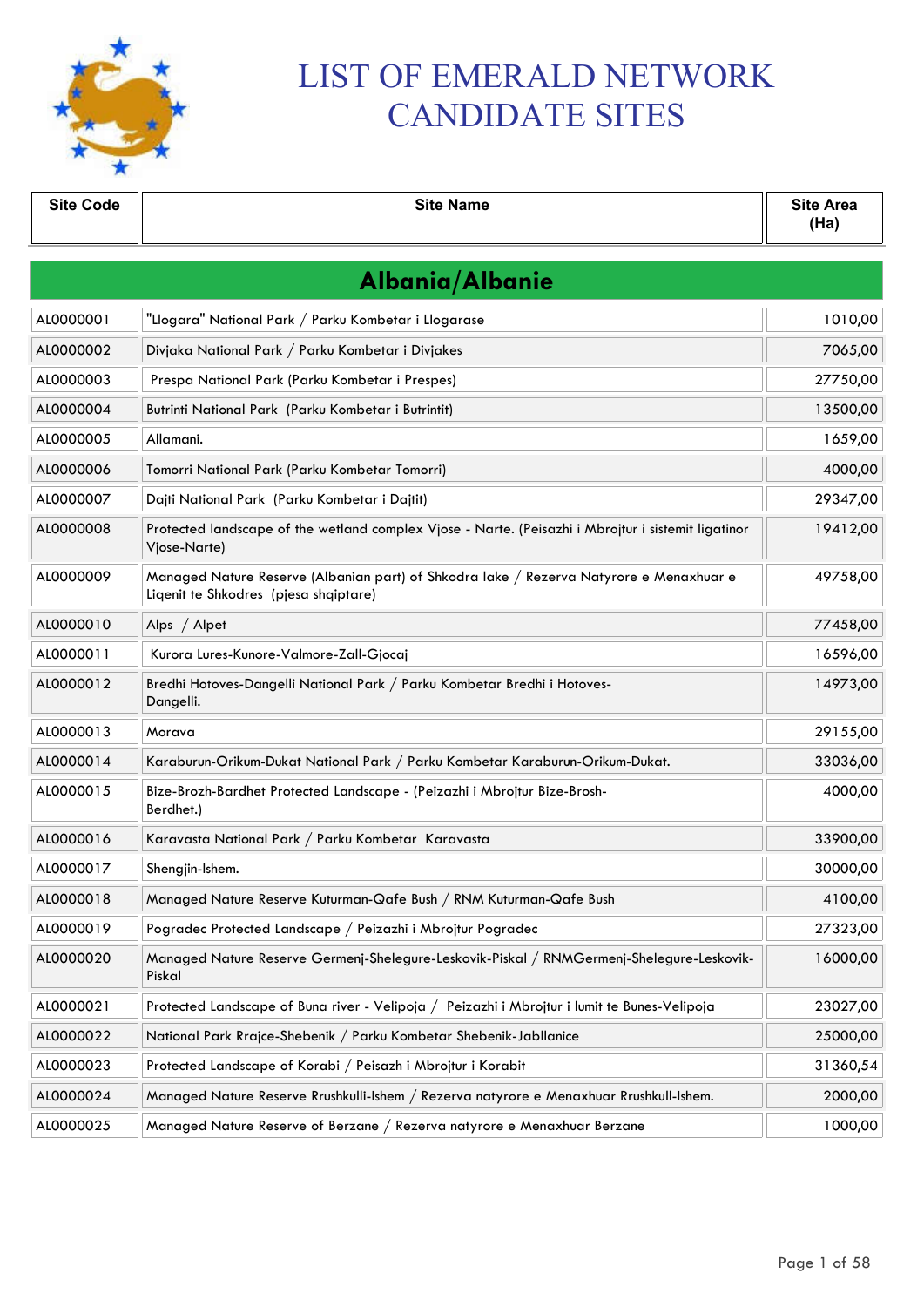| Armenia/Arménie |                                     |           |
|-----------------|-------------------------------------|-----------|
| AM0000001       | "Khosrov Forest" State reserve      | 63794,70  |
| AM0000002       | "Sevan" National park               | 489839,80 |
| AM0000003       | "Khor Virap - Armash" area          | 6998,20   |
| AM0000004       | "Lake Arpi" National park           | 56035,50  |
| AM0000005       | "Idjevan" area                      | 47593,10  |
| AM0000006       | "Djadjur" area                      | 1711,20   |
| AM0000007       | "Lori lakes" area                   | 1596,40   |
| AM0000008       | "Impassable brushwood" area         | 274,40    |
| AM0000009       | "Djermuk" area                      | 35015,00  |
| AM0000010       | "Aragats alpine" area               | 9446,70   |
| AM0000011       | "Dilidjan" National park            | 38634,30  |
| AM0000012       | "Gnishik" Protected landscape       | 30300,10  |
| AM0000013       | "Gorhajk" area                      | 4056,70   |
| AM0000014       | "Arevik" National park              | 60804,70  |
| AM0000015       | "Zangezur" area                     | 49066,60  |
| AM0000016       | "Tatev" area                        | 14873,10  |
| AM0000017       | "Metsamor" area                     | 26427,30  |
| AM0000018       | "Khndzoresk" area                   | 3425,70   |
| AM0000019       | "Vanand" area                       | 8222,30   |
| AM0000020       | "Akhuryan reservoir" area           | 8389,70   |
| AM0000021       | "Rhododendron caucasicum" sanctuary | 16191,10  |
| AM0000022       | "Arailer" area                      | 4676,70   |
| AM0000023       | "Debedi gorge" area                 | 56346,40  |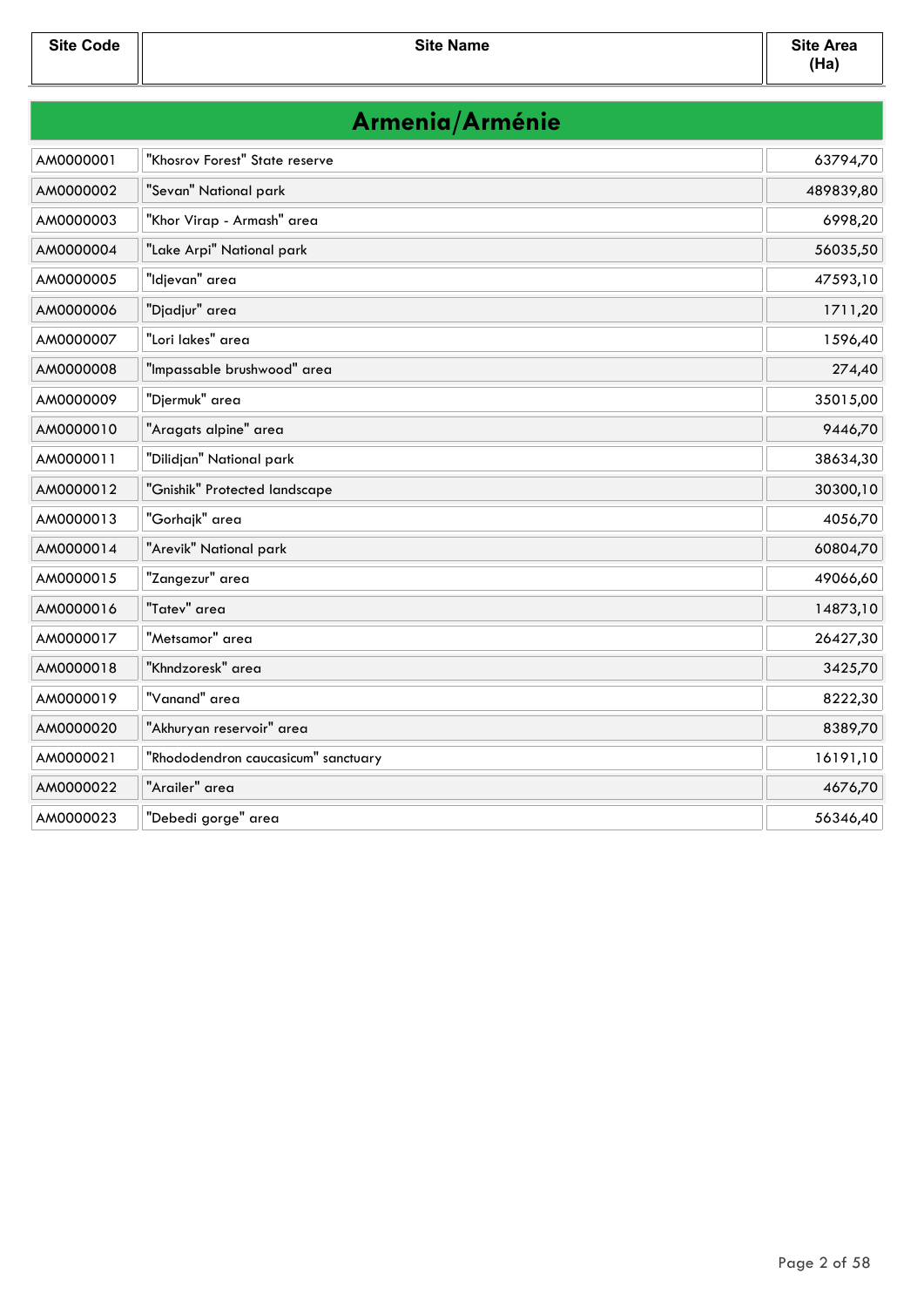|  | Azerbaijan/Azerbaïdjan |  |
|--|------------------------|--|
|  |                        |  |

| AZ0000001 | Zangezur-Agridag     | 179050,00 |
|-----------|----------------------|-----------|
| AZ0000002 | Mingecaur-Turyanchay | 326259,00 |
| AZ0000003 | Zakataly-Ilisy       | 138801,00 |
| AZ0000004 | Shahdag              | 352433,00 |
| AZ0000005 | Hirkan               | 206000,00 |
| AZ0000006 | Zuvand               | 29000,00  |
| AZ0000007 | Shirvan              | 59778,00  |
| AZ0000008 | Aggol                | 98718,00  |
| AZ0000009 | Gyzylagach           | 130385,00 |
| AZ0000010 | Samur Yalama         | 18905,00  |
| AZ0000011 | Absheron             | 4919,00   |
| AZ0000012 | Qobustan             | 29358,00  |
| AZ0000013 | Kura River Delta     | 8383,00   |
| AZ0000014 | Gil island           | 4522,00   |
| AZ0000015 | Goy gol lake         | 17488,00  |
| AZ0000016 | Karayazi             | 5534,00   |
| AZ0000017 | Arpachay             | 70000,00  |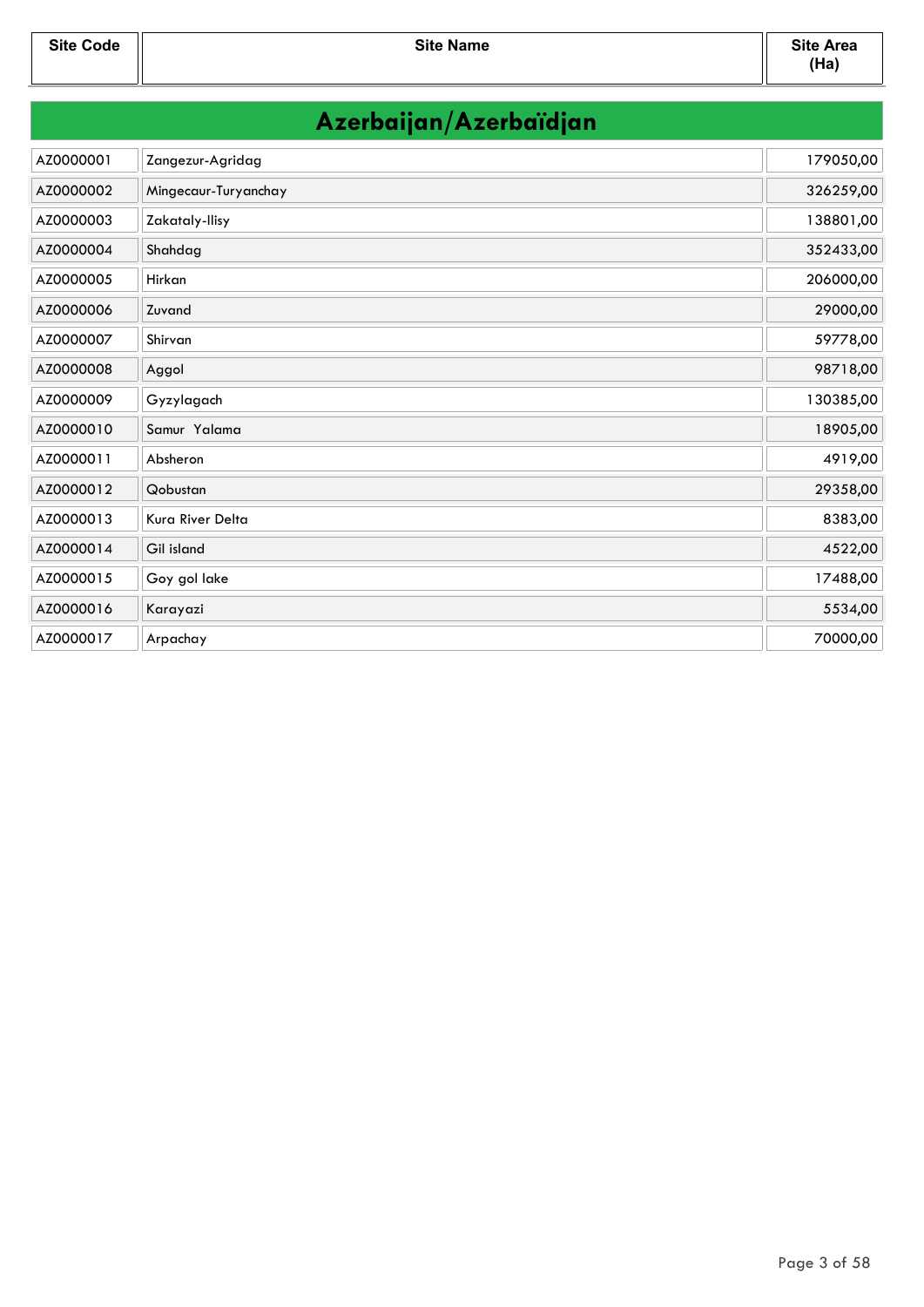**Site Code Site Name Site Area**

| <b>Belarus/Bélarus</b> |                                                      |          |
|------------------------|------------------------------------------------------|----------|
| BY0000156              | Luchosa River Floodplain                             | 12241,00 |
| BY0000157              | Krivaya River with the complex of Skarputevo springs | 1185,00  |
| BY0000158              | Springs on Plisa                                     | 46,00    |
| BY0000159              | <b>Babonevskiye Ravines</b>                          | 702,00   |
| BY0000160              | Ozyory                                               | 28342,27 |
| BY0000161              | Zhada Bog                                            | 11743,00 |
| BY0000162              | Lower Pripyat Valley                                 | 43109,00 |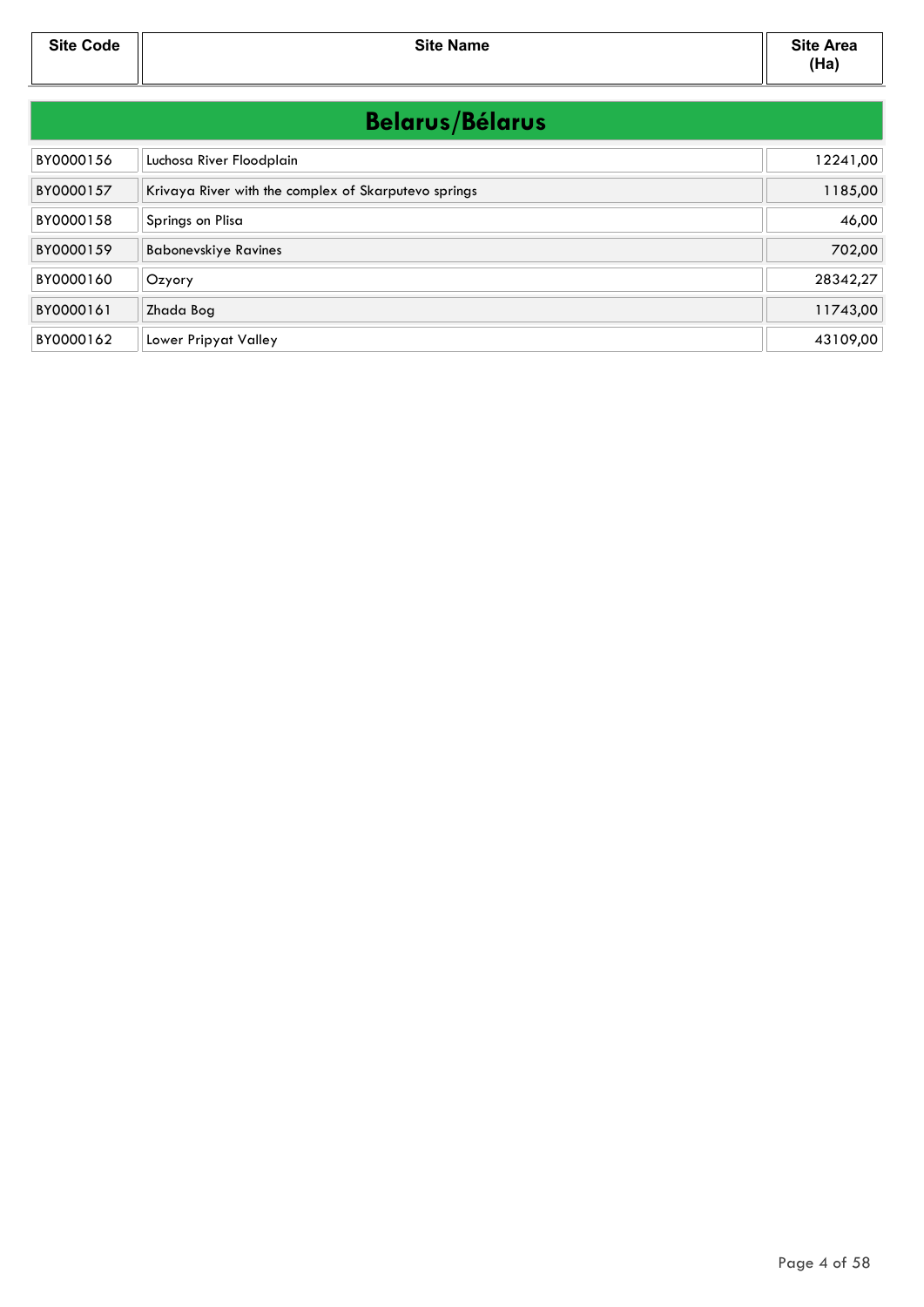| <b>Bosnia and Herzegovina/Bosnie-Herzégovine</b> |                                   |          |
|--------------------------------------------------|-----------------------------------|----------|
| BA0000001                                        | Kanjon Rakitnice                  | 2000,00  |
| BA0000002                                        | Gornji tok Neretve                | 21419,00 |
| BA0000003                                        | Kanjon Idbra                      | 5500,00  |
| BA0000004                                        | Zlatar                            | 2368,00  |
| BA0000005                                        | Diva Grabovica                    | 3600,00  |
| BA0000006                                        | Kanjon Bijele                     | 3300,00  |
| BA0000007                                        | Rijeka Doljanka                   | 3400,00  |
| BA0000008                                        | Rama                              | 25357,00 |
| BA0000009                                        | Kompleks Maglic-Volujak-Zelengora | 8000,00  |
| BA0000010                                        | Vranica                           | 7800,00  |
| BA0000011                                        | Vlasic                            | 7723,00  |
| BA0000012                                        | Popovo polje/Vjetrenica           | 35146,00 |
| BA0000013                                        | Pecine kod Brckog                 | 1488,00  |
| BA0000014                                        | Miljacka-Lapisnica-Moscanica      | 621,00   |
| BA0000015                                        | Vodopad Skakavac                  | 110,00   |
| BA0000016                                        | Srebrnik-Tinja                    | 792,00   |
| BA0000017                                        | Crepoljsko-Bukovik                | 4136,00  |
| BA0000018                                        | Raca-Bijeljina                    | 8438,00  |
| BA0000019                                        | Bardaca-Lijevce polje             | 2206,00  |
| BA0000020                                        | Vrbas-Tijesno                     | 397,00   |
| BA0000021                                        | Ugar kanjon                       | 3099,00  |
| BA0000022                                        | Crna rijeka, pritoka Vrbasa       | 492,00   |
| BA0000023                                        | Fatnicko polje                    | 2913,00  |
| BA0000024                                        | Dabarsko polje                    | 4016,00  |
| BA0000025                                        | Nevesinjsko polje                 | 16733,00 |
| BA0000026                                        | Gatacko Veliko polje              | 8527,00  |
| BA0000027                                        | Veliki Stolac                     | 15569,00 |
| BA0000028                                        | kanjon Drine                      | 9437,00  |
| BA0000029                                        | Livanjsko polje                   | 45868,00 |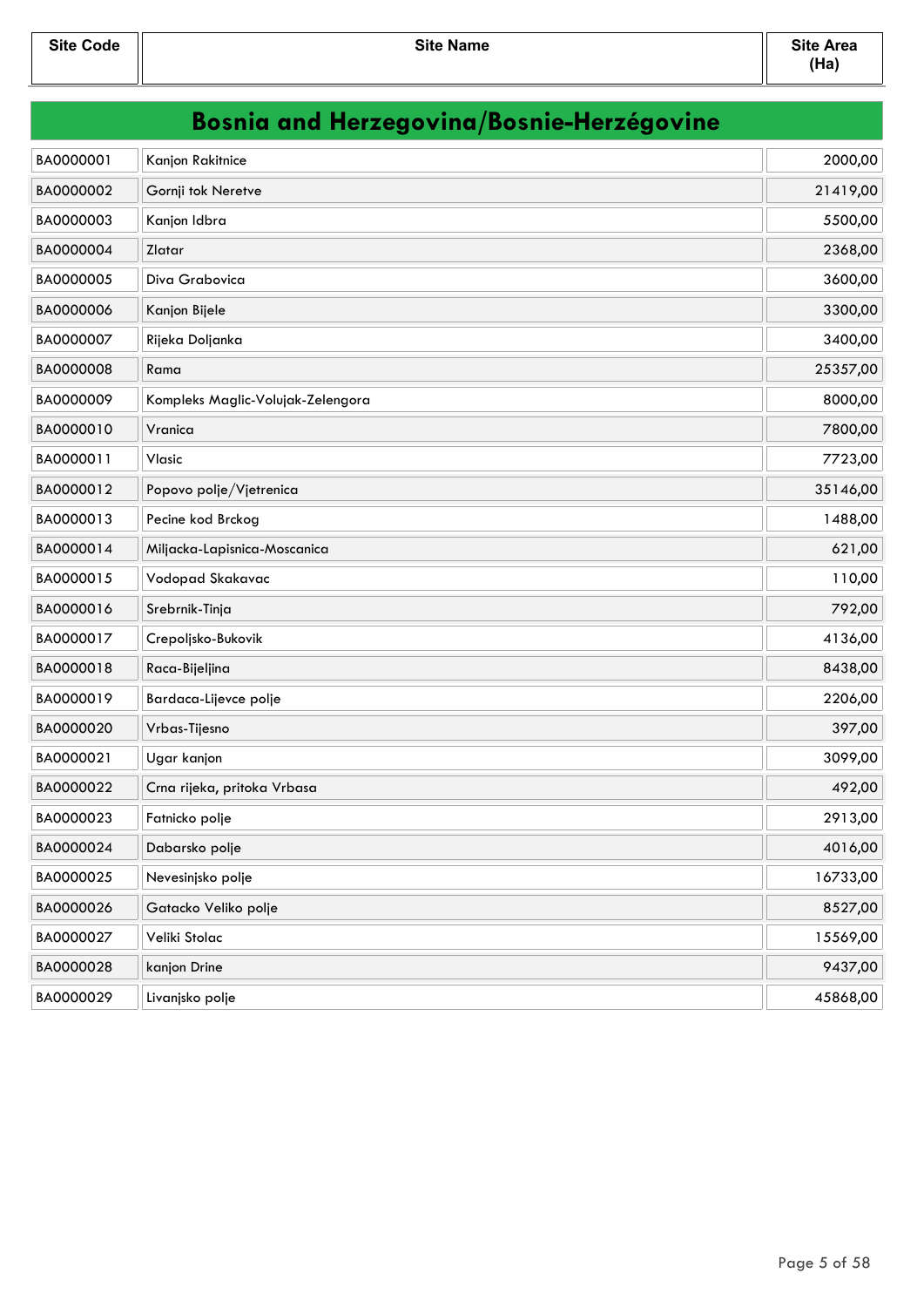| Georgia/Géorgie |                     |          |
|-----------------|---------------------|----------|
| GE0000011       | Ratcha 1            | 14636,00 |
| GE0000012       | Svaneti 1           | 37390,00 |
| GE0000021       | Samegrelo           | 38838,38 |
| GE0000040       | Ratcha 2            | 26649,00 |
| GE0000041       | Ratcha <sub>3</sub> | 11544,00 |
| GE0000042       | Ratcha 4            | 14305,00 |
| GE0000045       | Svaneti 2           | 45225,00 |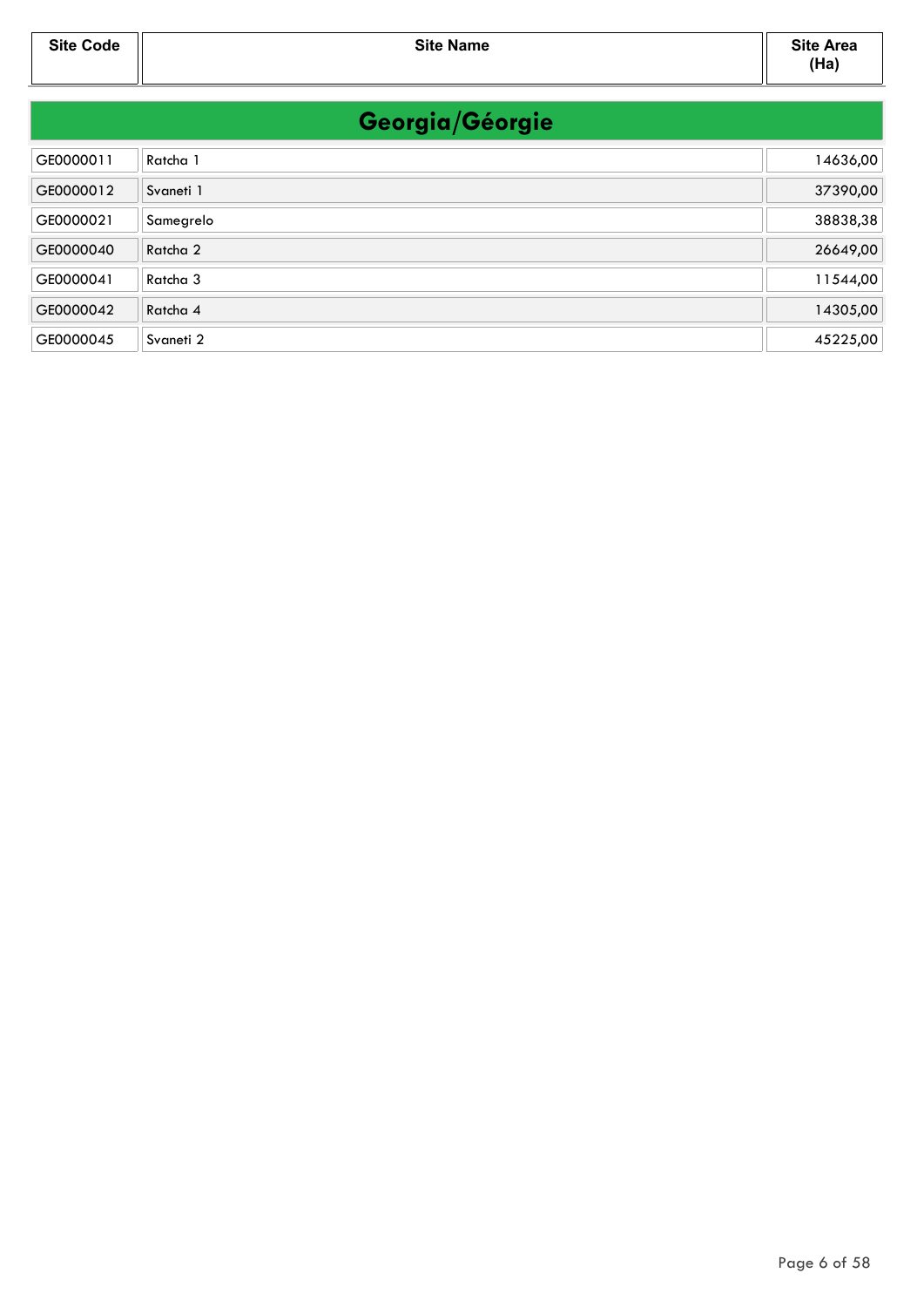| MD0000053 | Sculeni-Prut             | 153,00  |
|-----------|--------------------------|---------|
| MD0000054 | Chioselia                | 552,00  |
| MD0000055 | Limanul Cahul - Etulia   | 640,00  |
| MD0000056 | Pohrebeni                | 998,00  |
| MD0000057 | Matrasanca-Orhei         | 128,00  |
| MD0000058 | Radoaia                  | 1430,00 |
| MD0000059 | Sector de stepa Vranesti | 147,00  |
| MD0000060 | Dobrusa                  | 3032,00 |
| MD0000061 | Viscauti                 | 205,00  |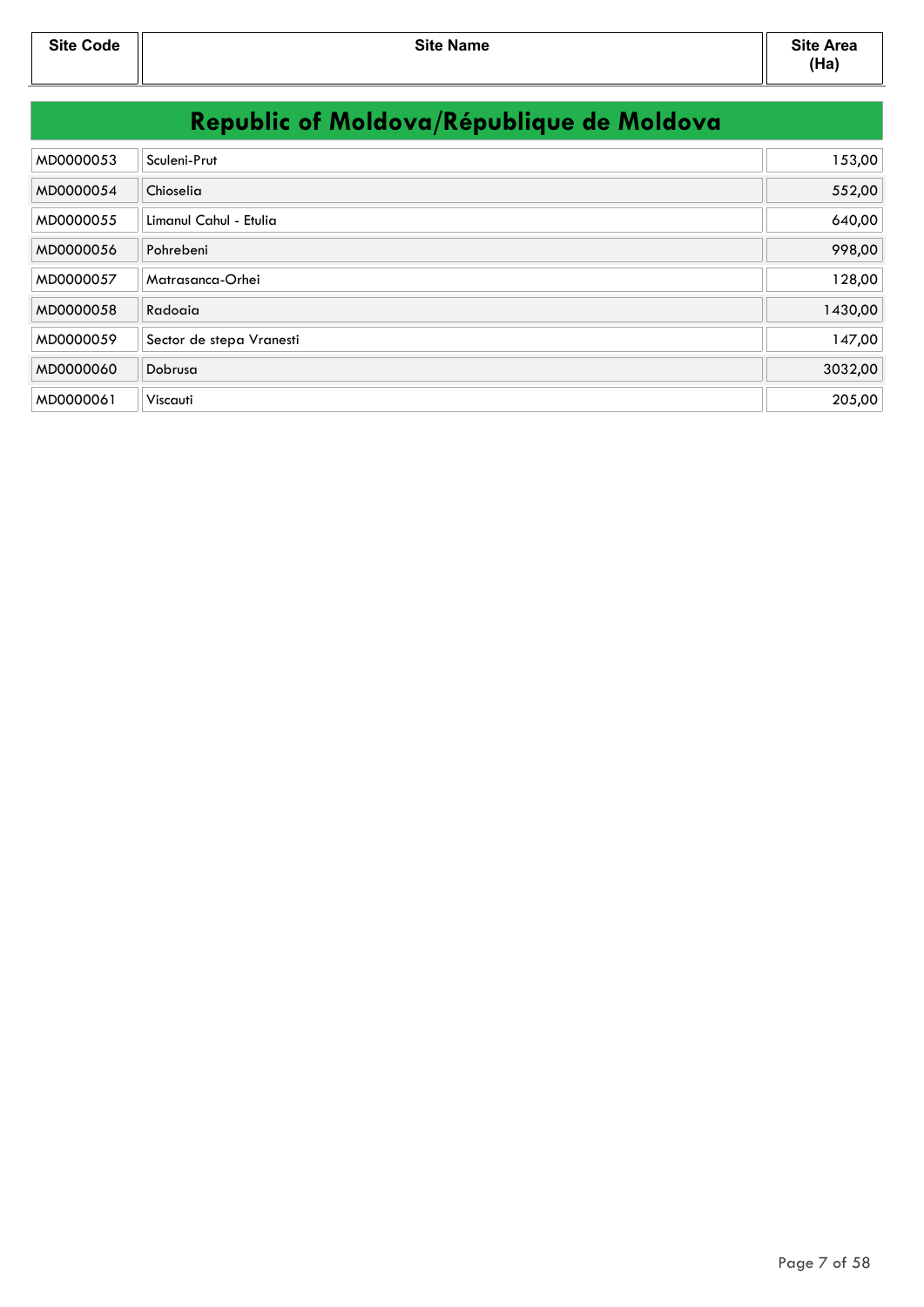**Site Code Site Name Site Area**

| Montenegro/Monténégro |                                                |          |
|-----------------------|------------------------------------------------|----------|
| ME0000000             | Maglic, Volujak i Bioc                         | 7252,64  |
| ME0000001             | Canyon of Mala Rijeka                          | 3600,00  |
| ME0000002             | Durmitor mountain with Tara River Canyon       | 33895,00 |
| ME0000003             | Skadar Lake                                    | 37800,00 |
| ME0000004             | Velika Plaza with Solana Ulcinj                | 2839,46  |
| ME0000005             | Buljarica                                      | 302,00   |
| ME0000006             | Field Cemovsko polje                           | 358,00   |
| ME0000007             | Bjelasica                                      | 5733,00  |
| ME0000008             | Kanjon Cijevne                                 | 6937,00  |
| ME0000009             | Kanjon Mrtvice                                 | 2903,00  |
| ME000000A             | Lovcen                                         | 6267,00  |
| ME000000B             | Tivatska solila                                | 240,00   |
| ME000000C             | Sasko jezero, rijeka Bojana, Knete, Ada Bojana | 7397,00  |
| ME000000D             | Rumija                                         | 12237,00 |
| ME000000E             | Cave in Djalovica Ravine                       | 191,00   |
| <b>ME000000F</b>      | Plavsko-Gusinjske Prokletije (+Bogicevica)     | 15758,00 |
| ME000000H             | Lim river                                      | 17148,00 |
| ME000000I             | Valley of Cehotina river                       | 13356,00 |
| ME000000J             | Ljubisnja                                      | 4332,00  |
| ME000000M             | Golija i Ledenice                              | 10276,00 |
| <b>ME000000N</b>      | Ostatak kanjona Pive ispod Hidroelektrane      | 1664,00  |
| ME000000O             | Visitor and Zeletin                            | 13680,00 |
| ME000000P             | Komarnica                                      | 1473,00  |
| ME000000Q             | Kotorsko risanski bay                          | 2778,00  |
| <b>ME000000R</b>      | Sinjavina (Babji zub i Gradiste)               | 5709,00  |
| ME000000S             | Orjen                                          | 15046,00 |
| ME000000T             | Pecin beach                                    | 15,00    |
| ME000000U             | Hajla                                          | 2266,00  |
| ME000000V             | Spas, Budva                                    | 352,00   |
| ME000000X             | Komovi                                         | 6135,00  |
| ME000000Y             | Katici, Donkova and Velja seka islands         | 439,00   |
| ME000000Z             | Platamuni                                      | 1698,00  |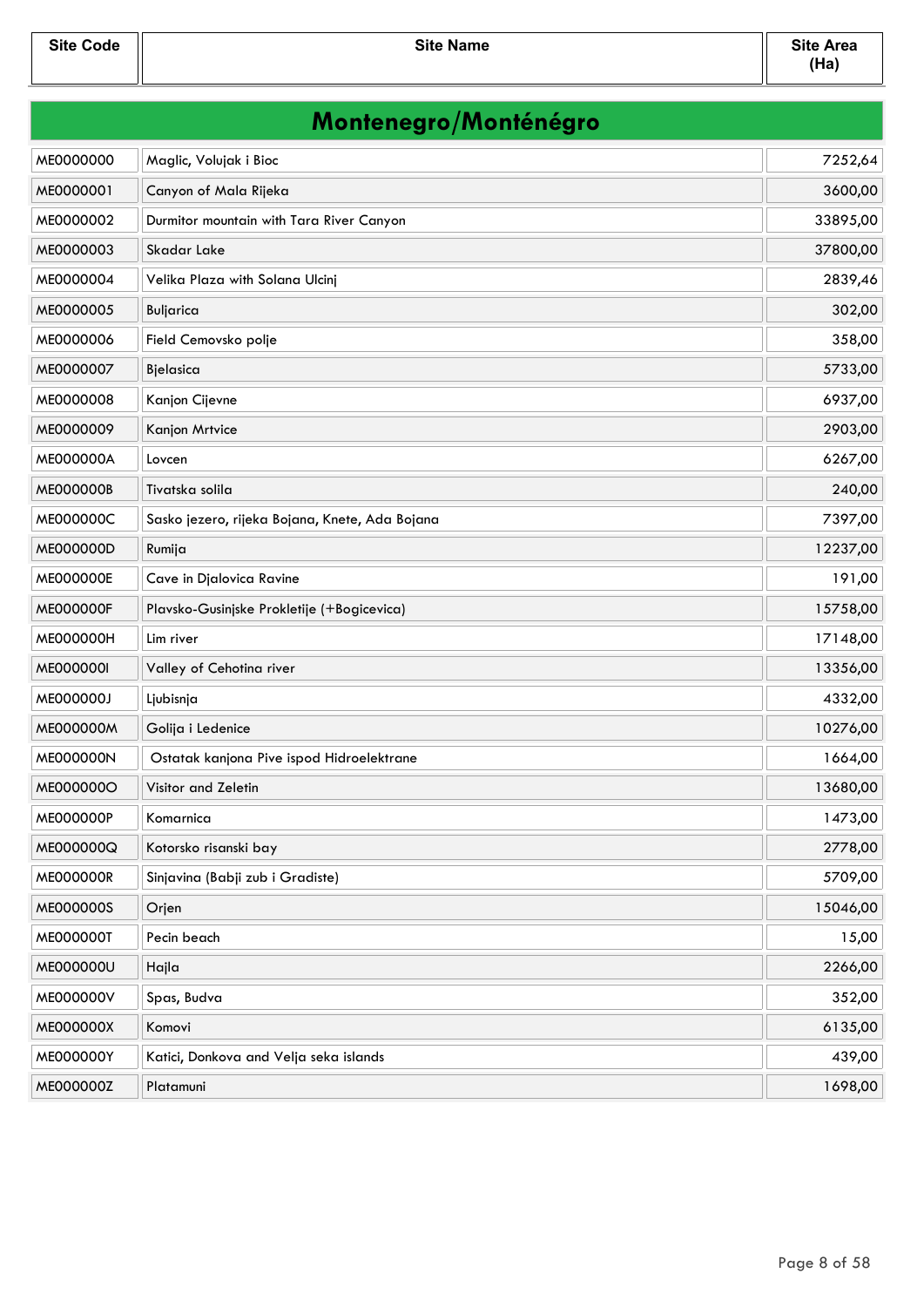| Norway/Norvège |                           |        |
|----------------|---------------------------|--------|
| NO0000003      | Astujeaggi Nature Reserve | 572,35 |
| NO0000073      | Movatna og Einevarden     | 548,70 |
| NO0000082      | Fritzøehus                | 162,95 |
| NO0000111      | Svartbotn                 | 221,35 |
| NO0000113      | Sørsandfjorden            | 179,46 |
| NO0000115      | Kinaroddsandfjorden       | 161,65 |
| NO0000116      | Lille Kamøya              | 158,50 |
| NO0000123      | Sandfjordneset            | 56,56  |
| NO0000127      | Lågmyra og Bogen          | 71,27  |
| NO0000131      | Breivika                  | 962,02 |
| NO0000137      | Sandsvika                 | 521,47 |
| NO0000138      | Dyngeneset                | 320,78 |
| NO0000140      | Stongodden                | 188,15 |
| NO0000142      | Lomtjønnmyran             | 83,65  |
| NO0000143      | Nordkjosbotn              | 64,04  |
| NO0000153      | Måstadfjellet             | 801,71 |
| NO0000155      | Grottene i Rana           | 0,00   |
| NO0000165      | Skardmodalen              | 954,98 |
| NO0000188      | Vardøya                   | 143,27 |
| NO0000189      | Sørmela                   | 132,43 |
| NO0000193      | Høljanmyra                | 109,18 |
| NO0000194      | Leirvika                  | 107,07 |
| NO0000198      | Åsen - Kjeldalen          | 195,58 |
| NO0000199      | Arstadlia - Tverviknakkan | 56,30  |
| NO0000203      | Hammarnesflåget           | 54,86  |
| NO0000209      | Mosaksla                  | 34,23  |
| NO0000210      | Teisdalen                 | 21,79  |
| NO0000228      | Bergsåsen                 | 74,84  |
| NO0000242      | Kvitmyra                  | 48,38  |
| NO0000249      | Åsmyra                    | 28,75  |
| NO0000251      | Hattmoenget               | 23,94  |
| NO0000254      | Måsøra-Hofstadøra         | 14,35  |
| NO0000277      | Herdalen                  | 29,45  |
| NO0000283      | Mormyra                   | 16,42  |
| NO0000284      | Bjørnmyra                 | 12,16  |
| NO0000296      | Oppdølsstranda            | 436,25 |
| NO0000308      | Sandvikmyrane             | 111,17 |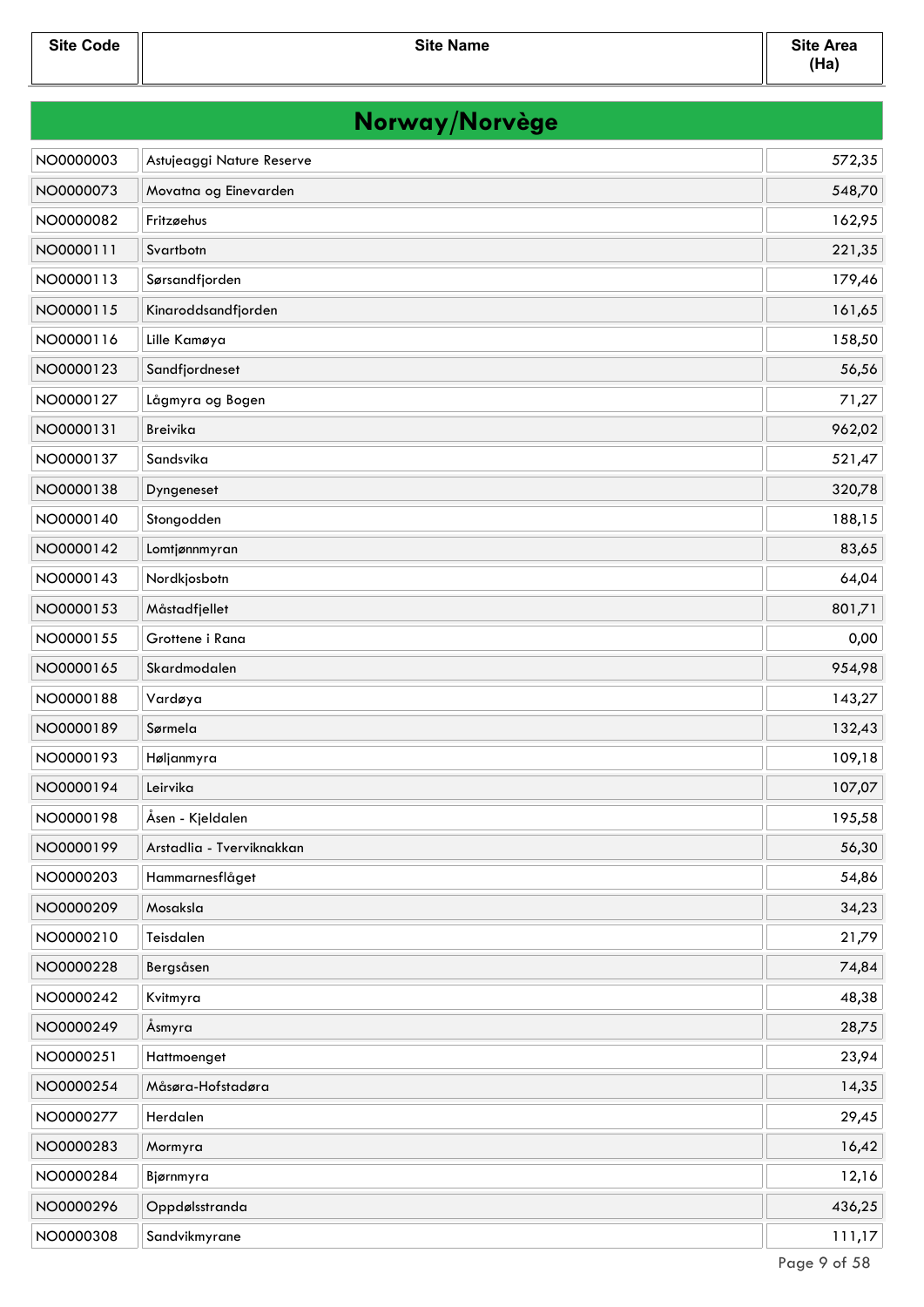| <b>Site Code</b> | <b>Site Name</b>           | <b>Site Area</b><br>(Ha) |
|------------------|----------------------------|--------------------------|
| NO0000311        | Lauvåsen                   | 89,61                    |
| NO0000321        | Småvollen                  | 45,59                    |
| NO0000325        | Rørvikvatnet               | 38,85                    |
| NO0000326        | Gjelamyra                  | 36,26                    |
| NO0000346        | Vassøyane                  | 623,85                   |
| NO0000347        | Tvinna                     | 507,64                   |
| NO0000352        | Grima                      | 149,21                   |
| NO0000355        | Eldedalen                  | 8,85                     |
| NO0000358        | Osen                       | 52,73                    |
| NO0000360        | Tjønnane                   | 48,34                    |
| NO0000363        | Sætremyrane                | 40,23                    |
| NO0000364        | Gjerlandsøyane             | 19,61                    |
| NO0000375        | Joberget                   | 39,12                    |
| NO0000377        | Kvanndal                   | 26,04                    |
| NO0000379        | Hystad                     | 21,31                    |
| NO0000380        | Storsøy                    | 21,12                    |
| NO0000385        | Floget                     | 7,83                     |
| NO0000392        | Urådalen og Sæland         | 216,52                   |
| NO0000414        | Grasholmen og Knibringen   | 13,56                    |
| NO0000421        | Listeid                    | 52,11                    |
| NO0000428        | Skoland                    | 19,30                    |
| NO0000430        | Fotskarlia                 | 14,46                    |
| NO0000432        | Lykkjevatn                 | 8,31                     |
| NO0000435        | Navassfjell                | 280,21                   |
| NO0000437        | Materialen                 | 26,47                    |
| NO0000438        | Lindalen                   | 16,48                    |
| NO0000439        | Fjosbumyra                 | 13,00                    |
| NO0000440        | Frierflogene-Dammane       | 79,28                    |
| NO0000445        | Bjønntjenn                 | 176,34                   |
| NO0000453        | Sandviki                   | 24,27                    |
| NO0000455        | Burøytjern                 | 9,73                     |
| NO0000463        | Malmøya                    | 71,03                    |
| NO0000469        | Brånakollene               | 19,01                    |
| NO0000472        | Breimyr                    | 10,50                    |
| NO0000474        | Høymyr                     | 5,15                     |
| NO0000476        | Gjellebekkmyrene og Tranby | 50,75                    |
| NO0000477        | Ultvedttjern               | 55,52                    |
| NO0000492        | Solbergfjellet             | 68,96                    |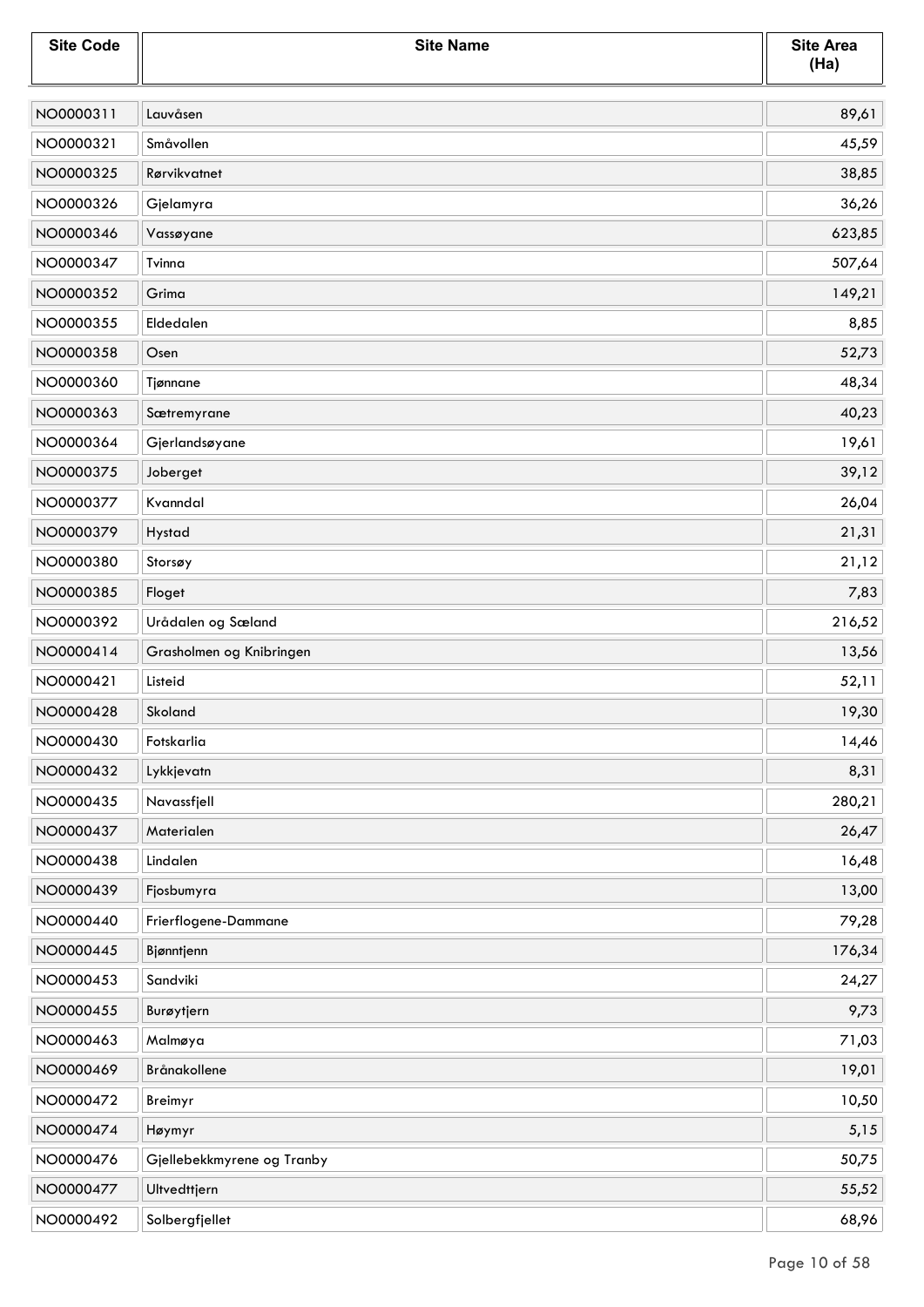| <b>Site Code</b> | <b>Site Name</b>          | <b>Site Area</b><br>(Ha) |
|------------------|---------------------------|--------------------------|
| NO0000498        | Lamyra                    | 33,71                    |
| NO0000500        | Tronstad                  | 10,49                    |
| NO0000501        | Søndre Hørtekollen        | 10,41                    |
| NO0000502        | Mysutjernene              | 9,73                     |
| NO0000527        | Dokka                     | 29,10                    |
| NO0000531        | Stormyra                  | 13,19                    |
| NO0000539        | Volaberget og Kvemskjølen | 1642,52                  |
| NO0000570        | Jukulen                   | 67,19                    |
| NO0000599        | Slåttmyra                 | 11,65                    |
| NO0000602        | Lindøya                   | 9,69                     |
| NO0000603        | Ekebergskråningen         | 5,65                     |
| NO0000604        | Borøya                    | 0,04                     |
| NO0000606        | Bjerkås                   | 21,39                    |
| NO0000607        | Hengsåsen                 | 16,70                    |
| NO0000610        | Vendelholmene             | 5,52                     |
| NO0000611        | Husbergøya                | 5,17                     |
| NO0000612        | Padda                     | 1,56                     |
| NO0000633        | Hansemakerkilen           | 24,68                    |
| NO0000634        | Stordamsmyra              | 19,15                    |
| NO0000636        | Langrasta                 | 14,81                    |
| NO0000638        | Revlingen                 | 14,01                    |
| NO0000640        | Svartskog                 | 229,82                   |
| NO0000641        | Lyngsalpan                | 96156,34                 |
| NO0000642        | Sylan                     | 16579,92                 |
| NO0000643        | Reinheimen                | 197461,05                |
| NO0000644        | Breheimen                 | 169705,64                |
| NO0000645        | Ulgjelsvann               | 59,12                    |
| NO0000646        | Herdla                    | 206,37                   |
| NO0000647        | Bjårvatnet                | 94,80                    |
| NO0000648        | Olashei                   | 505,41                   |
| NO0000651        | Kvenntjønnane             | 1203,36                  |
| NO0000676        | Søndre Haugstenåsen       | 32,38                    |
| NO0000682        | Myklandsvatna             | 713,74                   |
| NO0000683        | Håøya                     | 179,63                   |
| NO0000684        | Høydalsfjellet            | 184,38                   |
| NO0000685        | <b>Ytre Lauvrak</b>       | 40,44                    |
| NO0000686        | Høyrokampen               | 993,94                   |
| NO0000687        | Sagåa                     | 329,36                   |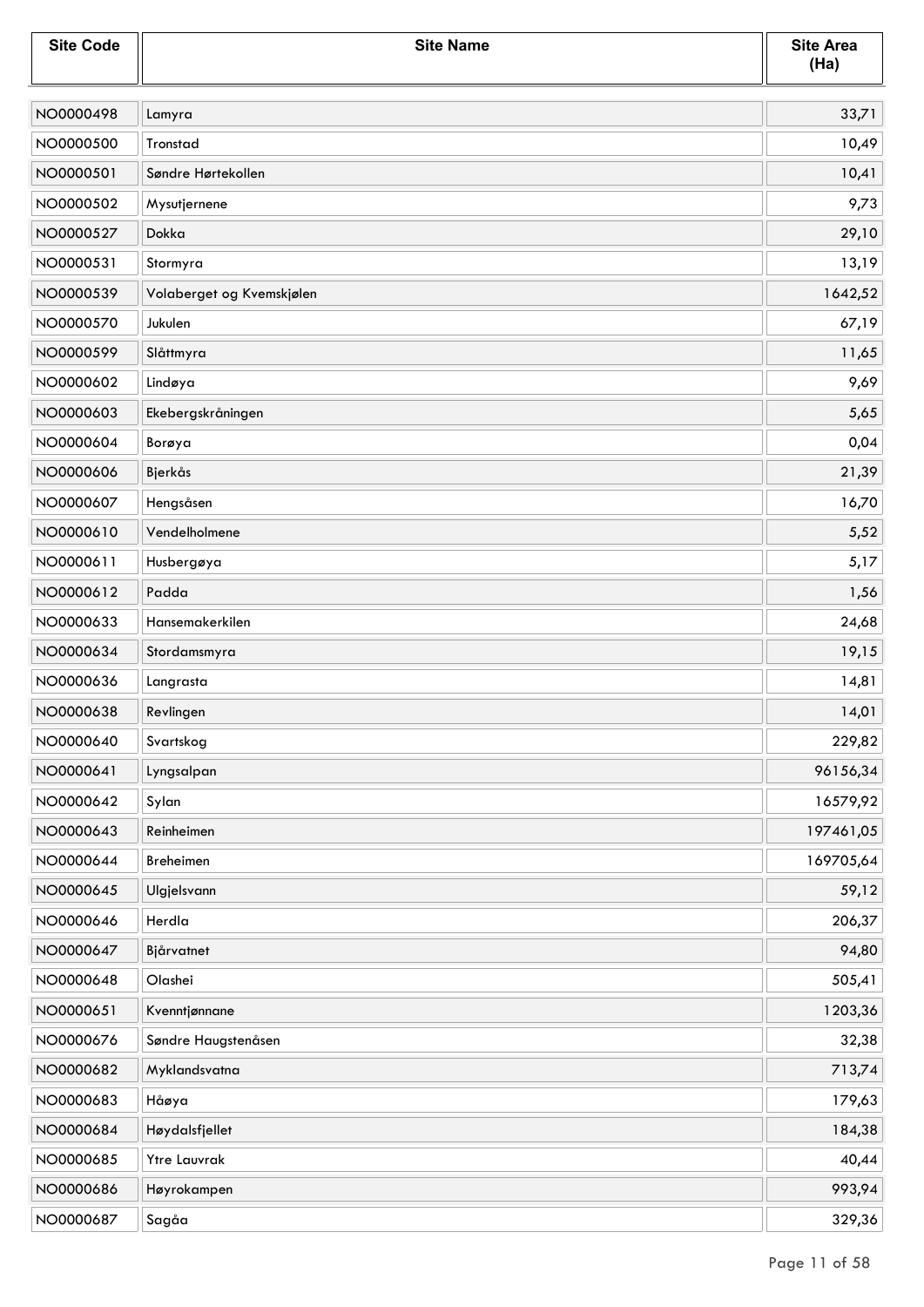| <b>Site Code</b> | <b>Site Name</b>                | <b>Site Area</b><br>(Ha) |
|------------------|---------------------------------|--------------------------|
| NO0000688        | Orebukta                        | 12,63                    |
| NO0000689        | Navitdalen                      | 18744,65                 |
| NO0000690        | Latharimoen                     | 17,86                    |
| NO0000691        | Gartlandselva                   | 141,73                   |
| NO0000692        | Konglungen                      | 0,33                     |
| NO0000693        | Søndre Håøya                    | 372,54                   |
| NO0000694        | Pollen                          | 1,37                     |
| NO0000697        | Høydalen                        | 1111,64                  |
| NO0000698        | Rambjøra                        | 30,57                    |
| NO0000699        | Horsvær                         | 33959,77                 |
| NO0000700        | Hensteinen, Horsværet og Gimsan | 739,59                   |
| NO0000711        | Stormyra (Rossvoll)             | 139,96                   |
| NO0000712        | Ringmyra                        | 40,26                    |
| NO0000713        | Kisselbergmosen                 | 72,76                    |
| NO0000714        | Vangestadmyra                   | 8,45                     |
| NO0000715        | Natås                           | 7,98                     |
| NO0000716        | Bervamyr                        | 36,45                    |
| NO0000717        | Oppsjømyrene                    | 19,30                    |
| NO0000718        | Steinevik                       | 101,84                   |
| NO0000719        | Vestre Fuglemosen               | 28,86                    |
| NO0000720        | Tågdalen                        | 145,98                   |
| NO0000721        | Lindåsmyra                      | 45,55                    |
| NO0000722        | Kaldvassmyra                    | 40,23                    |
| NO0000723        | Vormedalsheia                   | 12217,01                 |
| NO0000724        | Remmendalen                     | 15,72                    |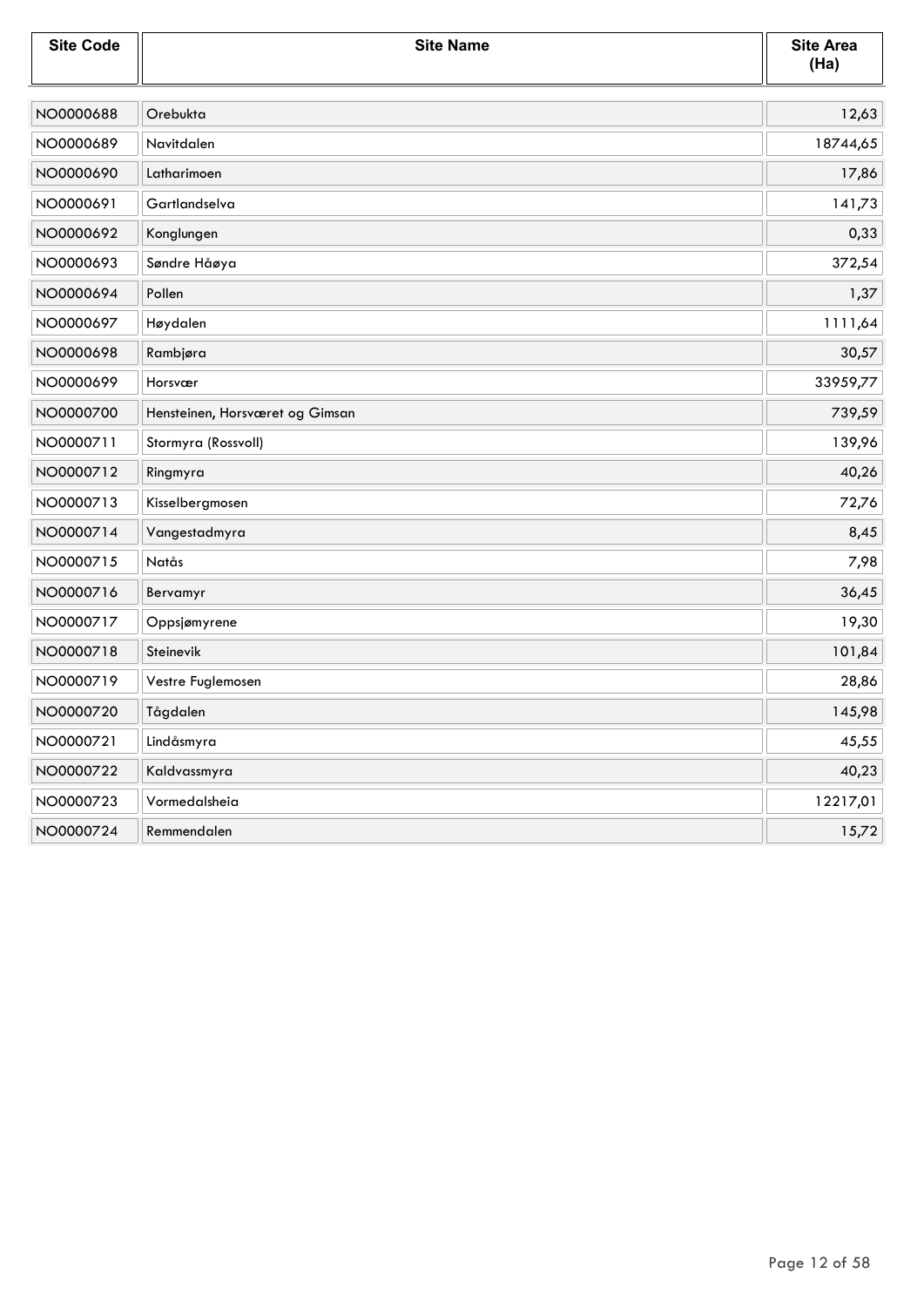| <b>Russian Federation/Fédération de Russie</b> |                                                    |           |
|------------------------------------------------|----------------------------------------------------|-----------|
| RU0100730                                      | Krasnoarmeiskaya dubrava                           | 211,42    |
| RU0100745                                      | Predgoria Adygeyi, v tom chisle Aminovka i Rufabgo | 74943,40  |
| RU0100746                                      | Khadzhokh                                          | 9886,86   |
| RU0101096                                      | Shovgenovsky                                       | 17474,89  |
| RU0101097                                      | Dakhovsky                                          | 17093,18  |
| RU0101098                                      | Massiv samshita kolkhidskogo                       | 1682,38   |
| RU0101099                                      | Kuzhorsky                                          | 966,45    |
| RU0200046                                      | Bashkiriya                                         | 99070,42  |
| RU0200057                                      | Bashkirskiy                                        | 49129,70  |
| RU0200058                                      | Shulgan-Tash                                       | 22690,51  |
| RU0200104                                      | Zilim                                              | 44532,73  |
| RU0200105                                      | Birskiy                                            | 20843,64  |
| RU0200106                                      | Iksko-Muradymovskaya                               | 31834,69  |
| RU0200107                                      | Nakazbashevskiy                                    | 22072,14  |
| RU0200108                                      | Karlykhanovskiy                                    | 18157,92  |
| RU0200109                                      | Shaitantau                                         | 41963,65  |
| RU0200110                                      | Ishimbaiskiy                                       | 57245,25  |
| RU0200111                                      | Askinskiy                                          | 14840,49  |
| RU0200223                                      | Yuzhno-Ural'skiy                                   | 257185,65 |
| RU0200398                                      | Tra-Tau                                            | 42,10     |
| RU0200445                                      | Gora Yuraktau                                      | 85,33     |
| RU0200638                                      | Bizhbuliakskiy                                     | 13519,55  |
| RU0200639                                      | Asly-Kul                                           | 43615,06  |
| RU0200640                                      | Elovo-pikhtovye lesa Ufimskogo Plato               | 2037,87   |
| RU0200641                                      | Iremel'                                            | 51682,84  |
| RU0200725                                      | Abdullinskaya gora                                 | 772,50    |
| RU0200726                                      | Saklovskiy les                                     | 293,00    |
| RU0200809                                      | Acebar                                             | 7864,71   |
| RU0200810                                      | Ural-Tau                                           | 55749,22  |
| RU0200811                                      | Kungak                                             | 4116,84   |
| RU0200812                                      | Belokataiskiy                                      | 7755,42   |
| RU0200813                                      | Beloozerskiy                                       | 8070,88   |
| RU0200814                                      | Elanovskyi                                         | 3749,69   |
| RU0200815                                      | Kandry-Kul                                         | 5721,49   |
| RU0201613                                      | Balkantau                                          | 48,11     |
| RU0201614                                      | Tashlinskoe boloto                                 | 16,14     |
| RU0500042                                      | Kizliarskiy zaliv                                  | 61444,19  |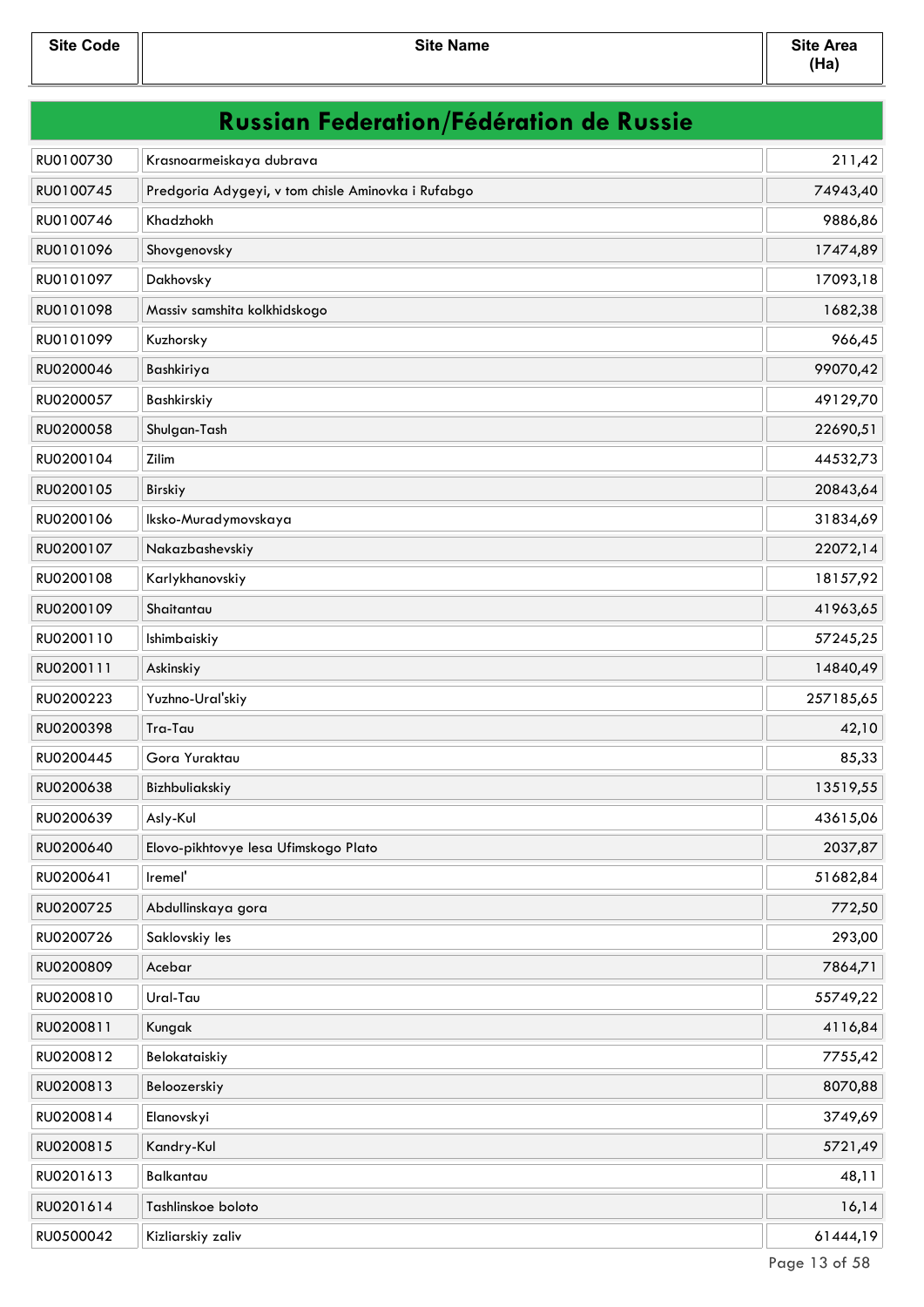| <b>Site Code</b> | <b>Site Name</b>                | <b>Site Area</b><br>(Ha) |
|------------------|---------------------------------|--------------------------|
| RU0500069        | Agrakhanskiy                    | 40651,91                 |
| RU0500090        | Tlyaratinskiy                   | 64994,54                 |
| RU0500529        | Samurskiy                       | 14526,03                 |
| RU0500530        | Sarykum                         | 412,08                   |
| RU0500642        | Meleshtinskiy                   | 18924,98                 |
| RU0500643        | Deshgalarskiy                   | 18154,91                 |
| RU0500644        | Kasumkentskiy                   | 23822,12                 |
| RU0500645        | Bezhtinsko-Didoyskaya kotlovina | 42744,21                 |
| RU0500646        | Kosobsko-Kelebskiy              | 87406,08                 |
| RU0501615        | Shalbuzdag-Shazdagskiy          | 19012,14                 |
| RU0501616        | Nogayskiy                       | 10659,19                 |
| RU0501617        | Tarumovskiy                     | 51171,84                 |
| RU0501618        | Khamamayurtovskiy               | 11176,20                 |
| RU0501619        | Yangiyurtovskiy                 | 19321,02                 |
| RU0501620        | Charodinskiy                    | 55100,46                 |
| RU0501621        | Andreaul'skiy                   | 14006,78                 |
| RU0501622        | Verkhniy Gunib                  | 1732,85                  |
| RU0600101        | Erzi                            | 54194,98                 |
| RU0700039        | Kabardino-Balkarskiy            | 80342,94                 |
| RU0700053        | Prielbrus'e                     | 101416,16                |
| RU0701100        | Verkhne-Malkinskiy              | 32800,26                 |
| RU0701101        | Nizhne-Malkinskiy               | 20423,79                 |
| RU0701102        | Chegemskiy                      | 24449,69                 |
| RU0701103        | Kara-Su                         | 18878,65                 |
| RU0701106        | Verkhne-Kurpskiy                | 7694,20                  |
| RU0701107        | Tersko-Alexandrovskiy           | 11291,35                 |
| RU0701108        | Ozrekskiy                       | 6772,92                  |
| RU0800038        | Chernozemel'skiy                | 91336,77                 |
| RU0800041        | Manych-Gudilo                   | 31101,16                 |
| RU0800077        | Mekletinskiy                    | 112542,55                |
| RU0800086        | Sarpinskiy                      | 210122,16                |
| RU0800092        | Kharbinskiy                     | 158249,70                |
| RU0800546        | Tsagan-Aman                     | 4055,79                  |
| RU0800547        | Kaspiyskiy                      | 37000,03                 |
| RU0800548        | Burukshunskie Limany            | 6278,49                  |
| RU0800549        | Oling                           | 42458,27                 |
| RU0800550        | Tinguta                         | 256912,92                |
| RU0800551        | Sostinskiy                      | 37384,07                 |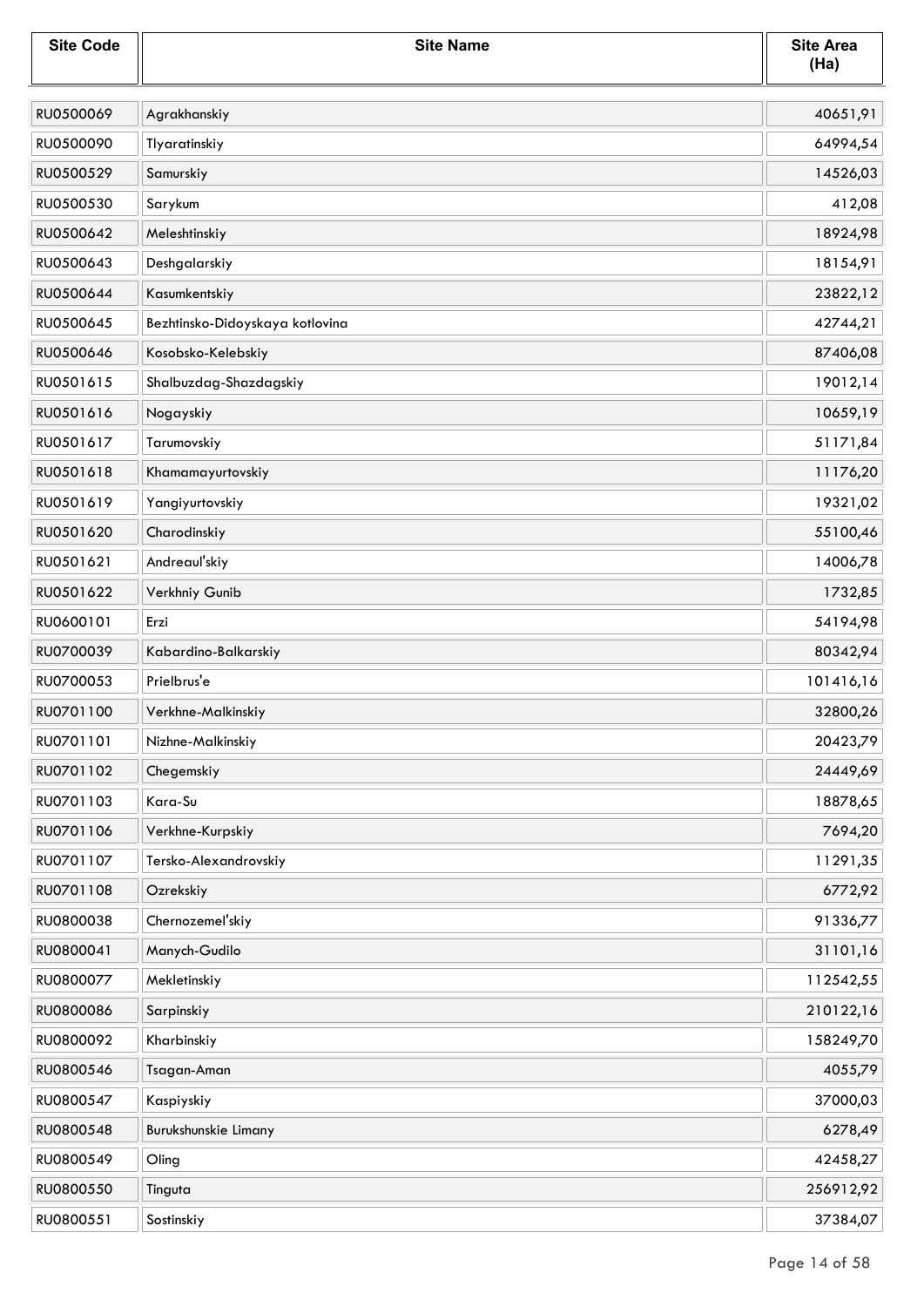| <b>Site Code</b> | <b>Site Name</b>                                   | <b>Site Area</b><br>(Ha) |
|------------------|----------------------------------------------------|--------------------------|
| RU0800552        | Zunda                                              | 39593,24                 |
| RU0800553        | Chograyskiy                                        | 14895,48                 |
| RU0800554        | Yuzhnyi                                            | 90124,77                 |
| RU0800555        | Khanata                                            | 51763,25                 |
| RU0800556        | Lesnoy                                             | 2298,23                  |
| RU0800739        | Nizoviya Kumy                                      | 40604,04                 |
| RU0800747        | Uttinskaya                                         | 105703,27                |
| RU0801161        | Yergeninskaya                                      | 16815,09                 |
| RU0801626        | Priyutnenskiy tul'pannyi                           | 184,32                   |
| RU0801631        | Tatal-Barunskiy                                    | 0,00                     |
| RU0900043        | Teberdinskiy                                       | 189887,05                |
| RU0901087        | El'burganskiy                                      | 16202,53                 |
| RU0901088        | Belaya Skala                                       | 434,61                   |
| RU0901089        | Khagautskiy                                        | 41902,24                 |
| RU0901090        | Karachaevo-Cherkesskoye State Experimental Hunting | 54414,38                 |
| RU0901091        | Damkhurtskaya                                      | 28137,56                 |
| RU0901092        | Labinskiy                                          | 11626,27                 |
| RU0901093        | Cheriomukhovskiy                                   | 31063,49                 |
| RU0901094        | Marukhskaya                                        | 65829,94                 |
| RU0901095        | Arkhyzskaya                                        | 29827,66                 |
| RU1000001        | Kivach                                             | 11127,12                 |
| RU1000002        | Kostomukshskiy                                     | 48091,86                 |
| RU1000003        | Paanayarvi                                         | 105060,21                |
| RU1000004        | Vodlozerskiy                                       | 472984,86                |
| RU1000064        | Kaleval'skiy                                       | 74337,74                 |
| RU1000074        | Kizhskiy                                           | 45469,45                 |
| RU1000082        | Olonetskiy                                         | 23961,92                 |
| RU1000528        | Kuzova                                             | 5762,94                  |
| RU1000778        | Valaamskiy archipelag                              | 23710,43                 |
| RU1000779        | Andrusovo                                          | 1822,38                  |
| RU1000780        | Vazhinskaya                                        | 17172,44                 |
| RU1000781        | Shomba                                             | 1577,78                  |
| RU1000782        | Zaozerskiy                                         | 3050,80                  |
| RU1000783        | Zapadnyi archipelag                                | 11377,60                 |
| RU1000784        | Iso-ljarvi                                         | 6273,76                  |
| RU1000785        | Koivu-Lambasuo                                     | 1875,91                  |
| RU1000786        | Merisuo                                            | 602,17                   |
| RU1000787        | Mikkel'skoe                                        | 470,43                   |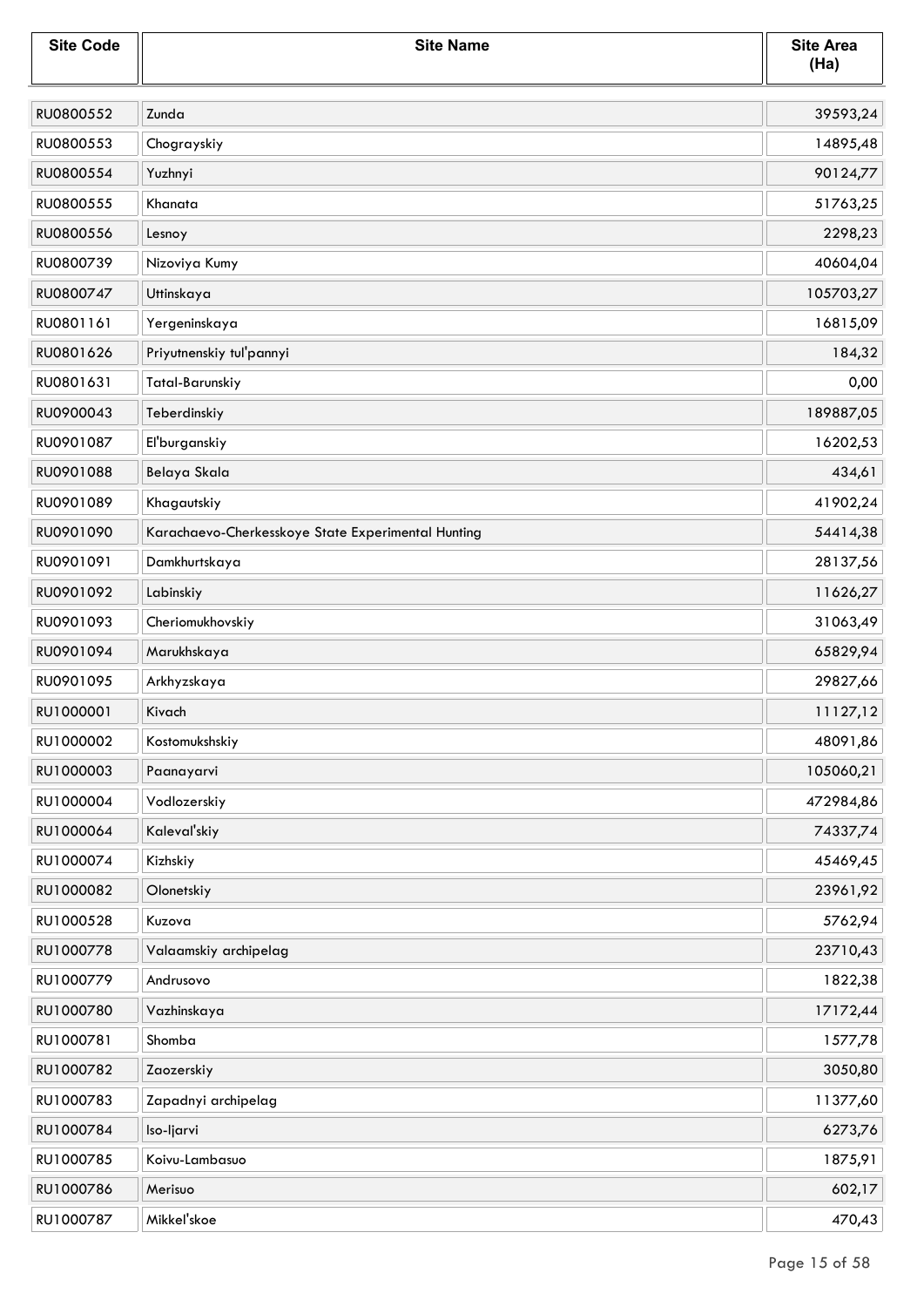| <b>Site Code</b> | <b>Site Name</b>             | <b>Site Area</b><br>(Ha) |
|------------------|------------------------------|--------------------------|
| RU1000788        | Muromskiy                    | 34530,47                 |
| RU1000789        | Podkova                      | 805,41                   |
| RU1000790        | Poliarnyi krug               | 47095,71                 |
| RU1000791        | Sorokskiy                    | 67370,89                 |
| RU1000792        | Syrovatka                    | 31219,75                 |
| RU1000793        | Tolvoyarvi                   | 42067,79                 |
| RU1000794        | Urozero                      | 2122,52                  |
| RU1000795        | Chuvnoi-suo                  | 1287,12                  |
| RU1000796        | Shaidomskiy                  | 30748,66                 |
| RU1000797        | Yudal'skiy                   | 3866,39                  |
| RU1000798        | Ladozhskie Shkhery           | 135040,70                |
| RU1001301        | Boloto Sambal'skoye          | 342,61                   |
| RU1001302        | Yupiauzhsuo                  | 38460,06                 |
| RU1001303        | Boloto u sela Niukhcha       | 1286,70                  |
| RU1001304        | Boloto u ozera Elmus         | 1959,03                  |
| RU1001305        | Tiksha                       | 565,65                   |
| RU1001306        | Posadsko-Narovozhskie Bolota | 2454,13                  |
| RU1001313        | <b>Boloto Kalegubskoye</b>   | 167,84                   |
| RU1001315        | <b>Boloto Pigma</b>          | 450,64                   |
| RU1001318        | <b>Boloto Zapovednoe</b>     | 1759,31                  |
| RU1100007        | Yashkinsky                   | 16043,74                 |
| RU1100068        | Devstvennye lesa Komi        | 3763576,98               |
| RU1100205        | Dolina reki Sysola           | 218609,69                |
| RU1100206        | <b>Boloto Martushevskoe</b>  | 9093,32                  |
| RU1100207        | <b>Boloto Usinskoe</b>       | 136472,66                |
| RU1100208        | Reliktovoe ozero Donskoe     | 25081,91                 |
| RU1100209        | <b>Boloto Okean</b>          | 131567,21                |
| RU1100210        | Timanskaya griada            | 5565849,68               |
| RU1101109        | Khrebtovyi                   | 3412,21                  |
| RU1101110        | Sed'yuskiy                   | 10724,91                 |
| RU1101111        | Yenganepe                    | 933,32                   |
| RU1101112        | Nizoviya reki Khal'mer-Yu    | 21846,54                 |
| RU1101113        | Verkhovia reki Vychegda      | 34007,78                 |
| RU1101114        | Puzlinskiy                   | 24,94                    |
| RU1101115        | Soivinskiy                   | 2432,98                  |
| RU1101116        | Paypudyna                    | 679,59                   |
| RU1101117        | Boloto Verkhniaya Pechga     | 280,56                   |
| RU1101118        | <b>Boloto Pychim</b>         | 406,27                   |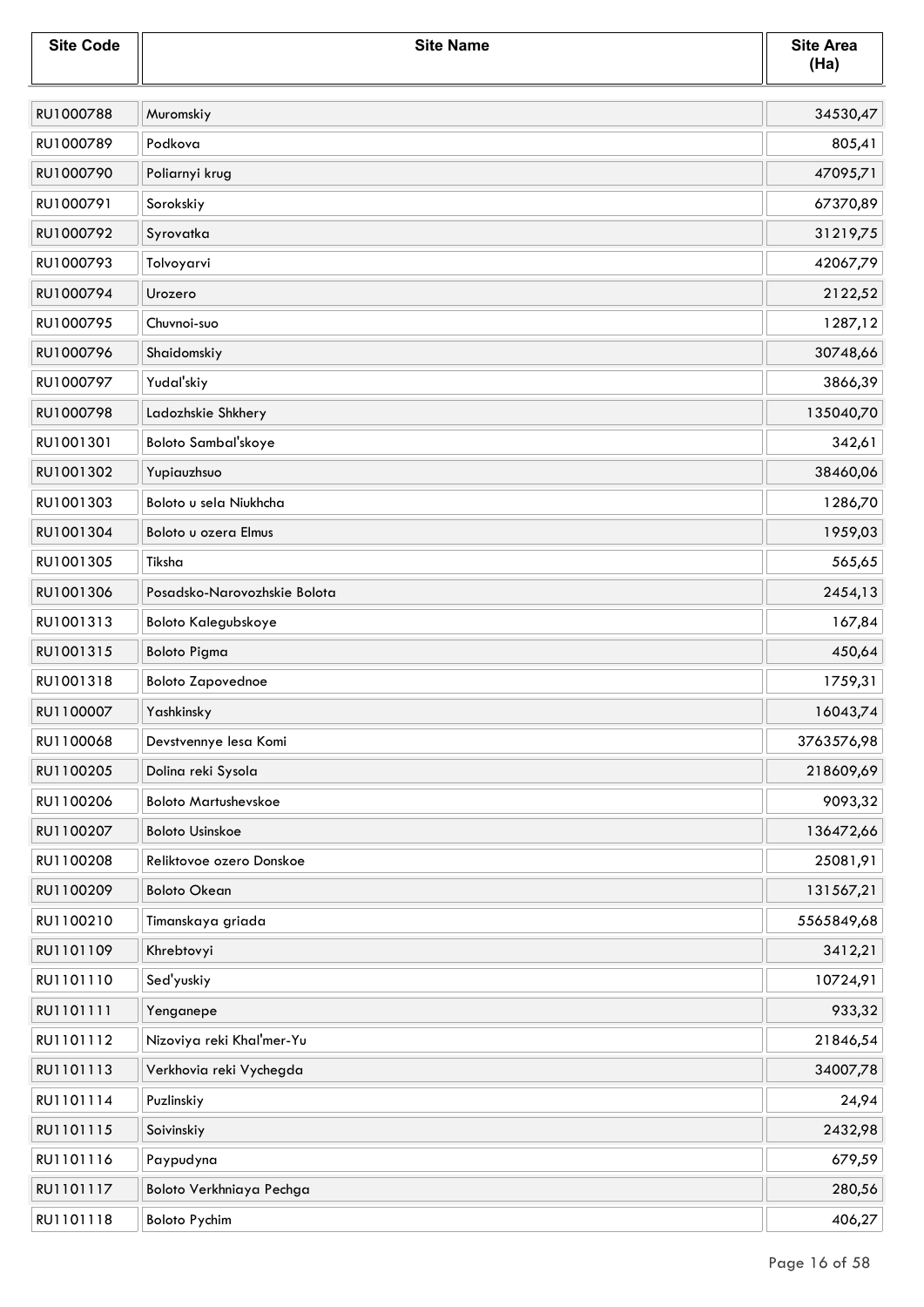| <b>Site Code</b> | <b>Site Name</b>            | <b>Site Area</b><br>(Ha) |
|------------------|-----------------------------|--------------------------|
| RU1101119        | Vezdinskiy                  | 312,92                   |
| RU1101120        | Gamskiy                     | 18,13                    |
| RU1101121        | Ezhugskiy                   | 49748,22                 |
| RU1101122        | Puchkomskiy                 | 27554,54                 |
| RU1101123        | Kosovcha                    | 9478,03                  |
| RU1101124        | Verkhne-Vashkinskiy         | 84239,21                 |
| RU1101125        | Sodzimskiy                  | 34809,69                 |
| RU1101126        | Pysskiy                     | 68215,85                 |
| RU1101127        | Raka-N'urRaka-N'urRaka-N'ur | 111,38                   |
| RU1101128        | Don'-N'ur                   | 473,51                   |
| RU1101129        | Michayagn'ur                | 243,89                   |
| RU1101130        | Poima                       | 632,12                   |
| RU1101131        | Rakasitan'n'ur              | 1401,52                  |
| RU1101132        | Turun-Andzi                 | 742,27                   |
| RU1101133        | Ydzhydn'ur                  | 835,78                   |
| RU1101134        | Charvidz                    | 732,23                   |
| RU1101135        | Van'vadn'ur                 | 489,84                   |
| RU1101136        | Kokyl'n'ur                  | 1106,83                  |
| RU1101137        | Yarega-N'ur                 | 120,81                   |
| RU1101138        | Chernorechinsk              | 104,05                   |
| RU1101139        | Shilodorskoe                | 344,71                   |
| RU1101140        | Vazh-Yel'-Yu                | 1631,48                  |
| RU1101141        | Vuktyl'sko-Vadbozhskaya     | 1470,14                  |
| RU1101142        | Beloborskiy                 | 8581,16                  |
| RU1101143        | Kazhimskiy                  | 10,69                    |
| RU1101144        | Komskiy                     | 794,74                   |
| RU1101145        | Koygorodskaya               | 48840,18                 |
| RU1101267        | Yertomskiy                  | 1536,36                  |
| RU1101421        | Gazhayagskiy                | 18081,66                 |
| RU1101422        | Kaigorodkaniur              | 915,32                   |
| RU1101423        | Kel'tminskoe                | 16782,88                 |
| RU1101424        | Korabel'naya chashcha       | 3332,98                  |
| RU1101425        | Len'yuniur                  | 2998,88                  |
| RU1101426        | Nivshera                    | 987,14                   |
| RU1101427        | Novoborskiy                 | 670,08                   |
| RU1101429        | Rodionovskoe                | 1849,57                  |
| RU1101431        | Up'yum                      | 10968,10                 |
| RU1101432        | Usa-Yun'yaginskoe           | 2993,04                  |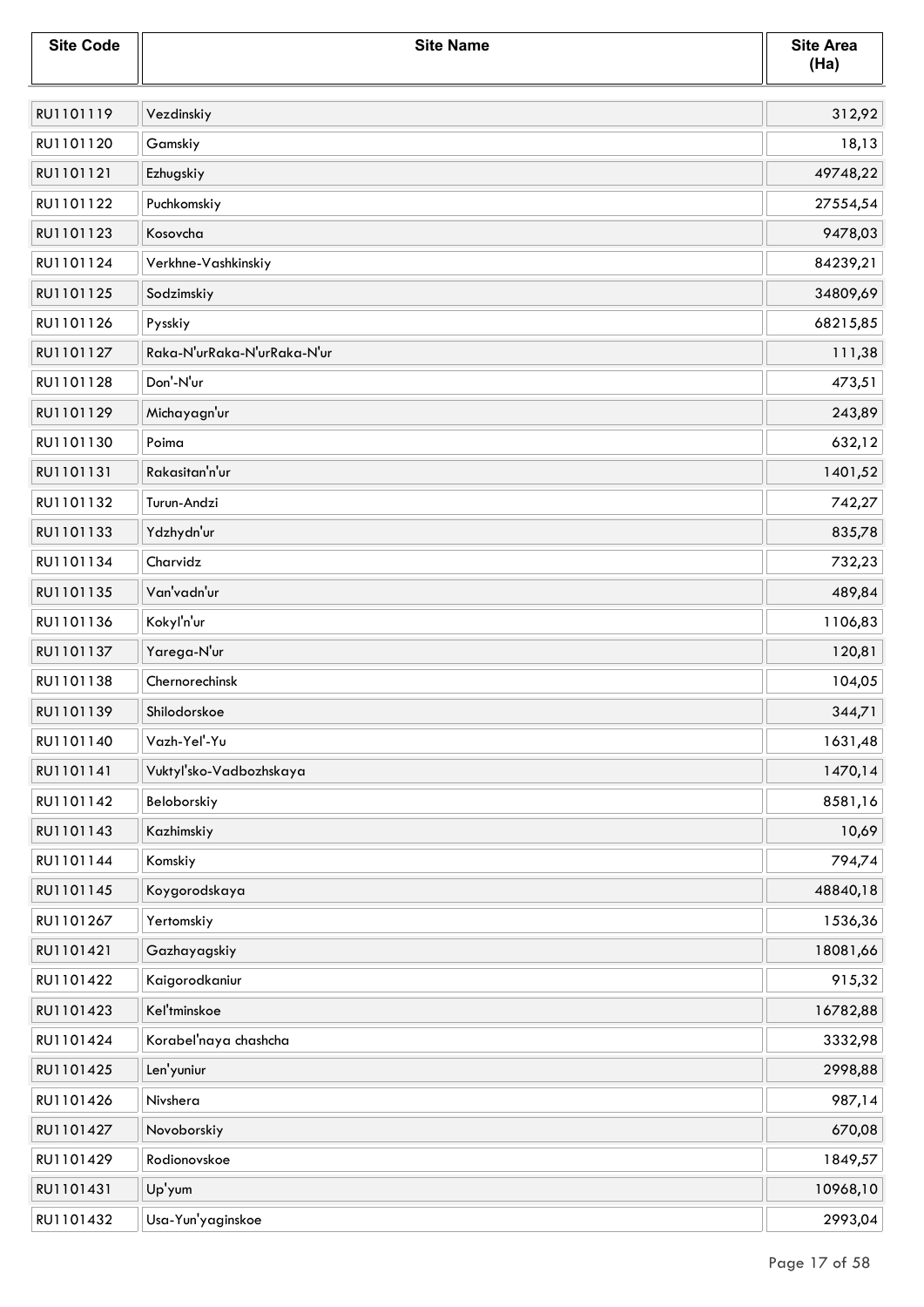| <b>Site Code</b> | <b>Site Name</b>                            | <b>Site Area</b><br>(Ha) |
|------------------|---------------------------------------------|--------------------------|
| RU1200011        | Marii Chodra                                | 37806,07                 |
| RU1200059        | Bol'shaya Kokshaga                          | 21947,22                 |
| RU1200115        | <b>Boloto Kuplongskoe</b>                   | 7581,13                  |
| RU1200116        | Emeshevskiy                                 | 5359,23                  |
| RU1200117        | <b>Boloto Bol'shoe</b>                      | 2084,85                  |
| RU1201569        | Ozero Tair                                  | 63,68                    |
| RU1300048        | Smol'ny                                     | 36498,96                 |
| RU1300118        | Korinskaya Poyma Mokshi                     | 748,53                   |
| RU1300119        | Kangushanskaya Poyma Mokshi                 | 2091,75                  |
| RU1300317        | Ardatovskiy                                 | 10704,93                 |
| RU1300318        | Stepnye uchastki u sela Olevka              | 54,08                    |
| RU1300319        | Stepnye uchastki u sela Kamenka             | 90,00                    |
| RU1300320        | Stepnye izvestniakovye sklony               | 277,90                   |
| RU1300321        | Stepnoy uchastok u sela Selishchi           | 131,82                   |
| RU1300322        | Izvestniakovyi sklon                        | 55,24                    |
| RU1300323        | Ozero Inerka                                | 802,70                   |
| RU1300325        | Simkinskie sklony                           | 106,70                   |
| RU1300326        | Simkinskiy                                  | 37193,42                 |
| RU1300327        | Kovyľnaya step' u sela Veyse                | 93,14                    |
| RU1300328        | Lashinskie sklony                           | 331,33                   |
| RU1300329        | Mordovskiy                                  | 51472,79                 |
| RU1300331        | Shalinskiy les                              | 3326,75                  |
| RU1300332        | Belye oziora                                | 10509,58                 |
| RU1300333        | Yavasskiy                                   | 15884,06                 |
| RU1300334        | Ozero Imerka                                | 13,88                    |
| RU1300335        | Torfianoe boloto Bol'shoe                   | 92,13                    |
| RU1300337        | Endova                                      | 692,57                   |
| RU1300338        | Dubravy s bashmachkom nastoyashchim         | 107,65                   |
| RU1300339        | Dolina reki Tavla                           | 362,72                   |
| RU1300340        | Podlesnaya Tavla                            | 1002,08                  |
| RU1300341        | Lep'evskiy                                  | 175,37                   |
| RU1300342        | Stepnye sklony s kovylem                    | 262,31                   |
| RU1300343        | Popov ovrag                                 | 24,66                    |
| RU1300344        | Stepnye sklony u poselka Dal'niy            | 209,68                   |
| RU1300345        | Elkhovskie sklony                           | 233,55                   |
| RU1300346        | Nagornaya dubrava u sela Liambir'           | 80,58                    |
| RU1300347        | Stepnye sklony i dubrava u sela Belogorskoe | 296,95                   |
| RU1300348        | Ostepnennye sklony u sela Surkino           | 4,10                     |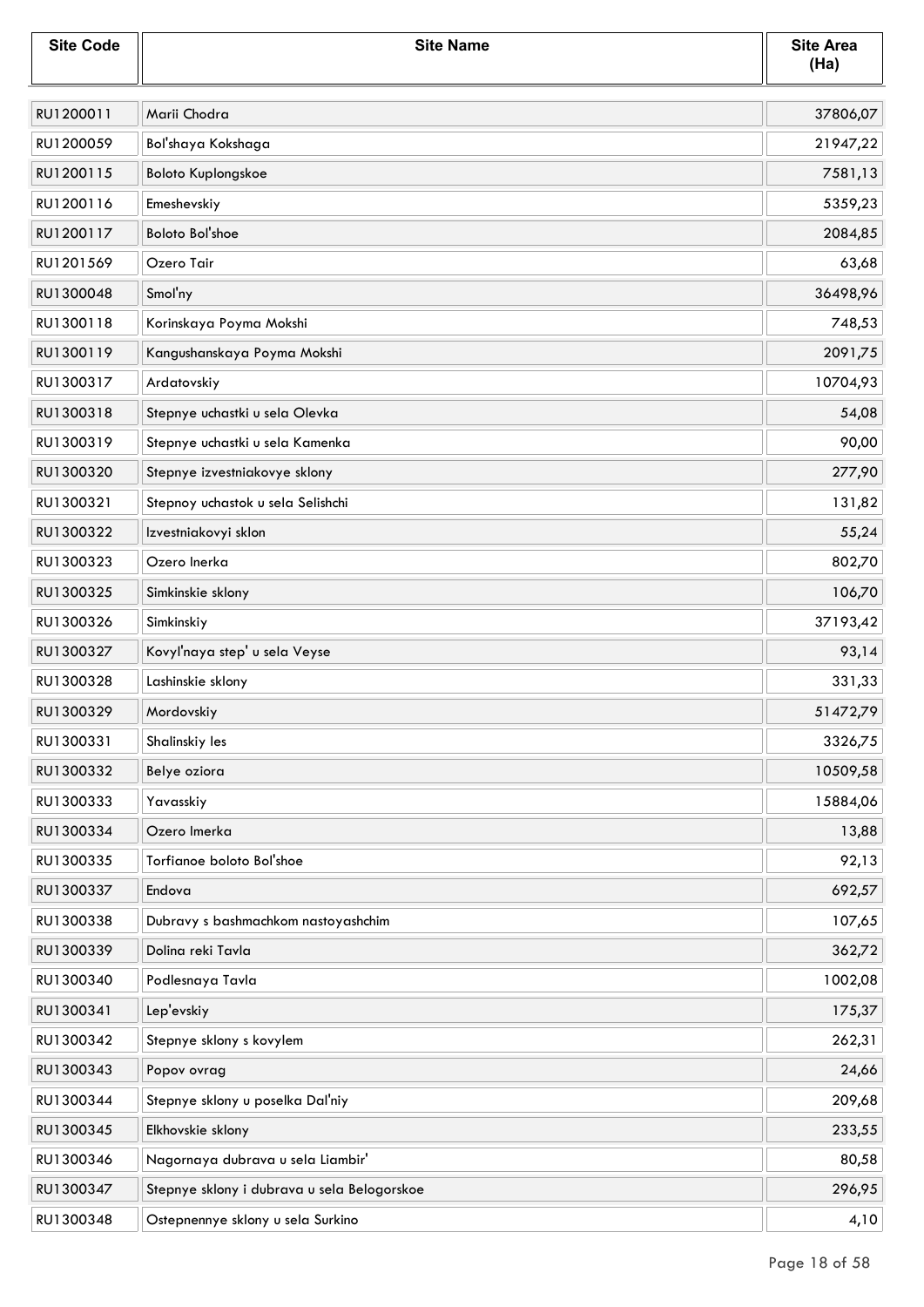| <b>Site Code</b> | <b>Site Name</b>                         | <b>Site Area</b><br>(Ha) |
|------------------|------------------------------------------|--------------------------|
| RU1300349        | Dolina reki P'ana u sela Staroe Chamzino | 37,31                    |
| RU1300350        | Stepnye sklony u sela Kochunovo          | 446,74                   |
| RU1300351        | Stepnye sklony i dubrava u sela Pushkino | 93,36                    |
| RU1300352        | Ostepnennye sklony u sela Lipki          | 185,17                   |
| RU1300353        | Stepnye sklony u sela Grabovka           | 40,40                    |
| RU1300354        | Levzhenskiy sklon                        | 44,21                    |
| RU1300355        | Stepnye sklony u sela Palaevka           | 143,93                   |
| RU1300356        | Dolina reki Karnay                       | 26,60                    |
| RU1300357        | Stepnye sklony u sela Ingener-Piatina    | 356,01                   |
| RU1300358        | Stepnye sklony u sela Konopat'           | 55,62                    |
| RU1300359        | Ozero Mordovskoe i okrestnosti           | 4231,90                  |
| RU1300361        | Beloraminskiy                            | 7766,23                  |
| RU1300362        | Krasnyi Yar                              | 106,42                   |
| RU1300363        | Ozero Beloe (Shiromasovskoe)             | 9,63                     |
| RU1300365        | Sabur-Machkasy                           | 246,63                   |
| RU1300385        | Urkatskiy                                | 938,96                   |
| RU1300387        | Liambirskiy                              | 119,56                   |
| RU1300388        | Ostepnennye sklony i les u sela Salma    | 313,86                   |
| RU1300389        | Chepurnovskaya lesostep'                 | 99,77                    |
| RU1301461        | Spornyi Ovrag                            | 686,92                   |
| RU1301475        | Surgodskaya dolina reki Partsa           | 720,50                   |
| RU1301476        | Vorotnikovskaya lesostep'                | 335,95                   |
| RU1500044        | Severo-Ossetinskiy                       | 97534,69                 |
| RU1500054        | Alania                                   | 55932,60                 |
| RU1500095        | Bekan                                    | 62,10                    |
| RU1600047        | Nizhnyaya Kama                           | 26254,02                 |
| RU1600060        | Raifskiy Les                             | 5810,26                  |
| RU1600158        | Sviyazhskiy                              | 7850,18                  |
| RU1600159        | Zeya builary                             | 1613,44                  |
| RU1600160        | Chatyr-Tau                               | 2062,65                  |
| RU1600161        | Spasskiy                                 | 27596,37                 |
| RU1600162        | Stepnoy (Sheshminskiy)                   | 13271,29                 |
| RU1600163        | Baltasinskiy                             | 5733,61                  |
| RU1600164        | Igimskiy bor                             | 683,87                   |
| RU1600165        | Kichke-Tan                               | 12086,11                 |
| RU1600166        | Chistye luga                             | 19973,88                 |
| RU1600167        | Ivanovskiy sosnovy bor                   | 586,46                   |
| RU1600404        | Chekan                                   | 2198,79                  |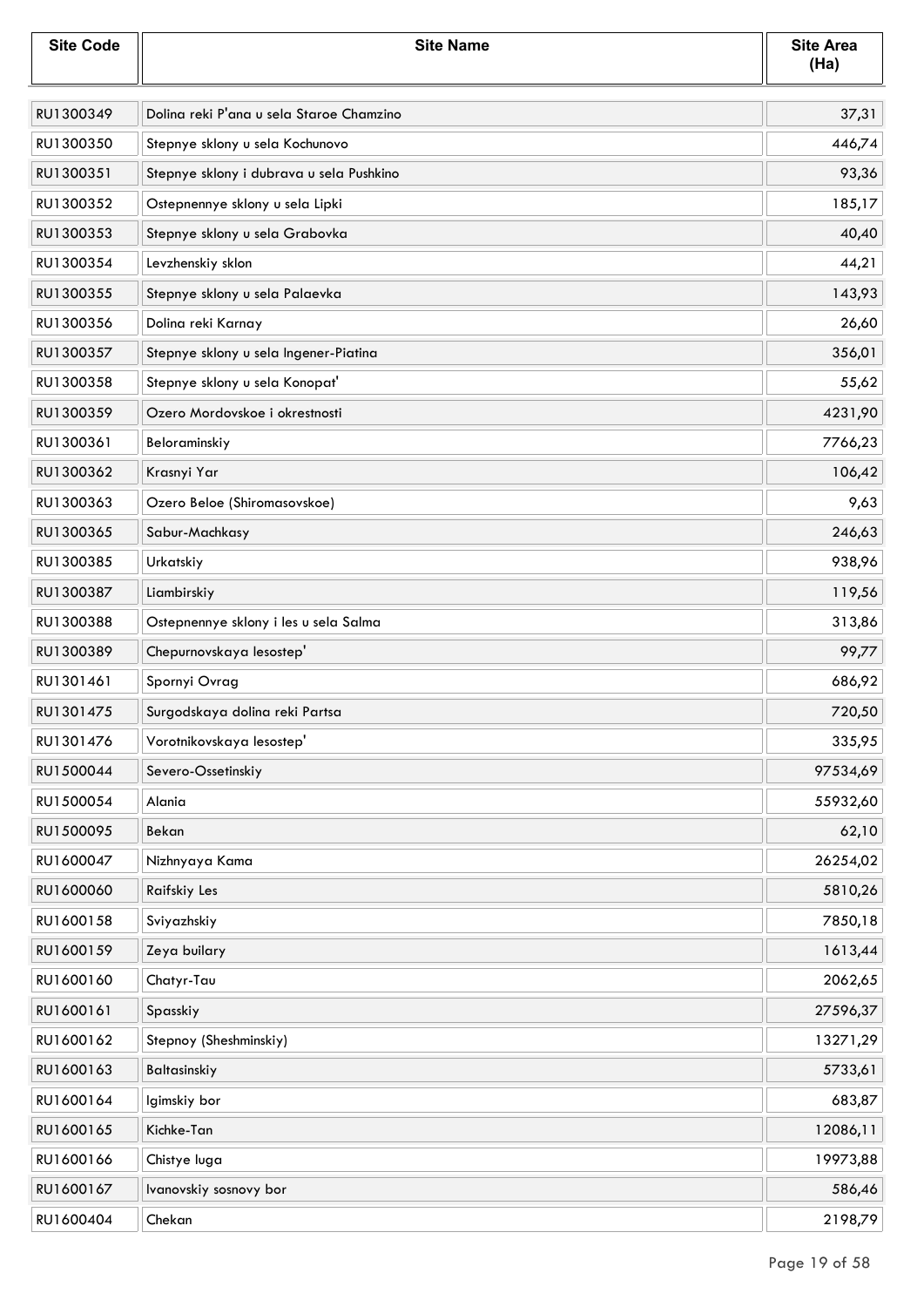| <b>Site Code</b> | <b>Site Name</b>                        | <b>Site Area</b><br>(Ha) |
|------------------|-----------------------------------------|--------------------------|
| RU1600405        | Kulegash                                | 27719,79                 |
| RU1600406        | Tatarsko-Akhmet'evskoe torfianoe boloto | 18,91                    |
| RU1600407        | Ayu-Urmany                              | 1154,60                  |
| RU1600408        | Salikhovskaya Gora                      | 31,32                    |
| RU1600409        | Karabash                                | 53,89                    |
| RU1600410        | Kiyatskiy                               | 856,10                   |
| RU1600411        | Klikovskiy sklon                        | 18,47                    |
| RU1600412        | Semioziorskiy sklon                     | 188,11                   |
| RU1600413        | Tatarsko-Shatrashanskiy sklon           | 101,87                   |
| RU1600414        | Istoki reki Tsil'na                     | 146,21                   |
| RU1600418        | Yur'evskaya peshchera                   | 18,11                    |
| RU1600419        | Starobaryshevskoe kliuchevoe boloto     | 32,98                    |
| RU1600420        | Sukeevo                                 | 933,50                   |
| RU1600421        | Lubiany                                 | 1291,75                  |
| RU1600422        | Saraly                                  | 5754,71                  |
| RU1600423        | Mellia-Tamak                            | 968,53                   |
| RU1600424        | Narat-Astinskiy                         | 1180,52                  |
| RU1600425        | Sklony Korzhinskogo                     | 42,29                    |
| RU1600426        | Yasachka                                | 1387,76                  |
| RU1601497        | Labyshkinskie gory                      | 234,80                   |
| RU1601573        | Tarkhanovskie dubravy                   | 1058,05                  |
| RU1601574        | Dolgaya Poliana                         | 521,01                   |
| RU1601575        | Shchuchii Gory                          | 3921,49                  |
| RU1601576        | Berlibashskaya dubrava                  | 432,01                   |
| RU1601577        | Rusakovskaya dubrava                    | 136,51                   |
| RU1800050        | Nechkinskiy                             | 24545,25                 |
| RU1800125        | Istoki Viatki                           | 39989,75                 |
| RU1800126        | Salinskiy                               | 15013,08                 |
| RU1800127        | Kuliginskiy                             | 44989,77                 |
| RU1800128        | Lumpunskiy                              | 46906,44                 |
| RU1800428        | Golushurminskoe                         | 169,63                   |
| RU1800429        | Serginskaya                             | 572,50                   |
| RU1800430        | Bashmurskie kariery                     | 2442,52                  |
| RU1800431        | Volkovskoe                              | 608,97                   |
| RU1800432        | Adamskaya                               | 822,89                   |
| RU1800433        | Baygurezskaya                           | 158,34                   |
| RU1800434        | Verkhnekil'mezskaya                     | 4474,05                  |
| RU1800435        | Valiay                                  | 964,93                   |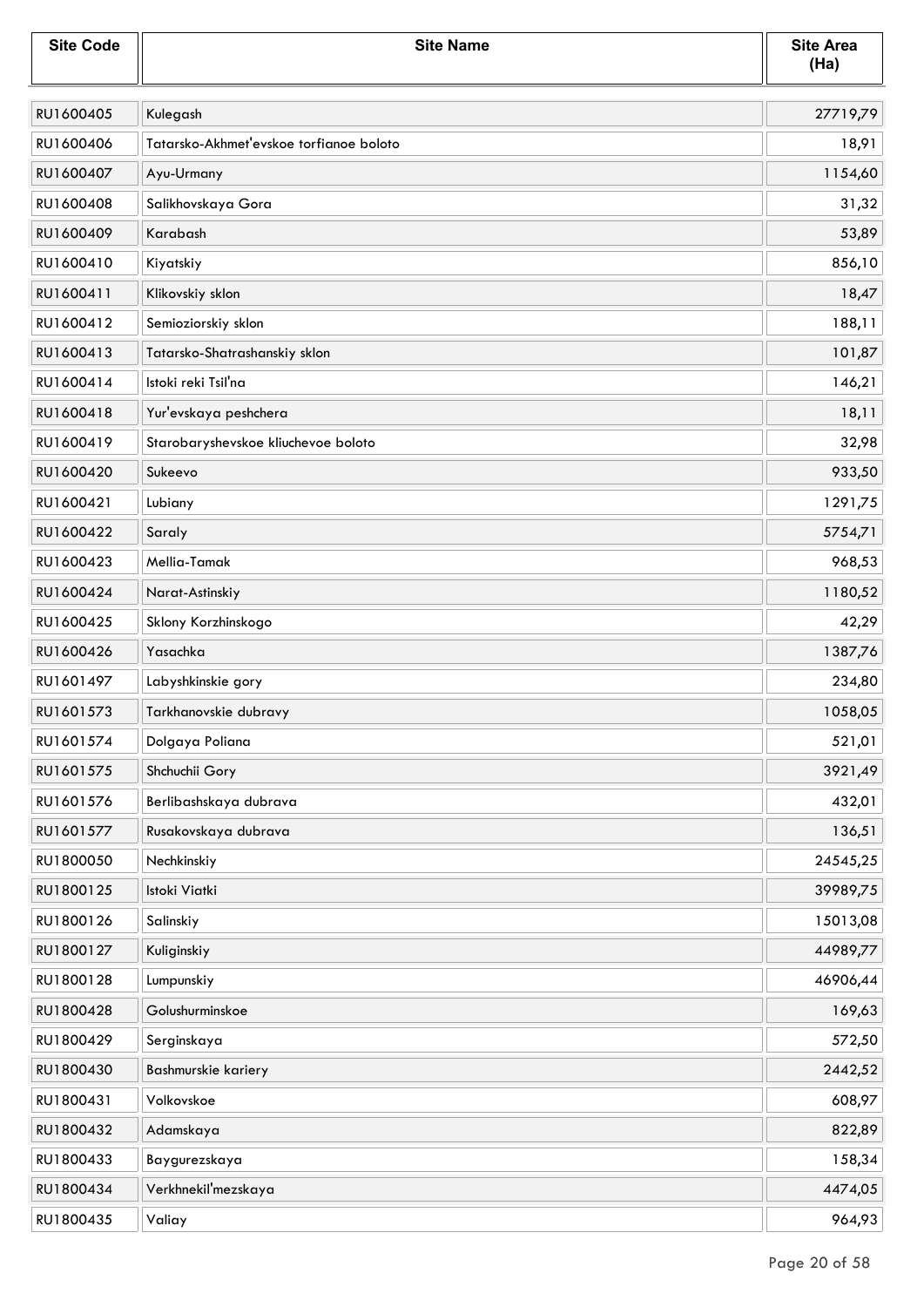| <b>Site Code</b> | <b>Site Name</b>           | <b>Site Area</b><br>(Ha) |
|------------------|----------------------------|--------------------------|
| RU1800436        | Kamskaya Griva             | 583,88                   |
| RU1800437        | Viatskaya                  | 362,57                   |
| RU1800438        | Karakulinskaya poyma       | 10618,89                 |
| RU1800439        | Ust'-Bel'skaya             | 1817,82                  |
| RU1800440        | Guleyshurskaya             | 458,69                   |
| RU1800441        | Krymskaya Sludka           | 1296,39                  |
| RU1800442        | Murkoz'-Omga               | 843,67                   |
| RU1800443        | Troeglazovskie landshafty  | 652,94                   |
| RU1800444        | Andreevskiu sosnovyi bor   | 1086,40                  |
| RU1800446        | Kokmanskiy                 | 1528,65                  |
| RU1800447        | Yaganskoe                  | 508,06                   |
| RU1800448        | Kumenskoe ozero            | 270,69                   |
| RU1800449        | Sardykskaya                | 1221,92                  |
| RU1800450        | Orlovskoe                  | 348,12                   |
| RU1800452        | Uvinskaya                  | 2716,17                  |
| RU1800453        | Erestemskaya               | 1378,48                  |
| RU1800454        | Bogorodskaya               | 2733,76                  |
| RU1800455        | Selychkinskaya             | 580,47                   |
| RU1800457        | Pudemskaya                 | 132,70                   |
| RU1800459        | Varzi-Yatchinskaya         | 91,31                    |
| RU1800460        | Vishnevaya                 | 221,82                   |
| RU1800461        | Votkinskiy prud            | 566,99                   |
| RU1800462        | Kenskaya                   | 116,88                   |
| RU1800463        | Staro-Chetkerovskaya       | 524,14                   |
| RU1800464        | Toyminskaya                | 360,91                   |
| RU1800465        | Ue-Dok'inskaya             | 912,31                   |
| RU1800466        | Shol'inskoe                | 79,70                    |
| RU1800467        | Anykskaya                  | 196,49                   |
| RU1800468        | Pychasskaya                | 175,89                   |
| RU1800469        | Yagulskaya                 | 179,93                   |
| RU1800470        | Verkhovia Izhevskogo pruda | 5388,16                  |
| RU1800472        | Kambarskaya                | 14,34                    |
| RU1800473        | Kulushevskaya              | 166,63                   |
| RU1800474        | Sarapulka                  | 227,44                   |
| RU1800475        | Tolionskaya                | 177,86                   |
| RU1801400        | Boloto Akhmetovskoe        | 1197,08                  |
| RU1801401        | <b>Boloto Burmakinskoe</b> | 477,66                   |
| RU1801402        | Levina Gora                | 558,78                   |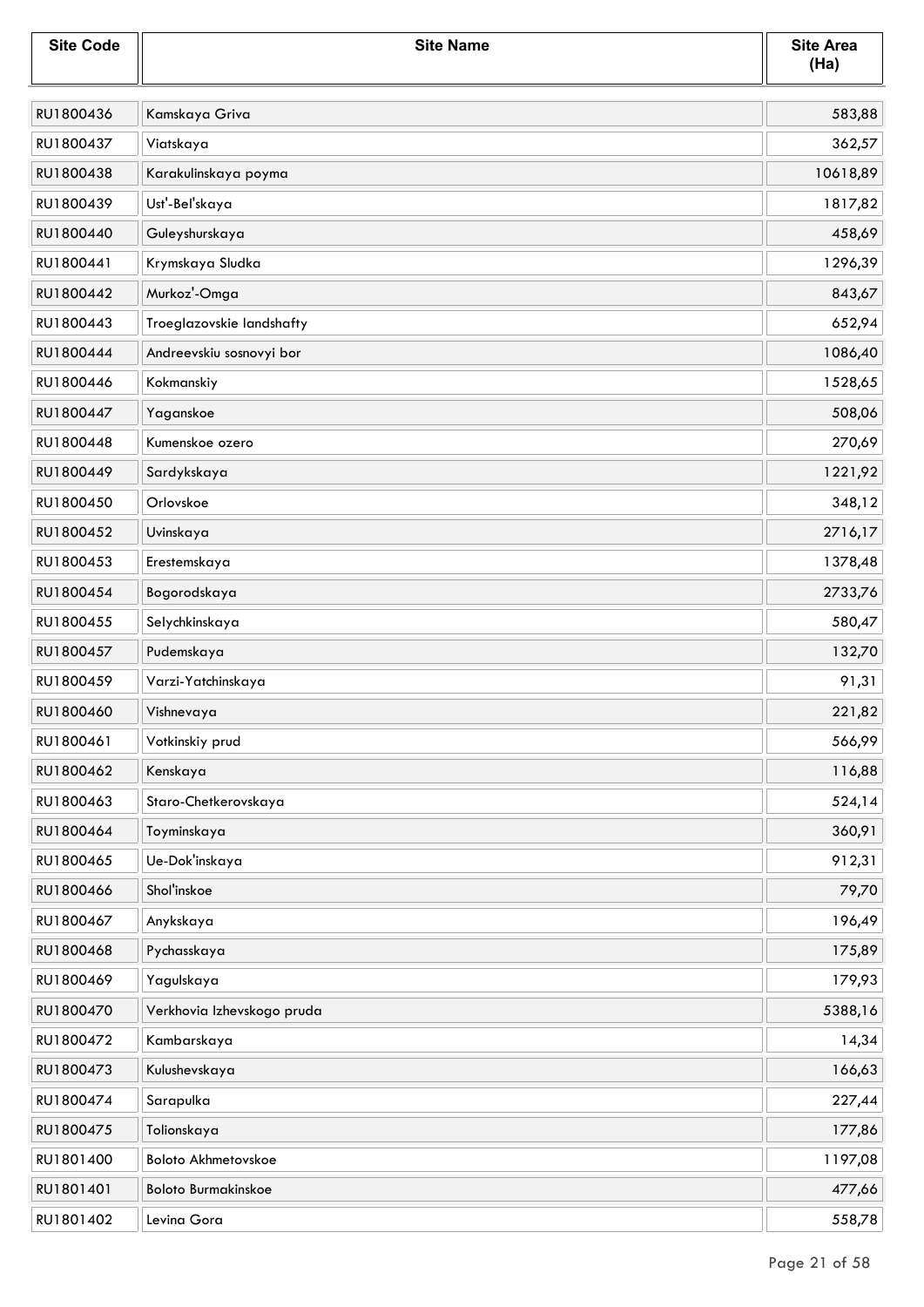| <b>Site Code</b> | <b>Site Name</b>              | <b>Site Area</b><br>(Ha) |
|------------------|-------------------------------|--------------------------|
| RU1801403        | <b>Boloto Verkhlozinskoe</b>  | 1135,89                  |
| RU1801404        | <b>Boloto Dulesovskoe</b>     | 878,73                   |
| RU1801405        | Urochshche Dulesovskoe        | 171,85                   |
| RU1801406        | Kyrykmasskiy Pravoberezhnyi   | 384,68                   |
| RU1801407        | Kiznerskoe                    | 349,88                   |
| RU1801408        | Koltominskiy Bor              | 224,33                   |
| RU1801409        | Urochishche Kiyaikskoe        | 486,21                   |
| RU1801410        | Begeshskie Lukovye kliuchi    | 29,03                    |
| RU1801411        | Urochishche Kil'mezskoe       | 902,95                   |
| RU1801412        | Selychkinskie Lukovye kliuchi | 279,97                   |
| RU1801413        | Ozero Lyzhnoe                 | 352,07                   |
| RU1801414        | Zabegaevskaya Dacha           | 671,06                   |
| RU1801415        | Urochishche Pazelinskoe       | 52,58                    |
| RU1801416        | Urochishche Pestovskoe        | 58,14                    |
| RU1801417        | Stepanovskaya Dacha           | 385,36                   |
| RU1801418        | Kyrykmasskiy Sal'inskiy       | 91,42                    |
| RU1801419        | Urochishche Chegandinskoe     | 294,23                   |
| RU1801420        | Yurovskiy mys                 | 107,53                   |
| RU2000088        | Sovetskiy                     | 129760,27                |
| RU2000097        | Vedenskiy                     | 72522,99                 |
| RU2000647        | Bragunskiy                    | 7435,48                  |
| RU2000648        | Argunskiy                     | 17433,44                 |
| RU2000649        | Urus-Martanovskiy             | 33497,28                 |
| RU2000650        | Shalinskiy                    | 28601,60                 |
| RU2000651        | Parabochevskiy                | 10044,79                 |
| RU2000652        | Stepnoy Terekskiy             | 92139,13                 |
| RU2000653        | Stepnaya Zhemchuzhina         | 2716,83                  |
| RU2100051        | Chavash varmane               | 25264,44                 |
| RU2100132        | Buguyanovskiy                 | 13001,82                 |
| RU2100133        | Pravoberej'e reki llet'       | 167,15                   |
| RU2100134        | Kumashkinskiy                 | 16867,31                 |
| RU2100145        | Alatyrskiy                    | 36037,02                 |
| RU2100155        | Batyrevskiy                   | 27,36                    |
| RU2100156        | Yalchikskiy                   | 95,26                    |
| RU2100204        | Kovyľnaya step'               | 41,88                    |
| RU2100324        | Stemaskaya step'              | 18,23                    |
| RU2100336        | Attikovskiy                   | 306,69                   |
| RU2100364        | Vodoleevskiy                  | 191,45                   |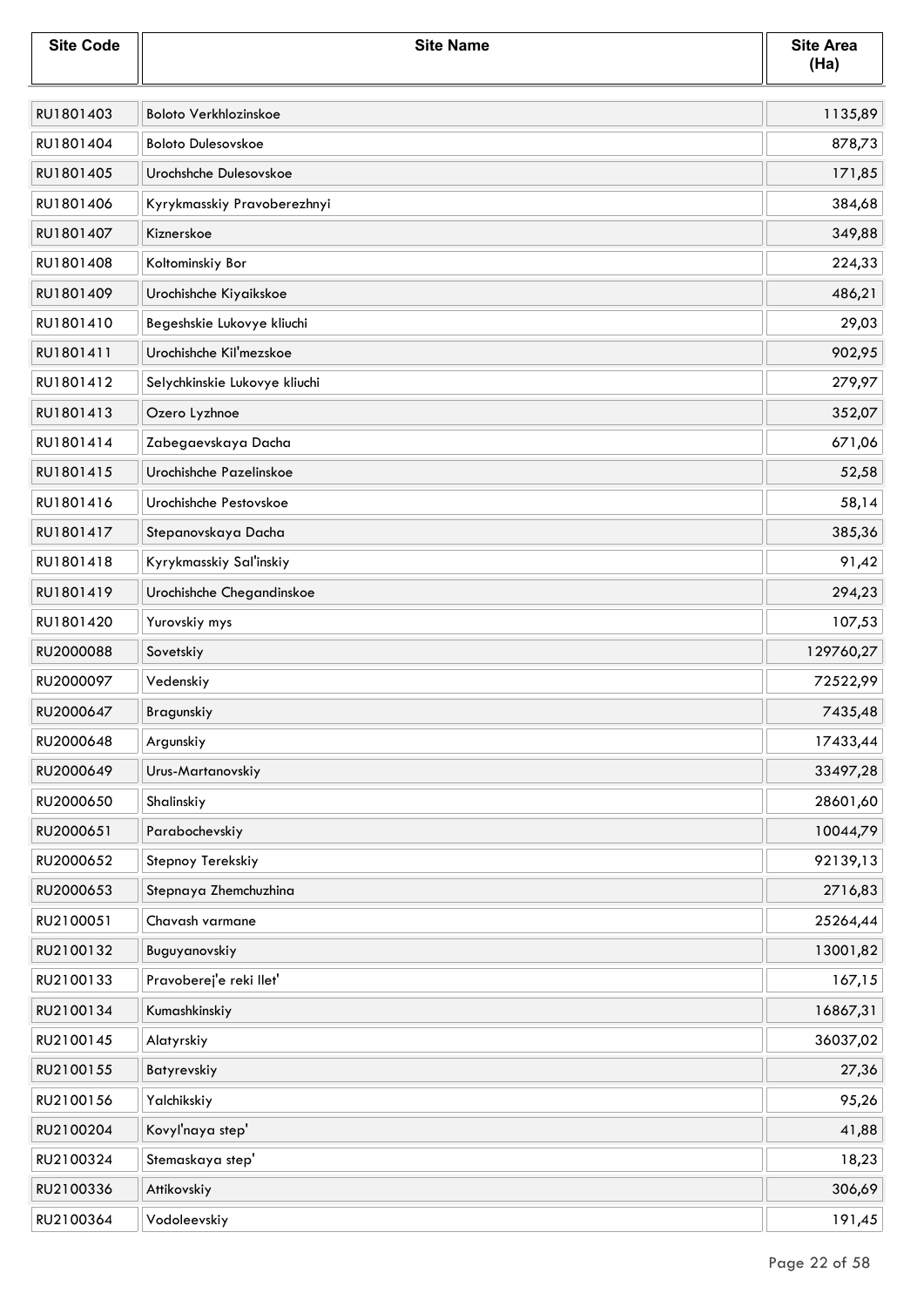| <b>Site Code</b> | <b>Site Name</b>                       | <b>Site Area</b><br>(Ha) |
|------------------|----------------------------------------|--------------------------|
| RU2100386        | Karamyshevskiy                         | 60,46                    |
| RU2100456        | Kaensar                                | 334,73                   |
| RU2100458        | Ozero Astrakhanka                      | 768,76                   |
| RU2100471        | Kalininskiy                            | 6052,53                  |
| RU2101518        | Sosnovskoe levoberezhie Volgi          | 244,63                   |
| RU2300037        | Zapadnyi Kavkaz                        | 292027,89                |
| RU2300052        | Sochinskiy                             | 234136,98                |
| RU2300083        | Del'ta Kubani                          | 210680,69                |
| RU2300089        | Khostinskaya tiso-samshitovaya roshcha | 1358,14                  |
| RU2300102        | Poluostrov Abrau                       | 22653,82                 |
| RU2300360        | Tsokur-Kiziltash                       | 38245,66                 |
| RU2300557        | Kamyshanova Poliana                    | 6919,23                  |
| RU2300558        | Chernogorie                            | 5407,23                  |
| RU2300559        | Ozero Khanskoe                         | 10336,22                 |
| RU2300560        | Karabetova Gora                        | 742,40                   |
| RU2300561        | Solionoe ozero                         | 159,69                   |
| RU2300727        | Afipskaya dubrava                      | 983,70                   |
| RU2300728        | Belorechenskiy                         | 19300,48                 |
| RU2300729        | Zasovskaya dubrava                     | 584,23                   |
| RU2300733        | Guamskoe ushchelie                     | 274,35                   |
| RU2300741        | Soberbash                              | 8798,10                  |
| RU2300742        | Papay                                  | 1977,63                  |
| RU2300743        | Shize                                  | 4504,07                  |
| RU2300744        | Markotkh                               | 8473,68                  |
| RU2301159        | Ustie Ei                               | 11561,58                 |
| RU2301243        | Agriyskiy                              | 822,76                   |
| RU2301244        | Goryache-Kliuchevskiy                  | 42011,41                 |
| RU2301245        | Krasnaya Gorka                         | 17271,70                 |
| RU2301246        | Tuapsinskiy                            | 13905,60                 |
| RU2301247        | Novo-Berezanskiy                       | 28783,37                 |
| RU2301248        | Psebayskiy                             | 37022,12                 |
| RU2301249        | Tamano-Zaporozhskiy                    | 33072,14                 |
| RU2601211        | Aleksandrovskiy                        | 25938,59                 |
| RU2601212        | Stavropoľskaya gora                    | 8167,89                  |
| RU2601213        | Beshtaugorskiy                         | 8734,44                  |
| RU2601214        | <b>Bol'shoy Essentuchok</b>            | 1728,09                  |
| RU2601215        | Malyi Essentuchok                      | 5890,08                  |
| RU2601216        | Buguntinskiy                           | 2989,06                  |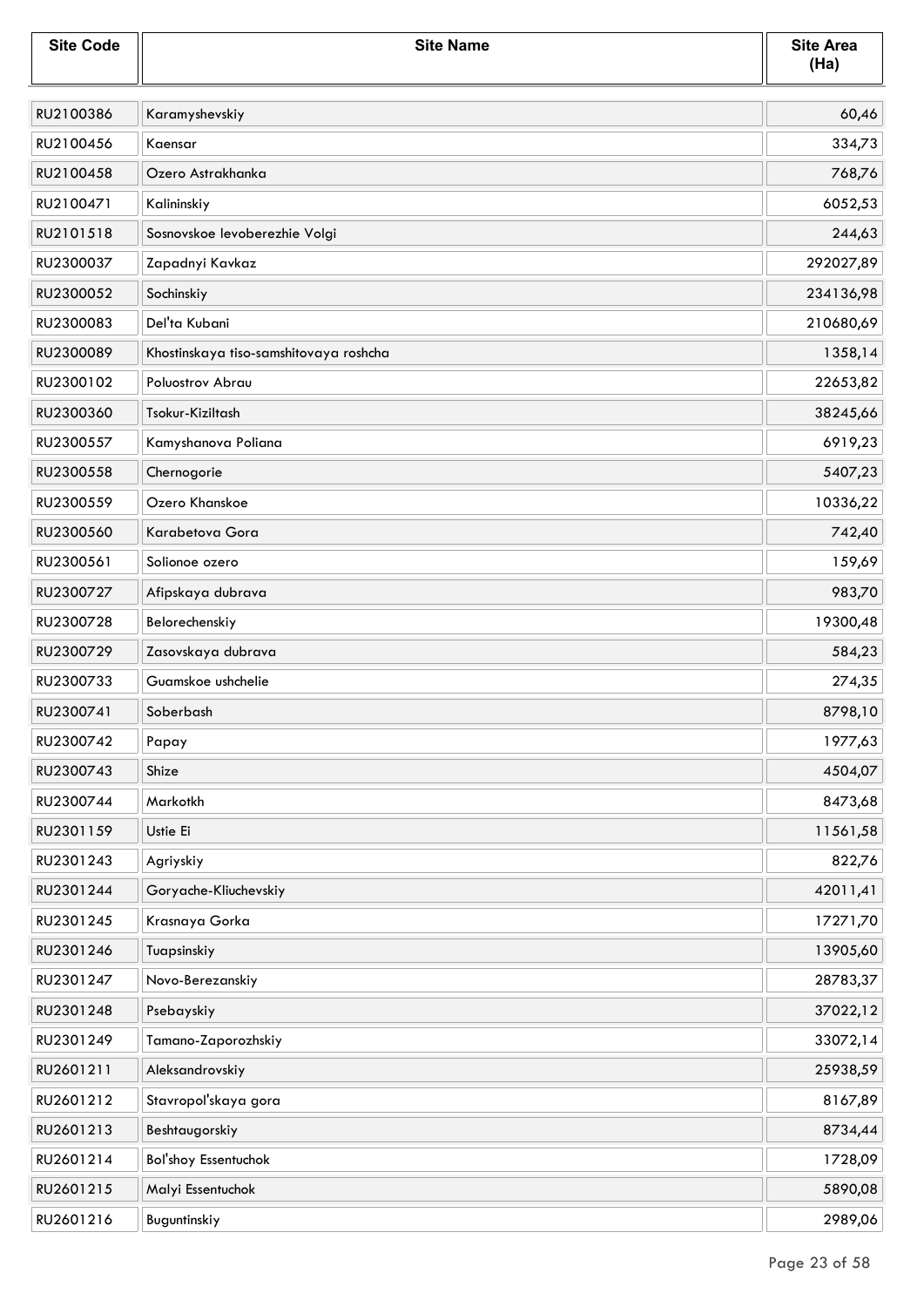| <b>Site Code</b> | <b>Site Name</b>              | <b>Site Area</b><br>(Ha) |
|------------------|-------------------------------|--------------------------|
| RU2601217        | Burukshunskiy                 | 3597,82                  |
| RU2601218        | Vostochnyi                    | 3527,11                  |
| RU2601219        | Debri                         | 3552,69                  |
| RU2601220        | Kravtsovo ozero               | 188,20                   |
| RU2601221        | Kumagorskiy                   | 220,85                   |
| RU2601222        | Galiugaevskiy                 | 763,71                   |
| RU2601223        | Irgaklinskiy                  | 960,15                   |
| RU2601224        | Ozero Solionoe Medvezhenskoe  | 1854,84                  |
| RU2601225        | Kalausskie razlivy            | 4175,85                  |
| RU2601226        | Ozero Khmyrov                 | 682,91                   |
| RU2601227        | Ozero Tambukan                | 1398,95                  |
| RU2601228        | Manych-Gudilo                 | 4451,85                  |
| RU2601625        | Vostochnyi Manych             | 41665,35                 |
| RU2601632        | Kislovodskiy                  | 0,00                     |
| RU2900009        | Kenozerskiy                   | 140105,10                |
| RU2900040        | Pinezhskiy                    | 51765,10                 |
| RU2900072        | Zemlya Franza Josefa          | 11025342,90              |
| RU2900103        | Russkaya Arktika              | 1370537,01               |
| RU2900524        | Siyskiy                       | 24331,54                 |
| RU2900731        | Verkhneyulovskaya             | 508747,70                |
| RU2900749        | Guby Bezimiannaya i Gribovaya | 84754,63                 |
| RU2900751        | Onezhskoe Pomorie             | 522259,80                |
| RU2900752        | Vazhskyi                      | 14824,09                 |
| RU2900753        | Vilegodskiy                   | 27223,97                 |
| RU2900754        | Dvinskoy                      | 7060,27                  |
| RU2900755        | Kozhozerskyi                  | 203041,85                |
| RU2900756        | Konoshskiy                    | 8027,51                  |
| RU2900757        | Kotlasskiy                    | 12436,20                 |
| RU2900758        | Kuloyskiy                     | 27683,99                 |
| RU2900759        | Lachskiy                      | 8395,96                  |
| RU2900760        | Lenskiy                       | 16618,49                 |
| RU2900761        | Monastyrskiy                  | 15927,65                 |
| RU2900762        | Mudiougskiy                   | 3007,62                  |
| RU2900763        | Onskiy                        | 19237,21                 |
| RU2900764        | Plesetskiy                    | 21154,01                 |
| RU2900765        | Primorskiy                    | 440434,77                |
| RU2900766        | Puchkomskiy                   | 11956,06                 |
| RU2900767        | Selenginskiy                  | 6580,28                  |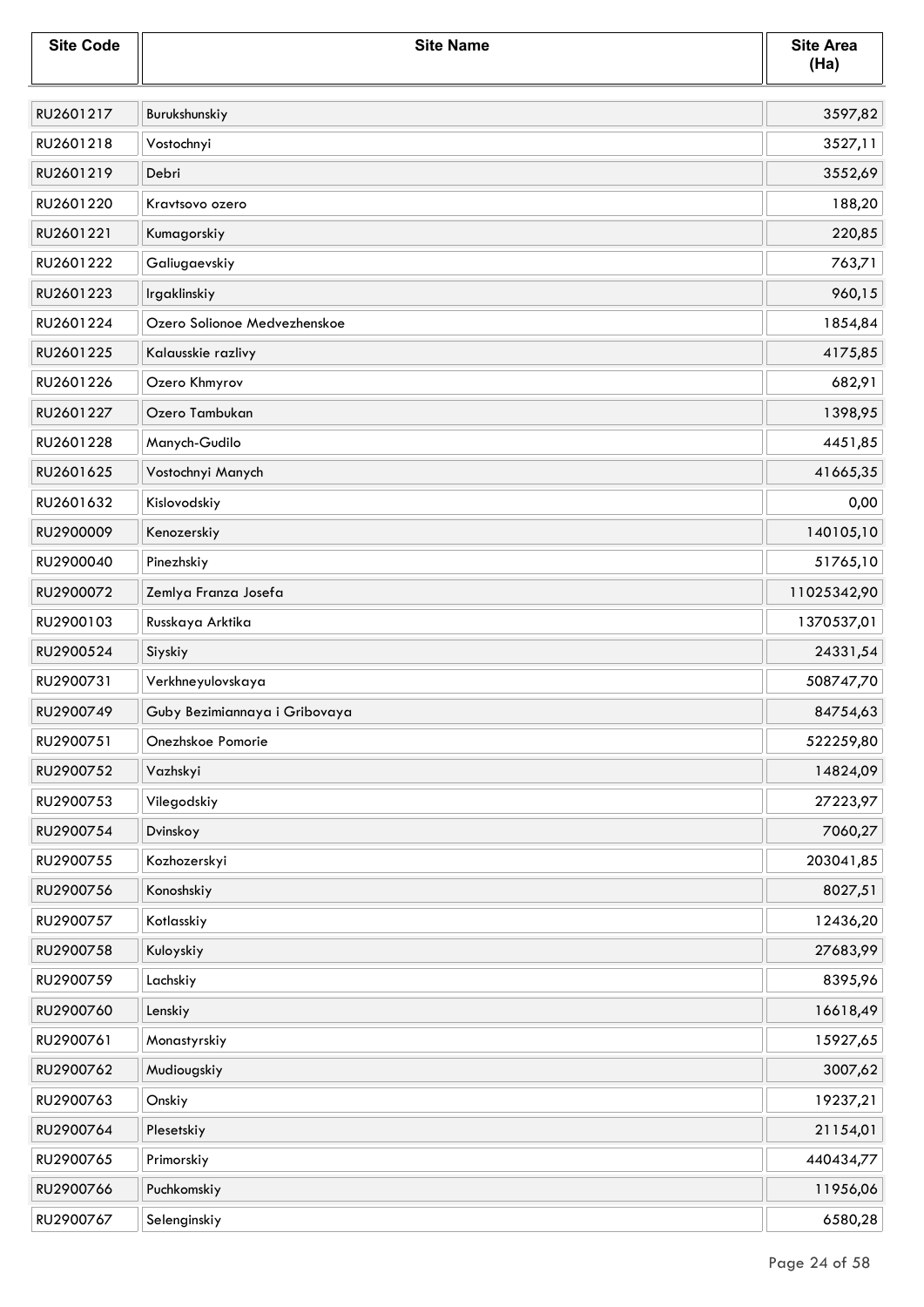| <b>Site Code</b> | <b>Site Name</b>                | <b>Site Area</b><br>(Ha) |
|------------------|---------------------------------|--------------------------|
| RU2900768        | Sol'vychegodskiy                | 4513,18                  |
| RU2900769        | Soyanskiy                       | 319370,92                |
| RU2900770        | Surskyi                         | 14132,55                 |
| RU2900771        | Ust'-Chetlasskiy                | 2041,15                  |
| RU2900772        | Ust'yanskyi                     | 7339,52                  |
| RU2900773        | Filatovskiy                     | 17354,03                 |
| RU2900774        | Chougskiy                       | 7865,89                  |
| RU2900775        | Shilovskiy                      | 33201,03                 |
| RU2900776        | Shultusskiy                     | 11464,14                 |
| RU2900777        | Yarenskiy                       | 37359,28                 |
| RU2900806        | Zheleznye vorota                | 8233,46                  |
| RU2900807        | Klonovskiy                      | 37637,47                 |
| RU2900808        | Ozero Churozero                 | 1514,43                  |
| RU3000005        | Del'ta Volgi                    | 1173339,10               |
| RU3000036        | Bogdinsko-Baskunchakskiy        | 20787,45                 |
| RU3000099        | Ostrov Maly Zhemchuzhny         | 40,55                    |
| RU3001238        | Volgo-Akhtubinskoe Mezhdurechie | 199027,26                |
| RU3001239        | Peski Berli                     | 3180,80                  |
| RU3001240        | Kabaniy                         | 2220,79                  |
| RU3001241        | Yenotaevskiy                    | 2826,77                  |
| RU3001242        | Bukhovskiy                      | 3905,66                  |
| RU3100012        | Belogor'e - Les na Vorskle      | 1039,04                  |
| RU3100215        | Hotmigskiy                      | 10828,81                 |
| RU3100216        | Rovenskiy - Lysogorskiy         | 654,92                   |
| RU3100217        | Lis'a gora                      | 107,16                   |
| RU3100218        | Petrovskie Borki                | 451,66                   |
| RU3100219        | Urocihshche Gniloe i Yary       | 198,65                   |
| RU3100220        | Khmelevoe                       | 245,92                   |
| RU3100221        | <b>Bolshoy Log</b>              | 208,00                   |
| RU3100222        | Bekariukovskiy Bor              | 196,03                   |
| RU3101048        | Dubininskie stepnye balki       | 329,63                   |
| RU3101049        | Vishniovyi Yar                  | 132,78                   |
| RU3101050        | Lubianskie stepnye balki        | 300,41                   |
| RU3101051        | Nikitovskaya stepnaya balka     | 344,30                   |
| RU3101076        | Belogor'e - Otras'evy Yary      | 81,84                    |
| RU3101077        | Belogor'e - Yamskaya step'      | 592,11                   |
| RU3101078        | Belogor'e - Lysye Gory          | 136,95                   |
| RU3101079        | Belogor'e - Stenki Izgoria      | 265,35                   |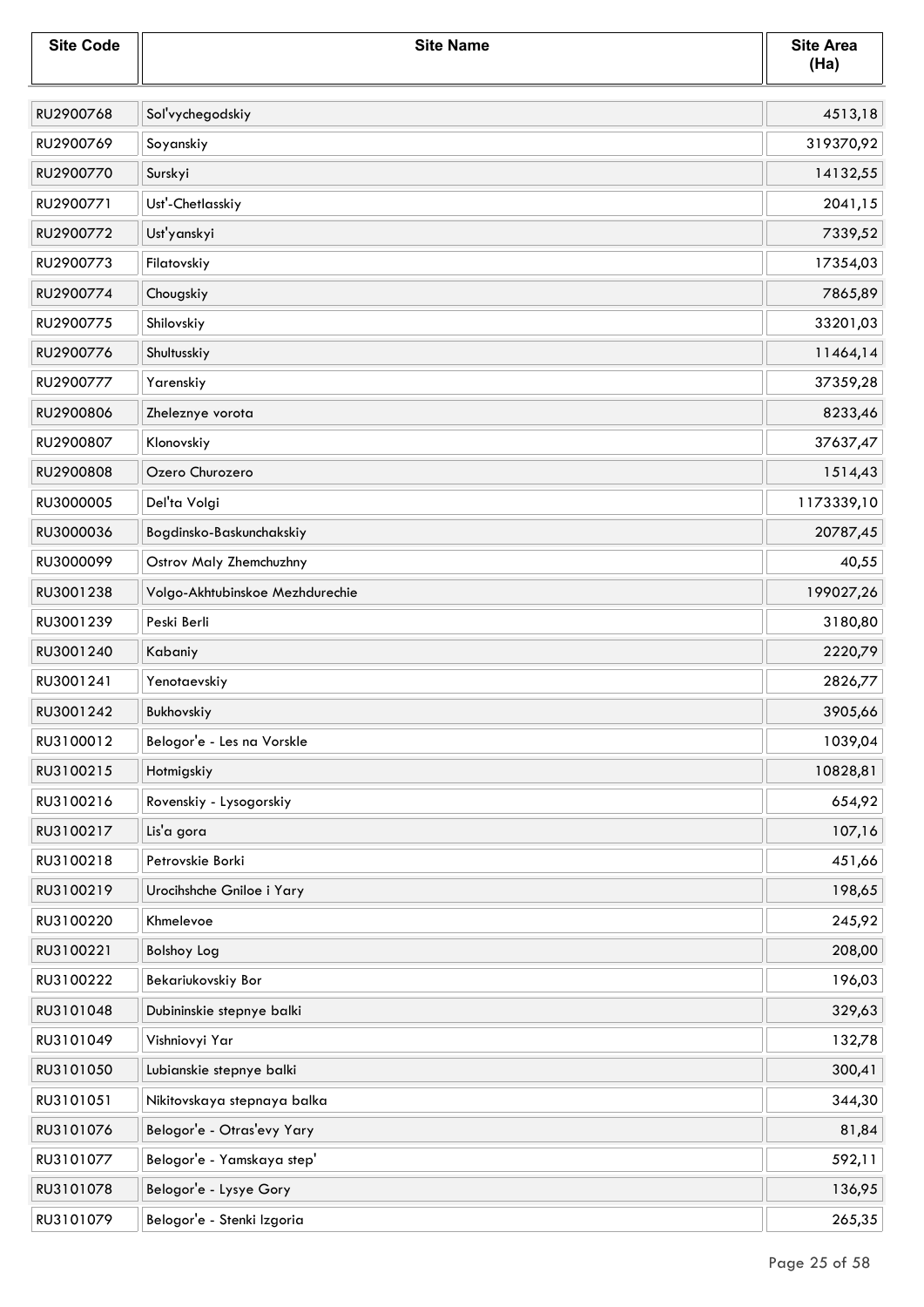| <b>Site Code</b> | <b>Site Name</b>                 | <b>Site Area</b><br>(Ha) |
|------------------|----------------------------------|--------------------------|
| RU3101080        | Trirechie                        | 8965,42                  |
| RU3101081        | Bykovskiy                        | 12166,15                 |
| RU3101082        | Gubkinskiy                       | 23111,52                 |
| RU3101083        | Kazinskiy                        | 15377,25                 |
| RU3101084        | Rovenskiy - Serebrianskiy        | 307,29                   |
| RU3101085        | Rovenskiy - Aydarskiy            | 140,40                   |
| RU3101086        | Rovenskiy - Sarminskiy           | 161,16                   |
| RU3101281        | Ol'khovatskaya step'             | 223,15                   |
| RU3101282        | Vysokiy Yar                      | 122,64                   |
| RU3101283        | Lysaya Gora u sela Roven'ki      | 118,29                   |
| RU3101284        | Potudanskaya psammofitnaya step' | 820,11                   |
| RU3101285        | <b>Balka Khanova</b>             | 432,28                   |
| RU3101286        | Urochishche Kamen'ya             | 81,59                    |
| RU3101296        | Boloto Mokhovoe Zarechenskoe     | 7,00                     |
| RU3101535        | Nechaevskaya                     | 181,98                   |
| RU3101540        | Balka Osenniaya Yaruzhka         | 290,84                   |
| RU3101541        | Sukhoy Log                       | 417,77                   |
| RU3101542        | Smutnyi Log                      | 616,79                   |
| RU3200013        | Nerussko-Desnianskoye Polessie   | 155398,30                |
| RU3200075        | Kletnyanskiy                     | 43707,31                 |
| RU3200711        | Zlynkovskiy                      | 12861,55                 |
| RU3200712        | Snovskiy                         | 14046,55                 |
| RU3200713        | Ramasukhskiy                     | 11647,04                 |
| RU3200714        | Malinoostrov                     | 1295,82                  |
| RU3200715        | Karbonel'                        | 674,29                   |
| RU3200716        | Kuliga                           | 800,55                   |
| RU3200717        | Dobrun'skie sklony               | 13,73                    |
| RU3200718        | Krugloe ozero                    | 1092,35                  |
| RU3200719        | Pamiatnyi les                    | 244,03                   |
| RU3200720        | Grabovaya roshcha                | 121,53                   |
| RU3200721        | Sevskaya dubrava                 | 470,21                   |
| RU3200722        | <b>Bolvinskiy les</b>            | 1152,75                  |
| RU3200723        | Roshcha Solov'i                  | 304,95                   |
| RU3200724        | Gavan'skoe                       | 3244,89                  |
| RU3201290        | Ivotsko-Lipnitskaya              | 15418,57                 |
| RU3201291        | Pokrov-Snezhed                   | 20,02                    |
| RU3201434        | Bechino                          | 691,70                   |
| RU3201478        | Dronovskaya lesostep'            | 272,17                   |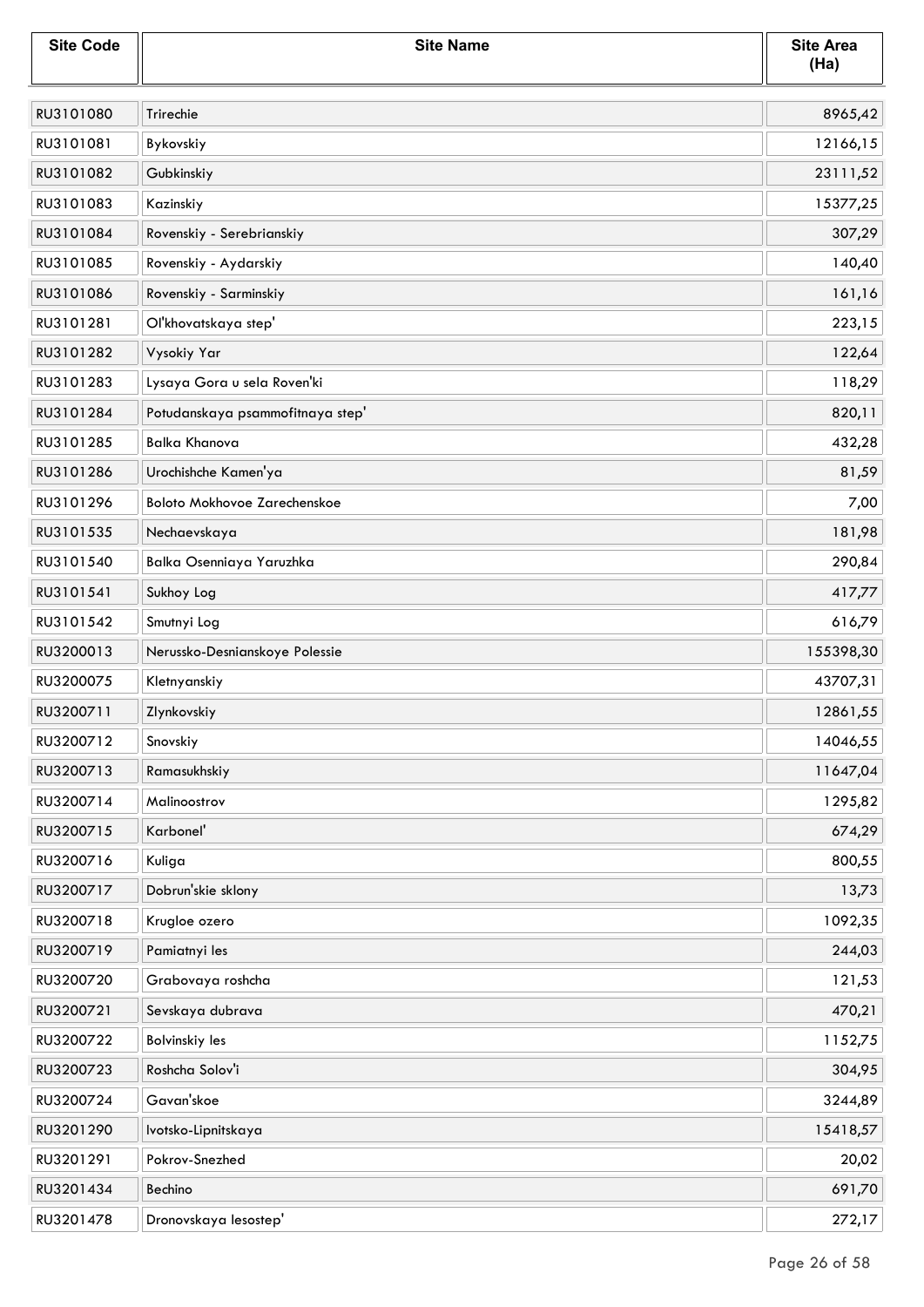| <b>Site Code</b> | <b>Site Name</b>             | <b>Site Area</b><br>(Ha) |
|------------------|------------------------------|--------------------------|
| RU3201479        | Markovskie Gory              | 309,60                   |
| RU3201501        | Urochishche Pechnoe          | 168,32                   |
| RU3201536        | Melovitskaya Gora            | 192,11                   |
| RU3201537        | Zeleninskiy Les              | 740,74                   |
| RU3201538        | Sevskie sklony               | 183,36                   |
| RU3201571        | Karachevskie Diuny           | 16,11                    |
| RU3300026        | Meschera                     | 120336,68                |
| RU3300076        | Klyazminski                  | 19343,44                 |
| RU3300079        | Muromskiy                    | 59756,37                 |
| RU3300603        | Krutovskiy                   | 36051,59                 |
| RU3300604        | Ozero Shirkha                | 18,46                    |
| RU3300605        | Ozero Nashe                  | 12,06                    |
| RU3300606        | Ozero Vasil'evskoe           | 15,95                    |
| RU3300607        | Ozero Dolgoe                 | 16,48                    |
| RU3300608        | D'ukinskiy                   | 764,51                   |
| RU3300609        | Oksko-Kliaz'minskaya Poima   | 1501,25                  |
| RU3300610        | Okskiy Beregovoy             | 17743,19                 |
| RU3300611        | Kliaz'minsko-Lukhskaya       | 68345,98                 |
| RU3300612        | Davydovskaya Poima           | 3470,16                  |
| RU3300613        | Ozero Isikhra                | 322,45                   |
| RU3300740        | Sel'tsovskoe                 | 23339,71                 |
| RU3400100        | Shemyakinskaya lesnaya dacha | 991,30                   |
| RU3400535        | Volgo-Akhtubinskaya Poima    | 153986,80                |
| RU3400536        | Eltonskiy                    | 131640,02                |
| RU3400537        | Donskoy (Volgogradskiy)      | 97564,84                 |
| RU3400538        | Nizhnekhoperskiy             | 309460,89                |
| RU3400539        | Ust'-Medveditskiy            | 115230,36                |
| RU3400540        | Tsimlianskie Peski           | 75112,52                 |
| RU3400541        | Shcherbakovskiy              | 72793,06                 |
| RU3400542        | Bulukhta                     | 62717,92                 |
| RU3400543        | Tazhinskiy Liman             | 6846,23                  |
| RU3400544        | Drofinyi                     | 44581,60                 |
| RU3400545        | Cherebaevskaya Poima         | 765,87                   |
| RU3400748        | Sarpinskie oziora            | 32931,27                 |
| RU3401268        | Dudarevskaya step'           | 6168,85                  |
| RU3401269        | Kurnaevskiy tiul'pannyi lug  | 2406,82                  |
| RU3401270        | Manoilinskaya step'          | 8647,15                  |
| RU3401271        | Kuchugury-Bezymiannaya       | 814,81                   |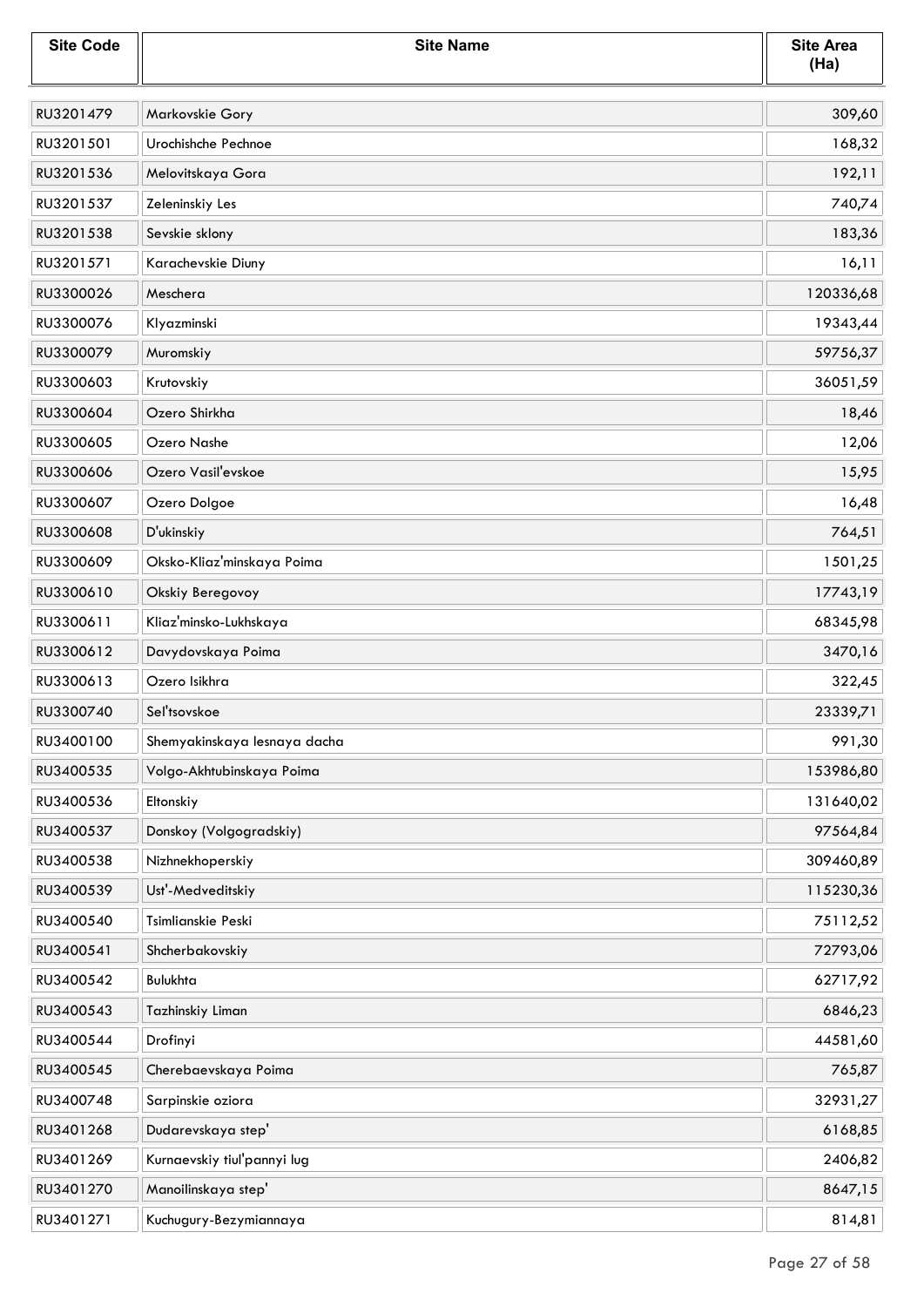| <b>Site Code</b> | <b>Site Name</b>                             | <b>Site Area</b><br>(Ha) |
|------------------|----------------------------------------------|--------------------------|
| RU3401451        | Lazorevaya step'                             | 13612,22                 |
| RU3401452        | Golubinskaya step'                           | 6351,25                  |
| RU3401585        | Zadonskiy                                    | 39570,40                 |
| RU3401586        | Polunino                                     | 72,88                    |
| RU3401587        | Razdorskiy                                   | 47370,42                 |
| RU3401588        | Chernopolianskiy                             | 40484,94                 |
| RU3401589        | Ol'khovskiy                                  | 11790,73                 |
| RU3401590        | Novokvasnikovskiy Liman                      | 326,05                   |
| RU3401591        | Saltovsliy Les                               | 1748,61                  |
| RU3401592        | Prishibo-Mogutinskie Limany                  | 7972,00                  |
| RU3401593        | Tingutinskaya lesnaya dacha                  | 1157,98                  |
| RU3401594        | Zelionoe Kol'tso Volgograda                  | 478,19                   |
| RU3401595        | Griadina                                     | 5678,73                  |
| RU3401596        | Tetereviatskiy                               | 696,40                   |
| RU3401597        | Siniaya Gora                                 | 261,82                   |
| RU3401598        | Alexandrovskiy Graben                        | 15,66                    |
| RU3401599        | Gora Lob                                     | 23,99                    |
| RU3401600        | Gora Ushi                                    | 8,40                     |
| RU3500016        | Darvinskiy                                   | 119385,23                |
| RU3500066        | Russkiy Sever                                | 171470,02                |
| RU3500168        | Melgunovskiy                                 | 391,16                   |
| RU3500169        | Severnye orkhidei                            | 490,44                   |
| RU3500170        | Atleka                                       | 3364,72                  |
| RU3500171        | Kushtozerskiy                                | 6362,17                  |
| RU3500172        | Onezhskiy prirodnyi kompleks                 | 15409,82                 |
| RU3500173        | Soidozerskiy                                 | 1897,06                  |
| RU3500174        | Shimozerskiy                                 | 8500,13                  |
| RU3500175        | Sudskiy Bor                                  | 3029,68                  |
| RU3500176        | Okrestnosti ozera Vozhe i Charondskie bolota | 110455,16                |
| RU3500177        | Sondugskiy                                   | 11776,70                 |
| RU3500178        | Vanskaya Luka                                | 2006,72                  |
| RU3500179        | Vaganikha                                    | 331,41                   |
| RU3500750        | Megorskaya                                   | 25200,06                 |
| RU3501162        | Chagodoshchenskiy                            | 5095,49                  |
| RU3501163        | Olenevskiy Bor                               | 2600,79                  |
| RU3600006        | Voronezhskiy                                 | 30917,38                 |
| RU3600020        | Khoperskiy                                   | 16485,45                 |
| RU3600070        | Voronezhskiy Zakaznik                        | 21435,80                 |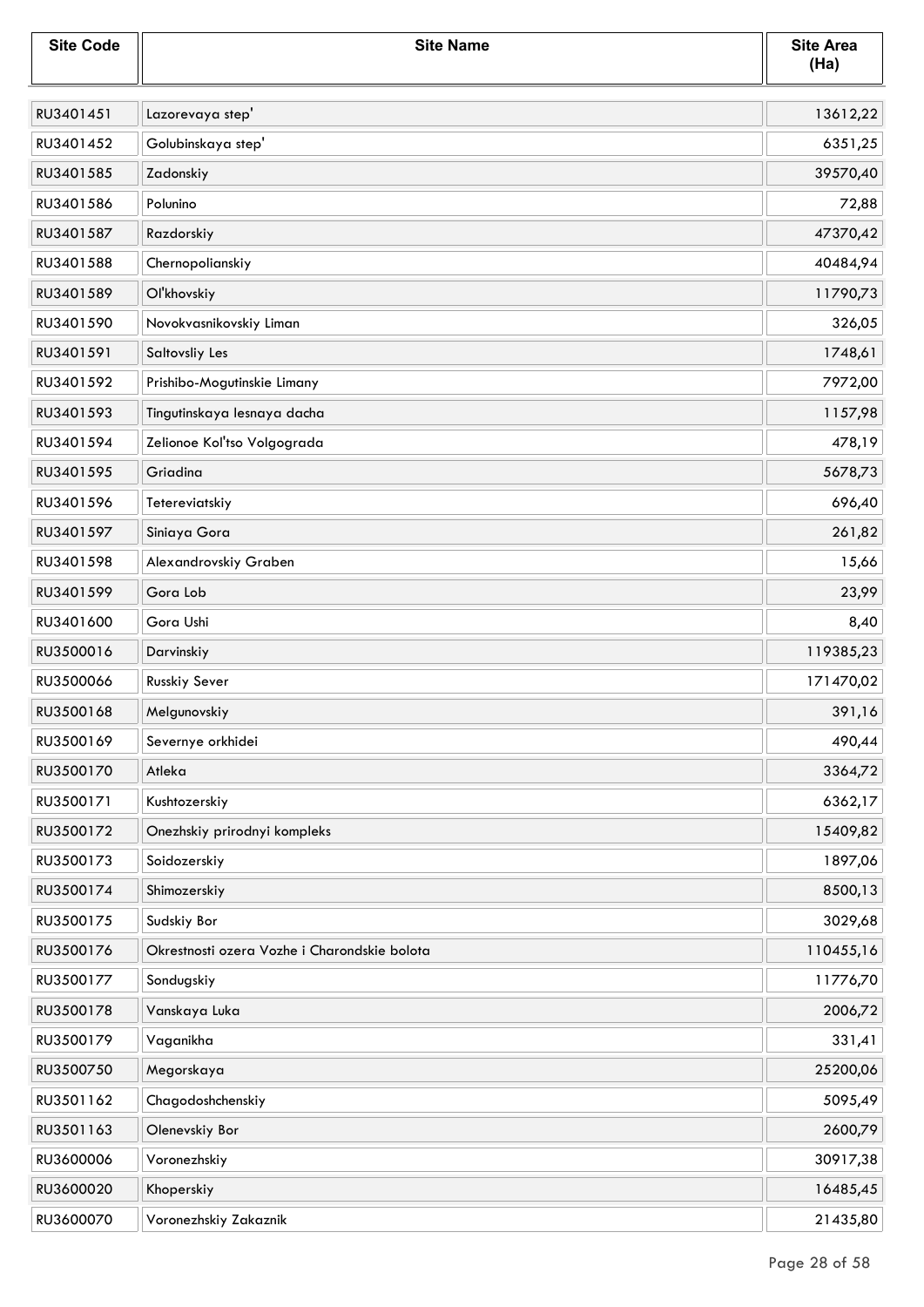| <b>Site Code</b> | <b>Site Name</b>                              | <b>Site Area</b><br>(Ha) |
|------------------|-----------------------------------------------|--------------------------|
| RU3600224        | Stepnye sklony u sela Shestakovo              | 161,47                   |
| RU3600225        | Tselinnye sklony u sela Lipovka               | 62,90                    |
| RU3600226        | Khrenovskoy Bor                               | 45844,64                 |
| RU3600227        | <b>Balka Popasnaya</b>                        | 39,25                    |
| RU3600228        | Pomialovskaya balka                           | 227,04                   |
| RU3600229        | Urochishche Slepchino                         | 380,45                   |
| RU3600230        | Ust'e reki Bogucharka                         | 23,41                    |
| RU3600231        | Khripunskaya step'                            | 26,65                    |
| RU3600232        | Volokonovskiy                                 | 108,35                   |
| RU3600233        | Korotoyaksko-Divnogorskaya                    | 2875,96                  |
| RU3600234        | Urochishche Kreyda na zapadne                 | 267,03                   |
| RU3600235        | Prolomnikovaya step' u sela Mikhnevo          | 11,87                    |
| RU3600236        | Krasnianskaya step'                           | 275,35                   |
| RU3600237        | Vladimirovskaya step'                         | 122,01                   |
| RU3600238        | Melovaya sosna                                | 24,11                    |
| RU3600239        | Stepnye sklony po reke Tolucheevka            | 50,53                    |
| RU3600240        | Basovskie kruchi                              | 3,48                     |
| RU3600241        | Ryzhkina balka                                | 336,55                   |
| RU3600242        | Stepnaya zalezh u sela Ukrainskaya Buyvolovka | 59,76                    |
| RU3600243        | Urochishche Belogorie                         | 321,64                   |
| RU3600244        | Urochishche Kuvshin                           | 25,48                    |
| RU3600245        | Step' Kruttsy                                 | 200,00                   |
| RU3600246        | Urochishche Maydan                            | 228,00                   |
| RU3600247        | Melovoy Bor u sela Nizhniy Karabut            | 4,30                     |
| RU3600248        | Kamennaya Step'                               | 5734,58                  |
| RU3601052        | Marchenkovskaya                               | 1381,43                  |
| RU3601053        | Belyi Yar                                     | 510,17                   |
| RU3601054        | Pukhovo                                       | 4285,73                  |
| RU3601055        | Kotiol                                        | 366,70                   |
| RU3601320        | Ozero Zhirovskoe                              | 6,16                     |
| RU3601321        | Ozero Il'men' Povorinskoe                     | 382,64                   |
| RU3601459        | Urochishche Golik                             | 88,22                    |
| RU3601480        | Khlebnovskaya Step'                           | 48,36                    |
| RU3601530        | Gora Shatrishche                              | 3,08                     |
| RU3601531        | Korotoyakskie melovye sklony                  | 68,09                    |
| RU3601533        | Lug Goloe Koleno                              | 403,82                   |
| RU3601534        | Stepnoy Osikovskiy                            | 1244,98                  |
| RU3601539        | Khrenovskaya lesostep'                        | 256,76                   |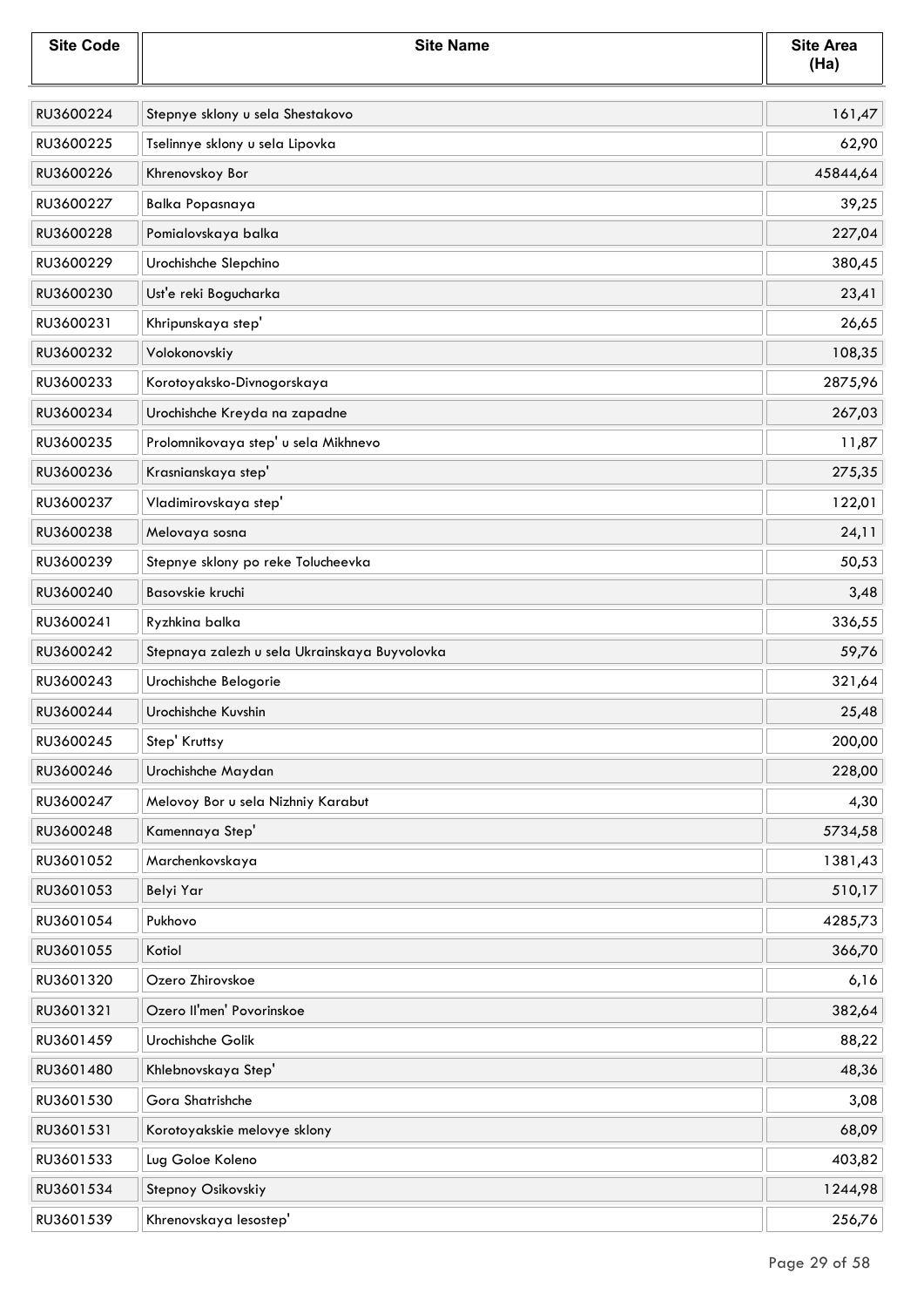| <b>Site Code</b> | <b>Site Name</b>                        | <b>Site Area</b><br>(Ha) |
|------------------|-----------------------------------------|--------------------------|
| RU3601543        | Urochishche Vodianoe                    | 12,71                    |
| RU3601544        | Dubovitskie Kusty                       | 140,50                   |
| RU3601545        | Yemanchinskaya Balka                    | 109,00                   |
| RU3601563        | Uchastok reki Bitug v Ertil'skom rayone | 572,00                   |
| RU3601564        | Uchastok reki Bitug v Anninskom rayone  | 1887,41                  |
| RU3601566        | Uchastok reki Potudan'                  | 521,76                   |
| RU3601568        | Saval'skaya                             | 6972,67                  |
| RU3601581        | Tellermanovskaya                        | 34968,03                 |
| RU3601582        | Shipov Les                              | 33722,84                 |
| RU3700249        | Ozero Valdayskoe                        | 34,25                    |
| RU3700250        | Sezukhovskiy                            | 31278,77                 |
| RU3700251        | Ozero Rubskoe                           | 284,16                   |
| RU3700252        | <b>Boloto Utkinskoe</b>                 | 720,97                   |
| RU3700253        | Poyma Kliazmy u derevni Glushitsa       | 350,14                   |
| RU3700254        | Ozero Zapadnoe                          | 18,34                    |
| RU3700255        | Ozero Lamskoe                           | 191,23                   |
| RU3700256        | Ozero Sviatoe                           | 262,21                   |
| RU3700734        | Zavolzhskiy                             | 31252,10                 |
| RU3701454        | Mugreevskiy Bor                         | 120,81                   |
| RU3900065        | Kurshskaya Kosa                         | 6877,86                  |
| RU3900211        | Bukovaya Roshcha                        | 173,80                   |
| RU3900212        | Vishtynetskiy                           | 30161,96                 |
| RU3900213        | Tselau                                  | 13313,59                 |
| RU3900214        | Delta Nemana i vostok Kurshskogo zaliva | 60297,41                 |
| RU3901160        | Forelevoe ozero                         | 135,21                   |
| RU3901437        | Urochishche Bol'shie Kusty              | 5748,86                  |
| RU3901438        | Nemanskiy Les                           | 19236,28                 |
| RU3901453        | Vislinskaya Kosa                        | 2821,09                  |
| RU3901460        | Kamenskiyi prirodnyi kompleks           | 6628,45                  |
| RU3901463        | Sheshupskiy Les                         | 7098,96                  |
| RU3901477        | Dolina reki Kornevka                    | 4225,80                  |
| RU3901482        | Istoki reki Instruch                    | 5046,24                  |
| RU3901500        | Bal'ga                                  | 5136,35                  |
| RU3901520        | <b>Boloto Velikoe</b>                   | 2206,33                  |
| RU4000017        | Kaluzhskie zaseki - Severnyi uchastok   | 6619,43                  |
| RU4000024        | Kaluzhskie zaseki - Yuzhnyi uchastok    | 13395,47                 |
| RU4000071        | Ugra - Ugorskiy                         | 67187,04                 |
| RU4000527        | Tarusa                                  | 46872,69                 |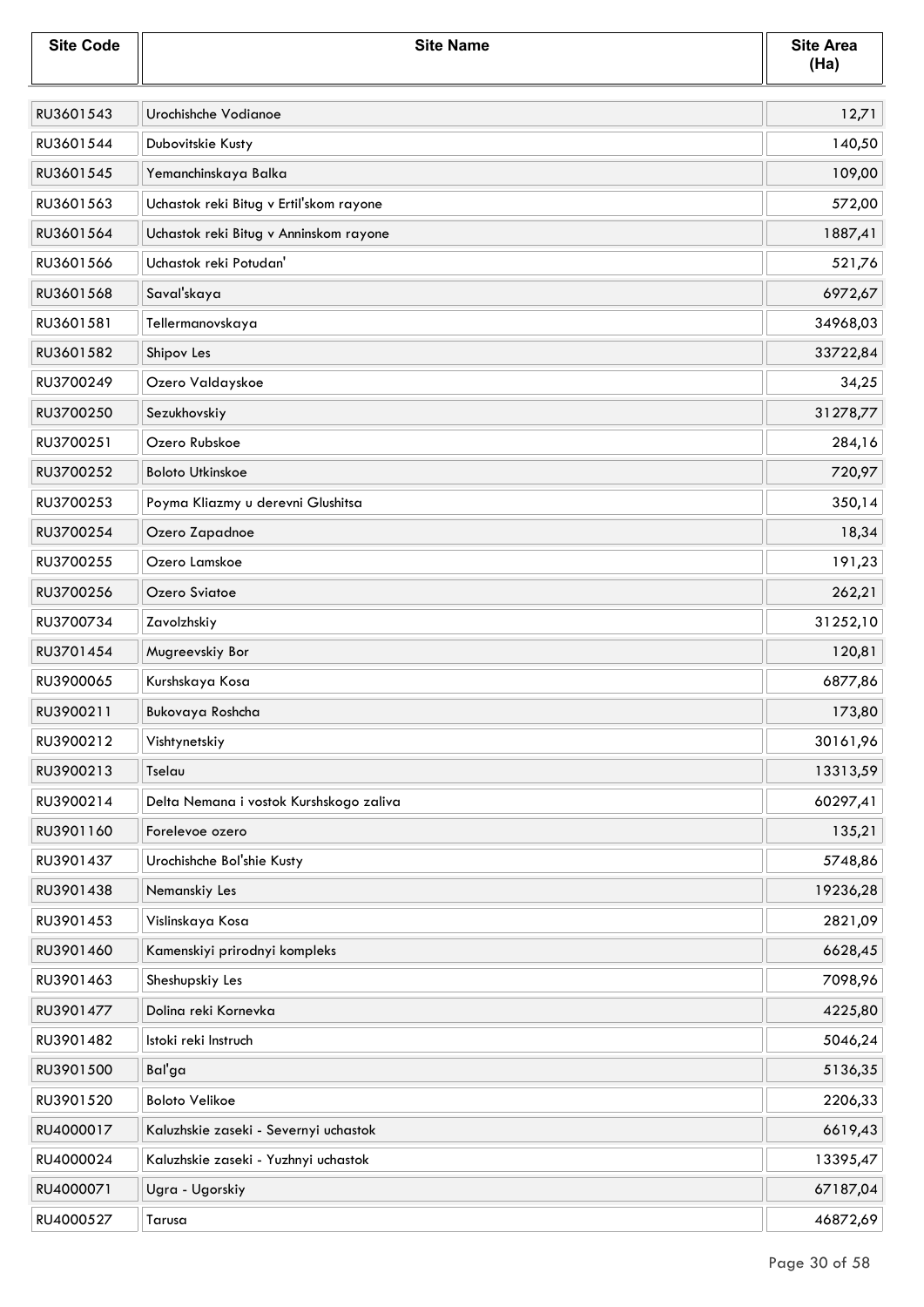| <b>Site Code</b> | <b>Site Name</b>                                 | <b>Site Area</b><br>(Ha) |
|------------------|--------------------------------------------------|--------------------------|
| RU4000911        | Ugra - Morozovskoe boloto                        | 145,50                   |
| RU4000912        | Ugra - Zhizdrinskiy                              | 31974,37                 |
| RU4000913        | Ugra - Chiortovo Gorodishche                     | 346,89                   |
| RU4000914        | Ugra - Vorotynskiy                               | 4501,10                  |
| RU4000963        | Sukhodrevkinskaya                                | 19112,05                 |
| RU4001326        | Duminichskie lesa                                | 6389,78                  |
| RU4001327        | Shirokolistvennyi les vdol' reki Resseta         | 7076,98                  |
| RU4001328        | Kaluzhsko-Aleksinskiy Kanion                     | 8249,25                  |
| RU4001331        | Feliksovskaya                                    | 16428,96                 |
| RU4001332        | Troitskaya                                       | 6707,97                  |
| RU4001333        | Liudinovskaya                                    | 3239,78                  |
| RU4001334        | Dolina reki Bolva                                | 569,49                   |
| RU4001428        | Kaluzhskiy Bor                                   | 999,53                   |
| RU4001430        | Ugra - Ozero Tish                                | 217,21                   |
| RU4001433        | Reki Rut' i Bychok s okhrannym landshaftom       | 1287,66                  |
| RU4001435        | Shatinskiy Mokh                                  | 3990,45                  |
| RU4001462        | Reki Luzha, Zazulia, Niga i Misida               | 6064,65                  |
| RU4001498        | Reka Medynka s okhrannym landshaftom             | 1279,46                  |
| RU4001499        | Reki Shania i Borodionka s okhrannym landshaftom | 3390,34                  |
| RU4001529        | Tereben'skiy Les                                 | 22468,14                 |
| RU4300112        | Nurgushskiy                                      | 5753,29                  |
| RU4300113        | Bylina                                           | 74779,32                 |
| RU4300114        | Verkhovoe Boloto Chistoe                         | 7007,26                  |
| RU4300140        | Tulashorskiy uchastok                            | 17856,77                 |
| RU4300315        | Medvedskiy Bor                                   | 6883,28                  |
| RU4300316        | Nizevskiy                                        | 671,44                   |
| RU4400018        | Kologrivskiy                                     | 48275,02                 |
| RU4400073        | Manturovskiy                                     | 10727,81                 |
| RU4400735        | Sumarokovskiy                                    | 39081,70                 |
| RU4401502        | Susaninskoe Boloto                               | 1724,60                  |
| RU4600023        | Streletskiy                                      | 0,00                     |
| RU4600257        | Barkalovka                                       | 368,00                   |
| RU4600258        | <b>Bukreevy Barmy</b>                            | 259,00                   |
| RU4600259        | Kazatskiy                                        | 1638,00                  |
| RU4600260        | Poyma Psla                                       | 481,30                   |
| RU4600261        | Zorinskiy                                        | 495,10                   |
| RU4600262        | Parset (Mishin Bugor)                            | 19,40                    |
| RU4600263        | Petrova balka                                    | 62,96                    |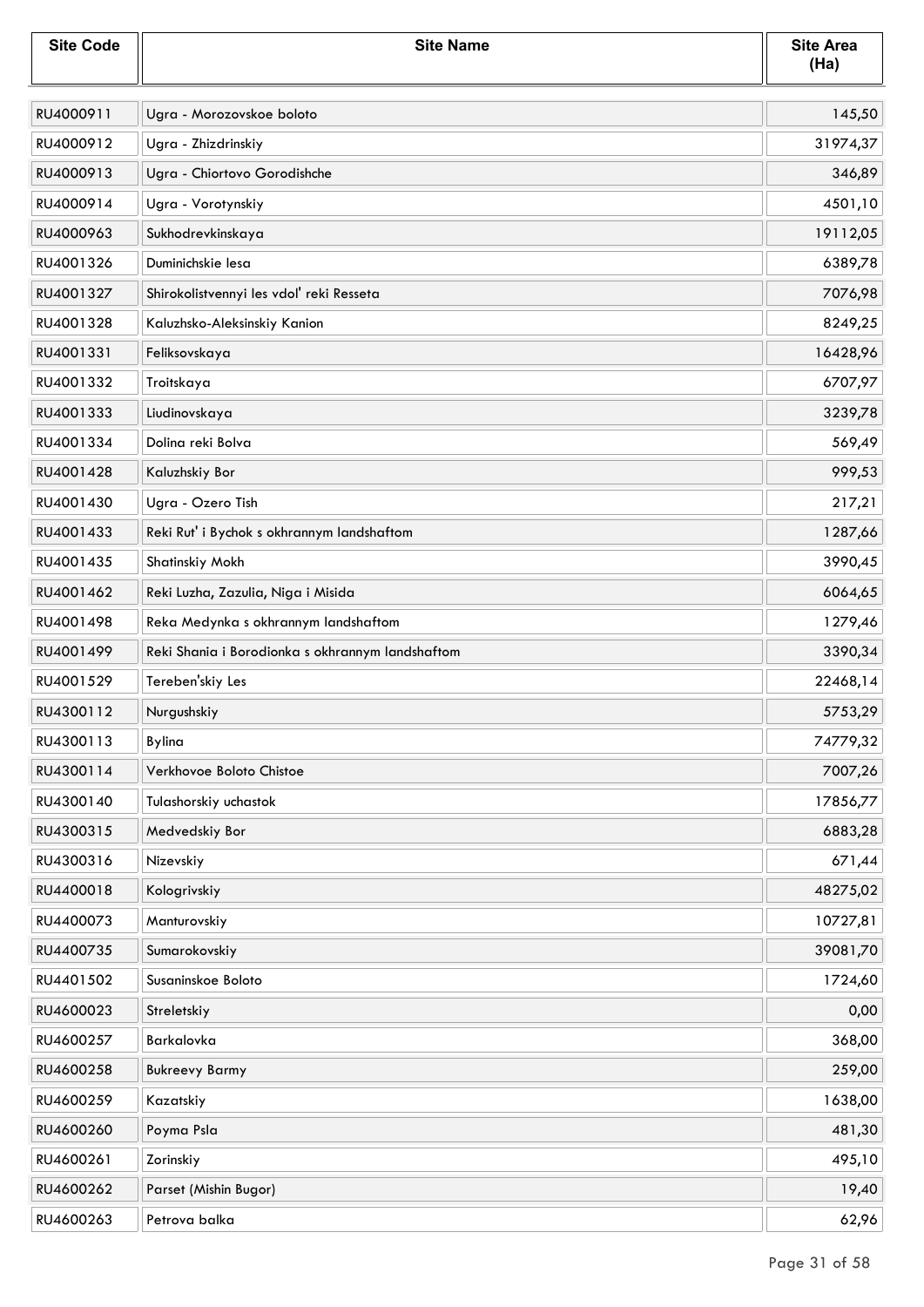| <b>Site Code</b> | <b>Site Name</b>                  | <b>Site Area</b><br>(Ha) |
|------------------|-----------------------------------|--------------------------|
| RU4600264        | Stepnoy Seimskiy                  | 463,46                   |
| RU4600265        | Surchiny                          | 4,90                     |
| RU4601043        | Kunie                             | 195,98                   |
| RU4601044        | Kus'kinskie melovye kholmy        | 24,99                    |
| RU4601045        | Urochishche Melovoe-1             | 165,60                   |
| RU4601046        | Urochishche Melovoe-2             | 19,01                    |
| RU4601047        | Urochishche Melovoe-3             | 14,21                    |
| RU4601056        | Makovie-Lomovoe                   | 7359,99                  |
| RU4601057        | Lesnoy Dmitrievskiy               | 11646,51                 |
| RU4601058        | Vet'                              | 13528,83                 |
| RU4601059        | Klevenskiy                        | 33292,08                 |
| RU4601060        | Pustosh-Koren'                    | 5303,06                  |
| RU4601061        | Guevskiy                          | 4076,79                  |
| RU4601062        | Urochshche Boloto Borki           | 596,73                   |
| RU4601063        | Kliukvennoe ozero                 | 23,61                    |
| RU4601064        | Rozovaya Dolina                   | 11,48                    |
| RU4601065        | Parset (Troitskie Bugry)          | 30,60                    |
| RU4601066        | Park v Pervoy Vorobiovke          | 21,38                    |
| RU4601067        | Urochishche Tiomnoe               | 687,70                   |
| RU4601068        | Park Berezovskogo                 | 16,96                    |
| RU4601069        | Gladiolusovyi lug Zapadnyi        | 14,71                    |
| RU4601070        | Gladiolusovyi lug Vostochnyi      | 4,89                     |
| RU4601071        | Zabolotovskiy les                 | 156,91                   |
| RU4601072        | Gory-Boloto                       | 396,55                   |
| RU4601073        | Gornal'-1                         | 340,27                   |
| RU4601074        | Gornal'-2                         | 38,00                    |
| RU4601075        | Gornal'-3                         | 52,60                    |
| RU4601272        | Balka Sukhaya Plota               | 317,61                   |
| RU4601273        | Beketovskie kholmy                | 24,48                    |
| RU4601274        | Nizhnedorozhiskaya step'          | 272,66                   |
| RU4601275        | Orlinyi Log                       | 381,36                   |
| RU4601276        | Maksimovskaya petrofitnaya step'  | 86,07                    |
| RU4601277        | Vinogrobl'skaya step'             | 64,34                    |
| RU4601278        | Stuzhen'skaya step'               | 228,90                   |
| RU4601279        | Verkhniaya Peresypskaya step'     | 41,32                    |
| RU4601280        | Nizhniaya Peresypskaya step'      | 76,73                    |
| RU4601292        | Liniovo                           | 139,29                   |
| RU4601293        | Kuritsko-Schemiakinskiy torfianik | 10,08                    |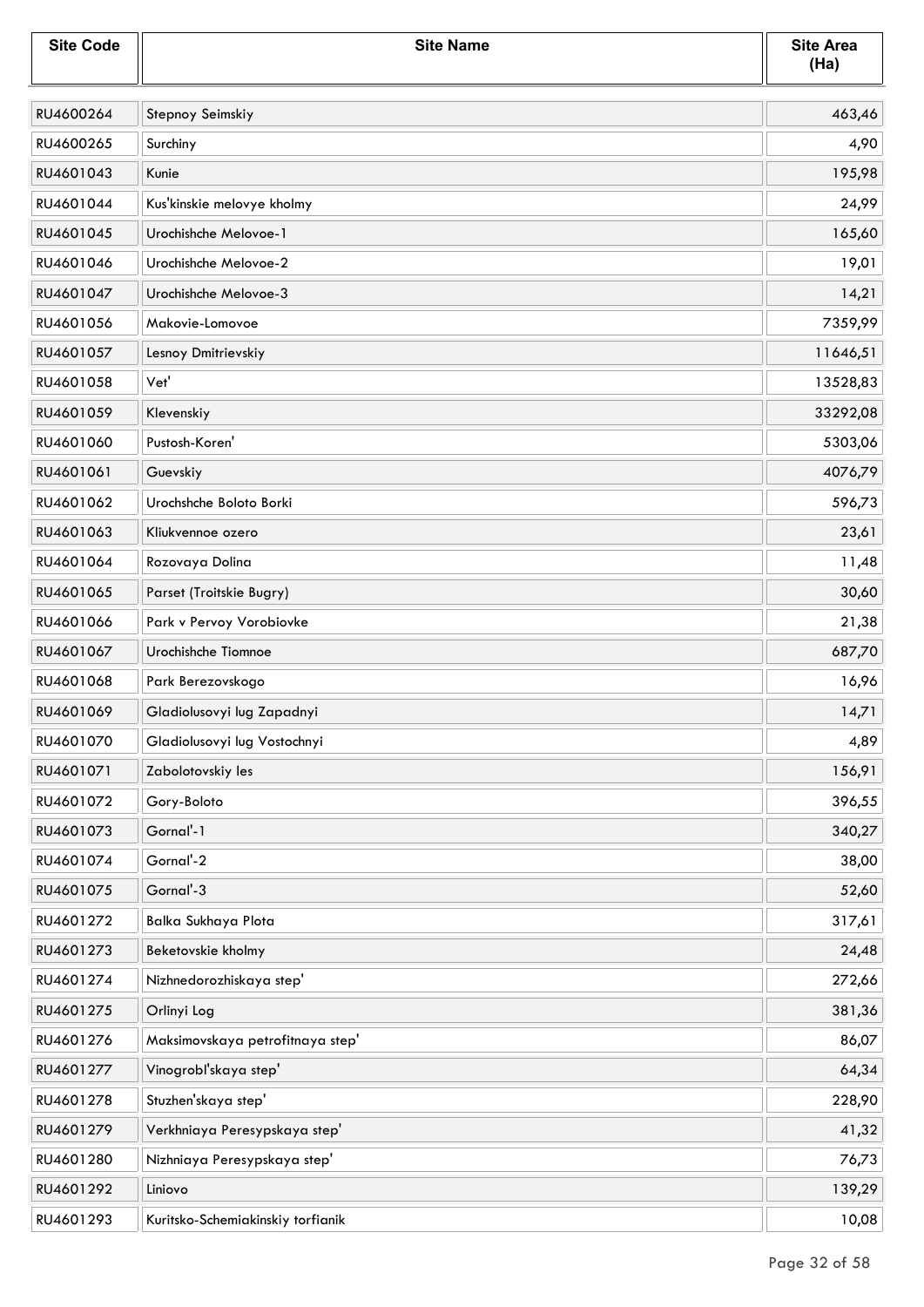| <b>Site Code</b> | <b>Site Name</b>                                 | <b>Site Area</b><br>(Ha) |
|------------------|--------------------------------------------------|--------------------------|
| RU4601294        | Dukhovets                                        | 263,63                   |
| RU4601295        | Sudzha                                           | 10,40                    |
| RU4601297        | Karyzh                                           | 1,07                     |
| RU4601481        | Borovaya Potudan'                                | 241,03                   |
| RU4601517        | Banishchanskaya poima reki Seim                  | 1382,07                  |
| RU4601546        | Urochishche Zakaznoe                             | 420,88                   |
| RU4601547        | Tochilnyi Log                                    | 137,30                   |
| RU4700029        | Svirskaya Guba                                   | 62943,65                 |
| RU4700080        | Mshinskoye boloto                                | 78266,25                 |
| RU4700490        | Belyi kamen'                                     | 5746,45                  |
| RU4700491        | Beriozovye ostrova                               | 53574,94                 |
| RU4700492        | Kurgal'skiy                                      | 50647,28                 |
| RU4700493        | Lebiaziy                                         | 7742,72                  |
| RU4700494        | Glebovskoe boloto                                | 18278,88                 |
| RU4700495        | Cheremenetskiy                                   | 7933,67                  |
| RU4700496        | Vyborgskiy                                       | 10939,35                 |
| RU4700497        | <b>Boloto Oziornoe</b>                           | 1050,16                  |
| RU4700498        | Reka Ragusha                                     | 1024,40                  |
| RU4700499        | Ozero Yastrebinoe                                | 590,77                   |
| RU4700500        | Siaberskiy                                       | 11819,16                 |
| RU4700501        | <b>Boloto Lammin-Suo</b>                         | 393,81                   |
| RU4700502        | Geologicheskie obnazhenia devona na reke Oredezh | 237,50                   |
| RU4700503        | Dontso                                           | 1361,53                  |
| RU4700504        | Kanion reki Lava                                 | 161,40                   |
| RU4700505        | Shcheleyki                                       | 106,07                   |
| RU4700506        | Vepsskiy les                                     | 190447,58                |
| RU4700507        | Chistyi Mokh                                     | 6669,33                  |
| RU4700508        | Kotel'skiy                                       | 12689,81                 |
| RU4700509        | Griada Viariamiansel'kia                         | 7611,18                  |
| RU4700510        | Gladyshevskiy                                    | 8564,57                  |
| RU4700511        | Shalovo-Perechitskyi                             | 5941,07                  |
| RU4700562        | Gostilitskiy                                     | 1692,86                  |
| RU4700563        | Ozero Melkovodnoe                                | 4460,55                  |
| RU4700564        | Rakovye oziora                                   | 10516,81                 |
| RU4701307        | Zelenetskie Mkhi                                 | 63867,84                 |
| RU4701308        | Ivinsky Rasliv                                   | 69278,32                 |
| RU4701309        | Gladkiy Mokh                                     | 8648,20                  |
| RU4701310        | Nizovskoye boloto                                | 3521,23                  |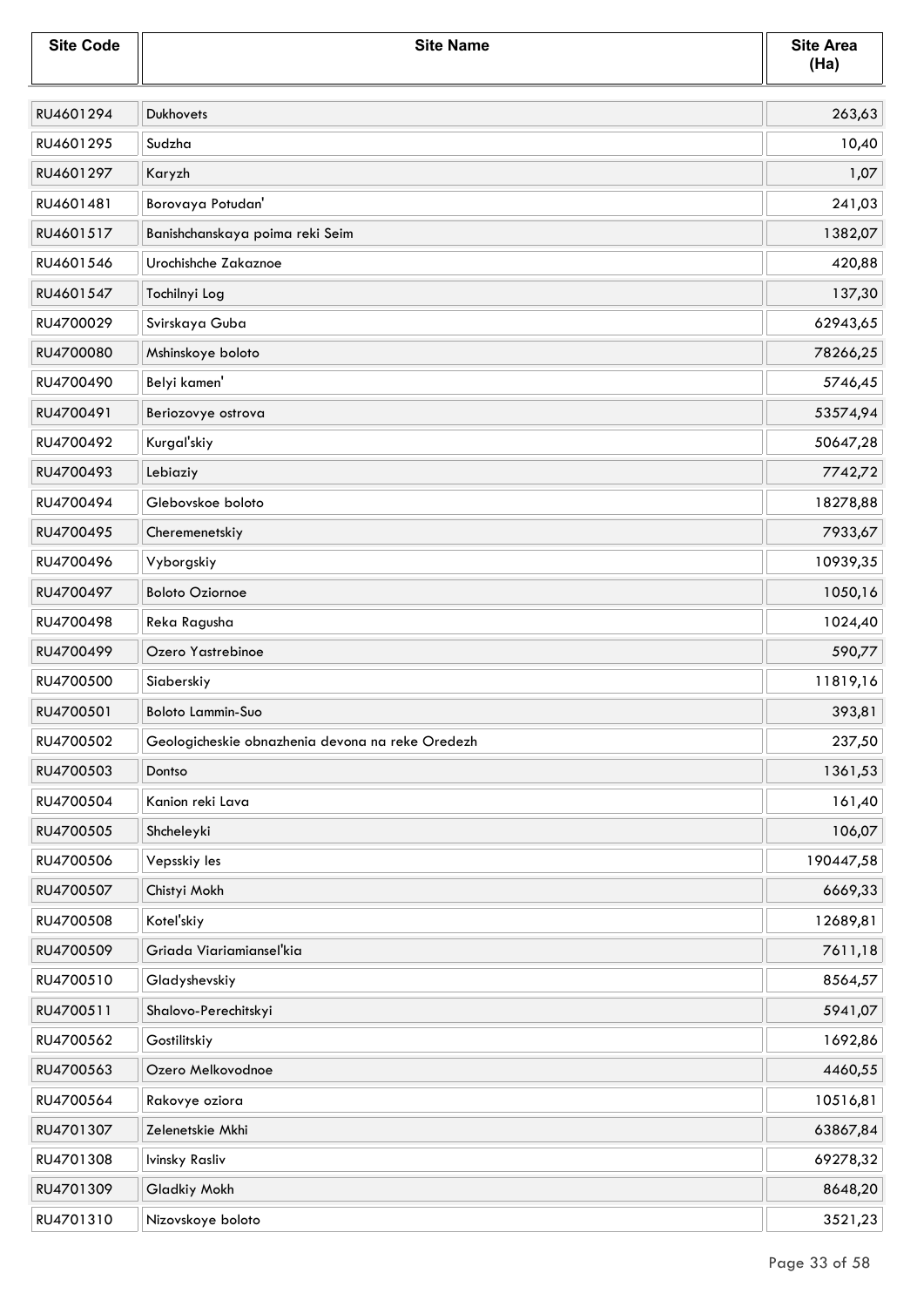| <b>Site Code</b> | <b>Site Name</b>                      | <b>Site Area</b><br>(Ha) |
|------------------|---------------------------------------|--------------------------|
| RU4701311        | Poddubno-Kusegskiy                    | 151722,97                |
| RU4701312        | Mor'e                                 | 4483,10                  |
| RU4701314        | Kokorevskiy                           | 2284,45                  |
| RU4701317        | Sokoliy Mokh                          | 7833,94                  |
| RU4800015        | Galich'ya Gora                        | 49,35                    |
| RU4800266        | Morozova Gora                         | 92,56                    |
| RU4800267        | Vorgolskiy                            | 795,91                   |
| RU4800268        | Plushchan'                            | 284,95                   |
| RU4800269        | Bykova Sheya                          | 41,75                    |
| RU4800270        | Voronets                              | 119,59                   |
| RU4800271        | Lipetskiy                             | 24773,30                 |
| RU4800272        | Dobrinskaya lesostep'                 | 16871,85                 |
| RU4800273        | Dolina reki Bitug                     | 1407,97                  |
| RU4800274        | Verkhnevoronezhskiy                   | 29678,68                 |
| RU4800275        | Argamach-Pal'na                       | 197,09                   |
| RU4800276        | Lipovskaya Gora                       | 103,72                   |
| RU4800277        | Nizovie Korytina Suhodola             | 396,70                   |
| RU4800278        | Sokoľskaya Gora                       | 25,74                    |
| RU4800279        | Donskoy                               | 12950,89                 |
| RU4800280        | Doktorova Gora                        | 37,12                    |
| RU4800281        | Minerotrofnoe boloto u sela Yakovlevo | 65,03                    |
| RU4800282        | Nizhnevoronezhskiy                    | 57568,89                 |
| RU4800451        | Sukhaya Lubna                         | 603,32                   |
| RU4801298        | <b>Boloto Lebiazhie Khomutetskoe</b>  | 100,97                   |
| RU4801548        | Lipetskaya Panika                     | 562,64                   |
| RU4801549        | Yagodnovskaya Balka                   | 231,35                   |
| RU4801550        | Dolina reki Svishnia                  | 359,77                   |
| RU4801551        | Pazhen'                               | 145,72                   |
| RU4801552        | Nizoviya reki Yasenok                 | 310,76                   |
| RU4801553        | Urochishcha Bortki i Riabinovo        | 57,03                    |
| RU4801554        | Balka u sela Lebiazhie                | 219,10                   |
| RU4801555        | Dolina reki Sukhoy Semeniok           | 302,46                   |
| RU4801556        | Urochishche Byk                       | 71,93                    |
| RU4801557        | Kuymanskaya Balka                     | 1668,56                  |
| RU4801558        | Baryshnikovskaya dubrava              | 72,96                    |
| RU4801559        | Zerkaly Lipetskie                     | 263,00                   |
| RU5000010        | Losinyi ostrov                        | 12315,76                 |
| RU5000022        | Prioksko-Terrasnyi                    | 5050,17                  |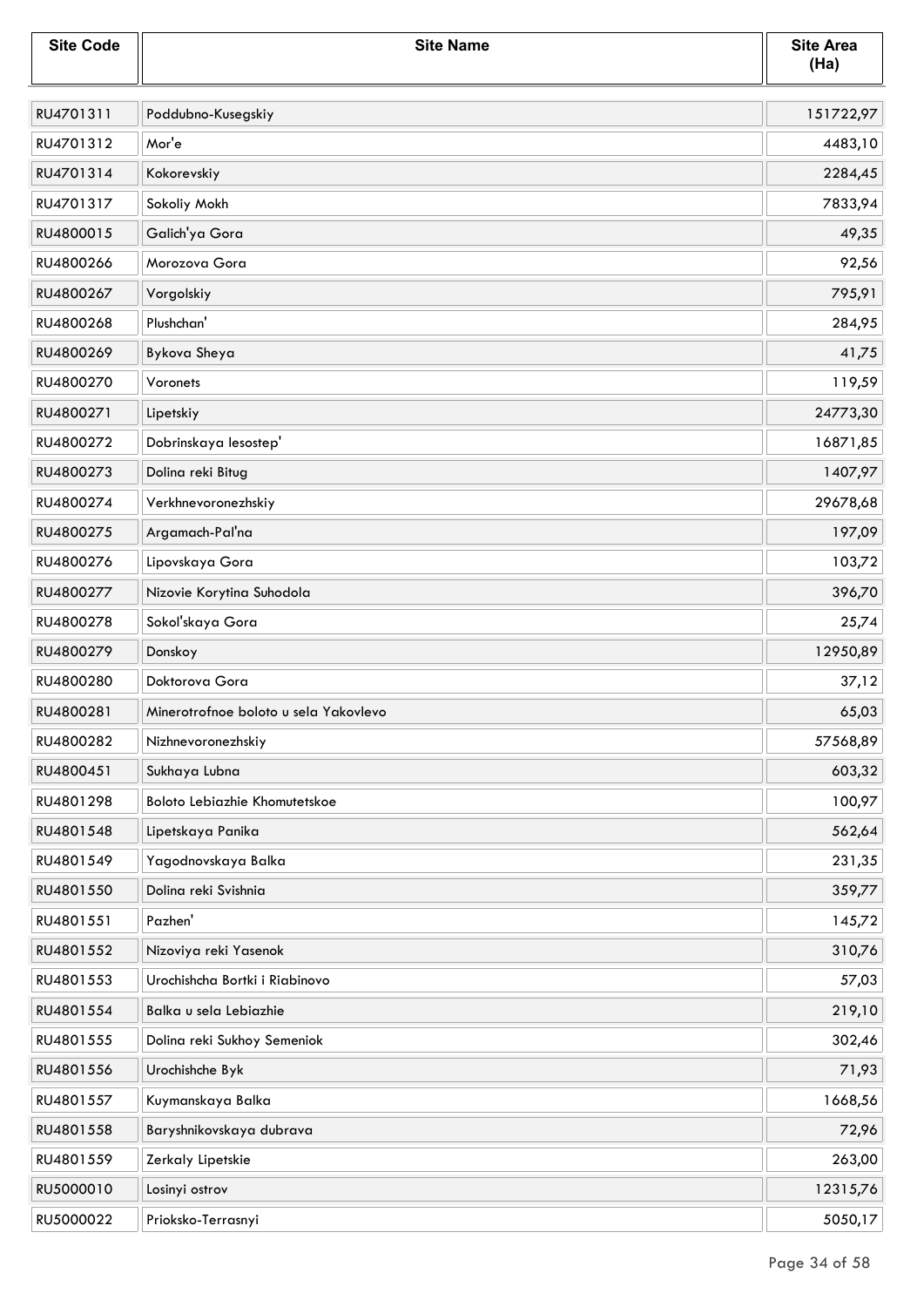| <b>Site Code</b> | <b>Site Name</b>                         | <b>Site Area</b><br>(Ha) |
|------------------|------------------------------------------|--------------------------|
| RU5000579        | Zhuravlinaya Rodina                      | 27677,79                 |
| RU5000580        | Maklakovskiy                             | 3789,59                  |
| RU5000581        | Borshevskaya                             | 5367,57                  |
| RU5000582        | Dubnensko-Sestrinskaya                   | 24178,30                 |
| RU5000583        | Lachuzhskaya                             | 4906,73                  |
| RU5000584        | Radovitskiy Mokh                         | 4644,37                  |
| RU5000585        | Cherustinskaya                           | 43017,12                 |
| RU5000586        | Ozero Beloe (Bardukovskoe)               | 322,81                   |
| RU5000587        | Ozero Beloe (Dubasovskoe)                | 281,76                   |
| RU5000588        | Dolina reki Polia                        | 16346,01                 |
| RU5000589        | Ushma                                    | 877,22                   |
| RU5000590        | Tsna Moskovskaya                         | 11710,64                 |
| RU5000591        | Sosnovooziorskaya                        | 2833,37                  |
| RU5000592        | Dolina reki Polosnia                     | 882,71                   |
| RU5000593        | Ozero Glubokoe                           | 2561,10                  |
| RU5000594        | Novosurinskiy                            | 883,74                   |
| RU5000595        | Verkhnemoskvoretskiy                     | 2991,08                  |
| RU5000596        | Liul'kovskaya                            | 6367,25                  |
| RU5000597        | Verkhovia reki Sestra                    | 5471,01                  |
| RU5000598        | Vinogradovskaya Poima                    | 2143,75                  |
| RU5000599        | Danilovskoe Boloto                       | 311,87                   |
| RU5000601        | Zvenigorodskaya                          | 1336,74                  |
| RU5000602        | Dolina reki Nara                         | 2746,49                  |
| RU5000654        | Nikiforovskaya kolonia stepnykh rasteniy | 871,55                   |
| RU5000655        | Istoki Reki Inoch                        | 1420,66                  |
| RU5000656        | Sosniak s venerinym bashmachkom          | 91,98                    |
| RU5000924        | Verkhneruzskaya                          | 14269,33                 |
| RU5000925        | Verkhoviya reki Nara                     | 384,64                   |
| RU5000926        | Mikhaliovskaya                           | 202,76                   |
| RU5000927        | Ozero Trostenskoye                       | 6057,91                  |
| RU5000928        | Protvinskaya                             | 435,21                   |
| RU5000929        | Tuchkovskaya                             | 106,05                   |
| RU5000930        | Chernogolovskaya                         | 1912,73                  |
| RU5001322        | Vodopad Gremiachiy                       | 132,82                   |
| RU5001323        | Dolina reki Storozhka                    | 1019,76                  |
| RU5001324        | Dolina reki Malaya Istra                 | 501,73                   |
| RU5001325        | Ozero Syl'ma                             | 163,17                   |
| RU5001572        | Dolina reki Pesochnia                    | 134,47                   |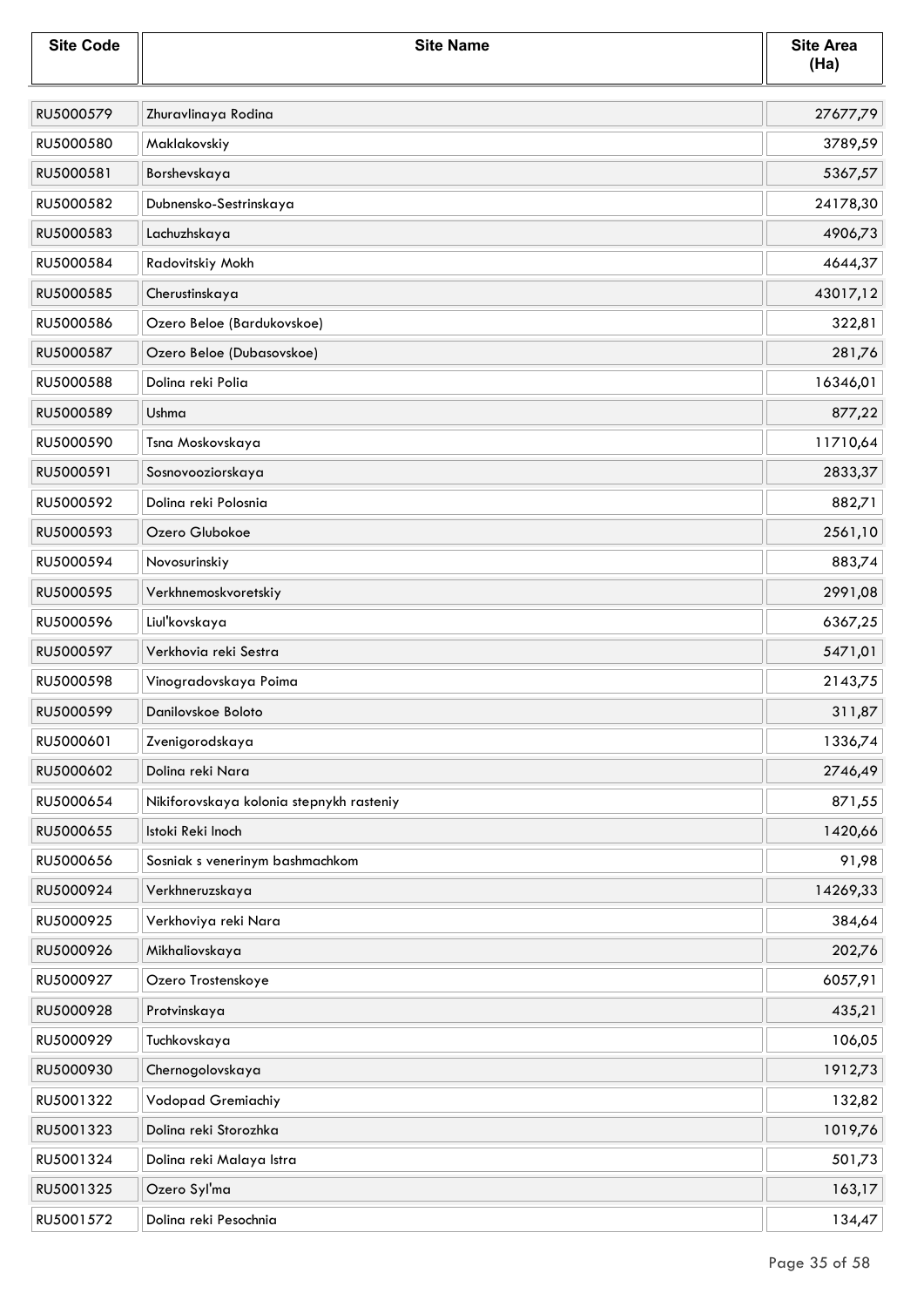| <b>Site Code</b> | <b>Site Name</b>                                   | <b>Site Area</b><br>(Ha) |
|------------------|----------------------------------------------------|--------------------------|
| RU5100030        | Kandalakshskiy                                     | 69718,84                 |
| RU5100031        | Laplandskiy                                        | 280033,25                |
| RU5100032        | Pasvik                                             | 14752,12                 |
| RU5100078        | Murmanskiy                                         | 300187,00                |
| RU5100091        | Tulomskiy                                          | 32598,59                 |
| RU5100098        | Ozero Mogilnoye                                    | 57,99                    |
| RU5100180        | Zapovednaya chast' Poliarno-Alpijskogo Botanicesko | 727,17                   |
| RU5100181        | Khibiny                                            | 90243,52                 |
| RU5100182        | Verkhov'ya reki Tolvand                            | 36,78                    |
| RU5100183        | Guba Voron'ya                                      | 3374,36                  |
| RU5100184        | Mochazinnoye boloto                                | 49,69                    |
| RU5100185        | Kolvitskiy                                         | 42532,01                 |
| RU5100186        | Kutsa                                              | 48620,41                 |
| RU5100187        | Lishayniki verkhoviy reki Voron'ya                 | 146,52                   |
| RU5100188        | Irin-gora                                          | 5307,92                  |
| RU5100189        | Nadborodniki doliny ozera Shchuch'ego              | 48,95                    |
| RU5100190        | Kayta                                              | 198650,76                |
| RU5100191        | Skaly Teriberki                                    | 352,51                   |
| RU5100192        | Lavna-tundra                                       | 2029,61                  |
| RU5100193        | Simbozerskiy                                       | 40112,30                 |
| RU5100194        | Khiam-ruchey                                       | 21,81                    |
| RU5100195        | Panskie tundry                                     | 548,75                   |
| RU5100196        | Primorskie luga k zapadu ot guby Lumbovka          | 172,94                   |
| RU5100197        | Reka Kachkovka                                     | 542,98                   |
| RU5100198        | Poberezh'e Belogo moria u mysa Orlovskiy           | 1811,01                  |
| RU5100199        | Varzuga                                            | 65164,85                 |
| RU5100200        | Ponoy                                              | 1191611,23               |
| RU5100330        | Kanozerskiy                                        | 66664,69                 |
| RU5100534        | Laplandskiy Les                                    | 141679,05                |
| RU5100732        | Kovdorskaya                                        | 1628,32                  |
| RU5100799        | Lovozerskiy                                        | 56695,78                 |
| RU5100800        | Guba Skorbeevskaya                                 | 4504,59                  |
| RU5100801        | Zubovskaya guba                                    | 3006,64                  |
| RU5100802        | Tsypnavolok                                        | 387,75                   |
| RU5100803        | Gorodetskie ptichii bazary                         | 520,36                   |
| RU5100804        | Guba Eina                                          | 2112,61                  |
| RU5100805        | Skaly poluostrova Sredniy                          | 318,46                   |
| RU5101146        | Ekostrov                                           | 370,29                   |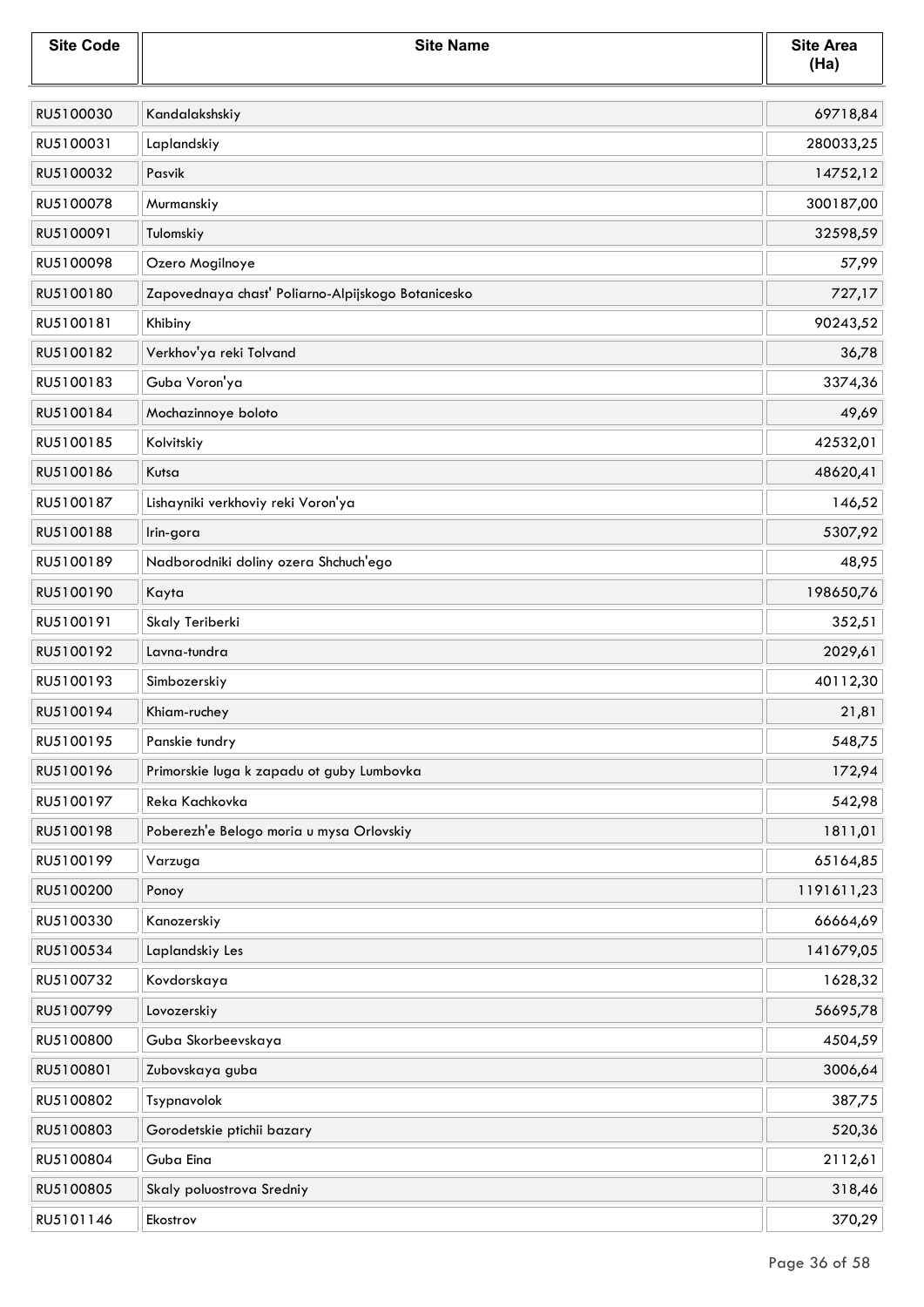| <b>Site Code</b> | <b>Site Name</b>                                   | <b>Site Area</b><br>(Ha) |
|------------------|----------------------------------------------------|--------------------------|
| RU5101316        | Poluostrova Rybachiy I Sredniy                     | 118334,40                |
| RU5200061        | Kamsko-Bakaldinskaya gruppa bolot                  | 222988,21                |
| RU5200141        | Kilemarskiy                                        | 37290,65                 |
| RU5200142        | Seriozhinskaya                                     | 32534,18                 |
| RU5200143        | Navashinskiy                                       | 20447,55                 |
| RU5200144        | Pizhemskiy                                         | 29689,10                 |
| RU5200146        | Varnavinskiy                                       | 37107,50                 |
| RU5200147        | Sitnikovskiy                                       | 2292,15                  |
| RU5200148        | Koverninskiy                                       | 22835,66                 |
| RU5200367        | Boloto v Balakhonikhinskom lesnichesntve           | 180,00                   |
| RU5200368        | <b>Boloto Svetloe</b>                              | 388,46                   |
| RU5200369        | Leso-bolotnyi kompleks s Mukhtolovskimi ozerami    | 802,48                   |
| RU5200370        | Lichadeevskiy                                      | 6028,16                  |
| RU5200371        | Mukhtolovskiy                                      | 11167,25                 |
| RU5200372        | Lesa i luga po reke Lomovka                        | 1072,82                  |
| RU5200373        | Les u sela Turkushi                                | 351,42                   |
| RU5200375        | Svirinskie sklony                                  | 453,97                   |
| RU5200377        | Poyma reki Vetluga                                 | 36963,33                 |
| RU5200378        | Stepnoy sklon i dubrava u sela Surochki            | 19,81                    |
| RU5200379        | Stepnye sklony u sela Mitropol'e                   | 64,64                    |
| RU5200380        | Ichalkovskiy Bor                                   | 10185,08                 |
| RU5200381        | Dubrava u istokov reki Seriozha                    | 424,87                   |
| RU5200382        | Stepnye sklony u derevni Kiseliha                  | 55,62                    |
| RU5200383        | Stepnye sklony u sela Revezen'                     | 321,26                   |
| RU5200384        | Urochishche Kamennoe i uchastki lesov u sela Ichal | 148,68                   |
| RU5200845        | Boloto po reke ChornayaBoloto po reke Chornaya     | 1301,31                  |
| RU5200846        | <b>Boloto Semirechie</b>                           | 1130,16                  |
| RU5200847        | Oleninskiy les                                     | 579,45                   |
| RU5200848        | <b>Boloto Niuzhemskoe</b>                          | 3714,36                  |
| RU5200849        | Poima reki Piana                                   | 6046,46                  |
| RU5200850        | Ozero Karasnoe s okrestnostiami                    | 110,02                   |
| RU5200851        | Bornukovskaya peshchera                            | 105,59                   |
| RU5200852        | Tartaleyskaya dubrava                              | 684,64                   |
| RU5200853        | Ozero Vadskoe                                      | 79,53                    |
| RU5200854        | Varvazhskiy les                                    | 614,55                   |
| RU5200855        | Pikhtovo-elovyi les po reke Borovaya               | 522,39                   |
| RU5200856        | Pikhtovo-elovyi les po rekam Shada i Agrafenka     | 3607,71                  |
| RU5200857        | Bolota Bol'shoe i Gorshechnoe                      | 957,87                   |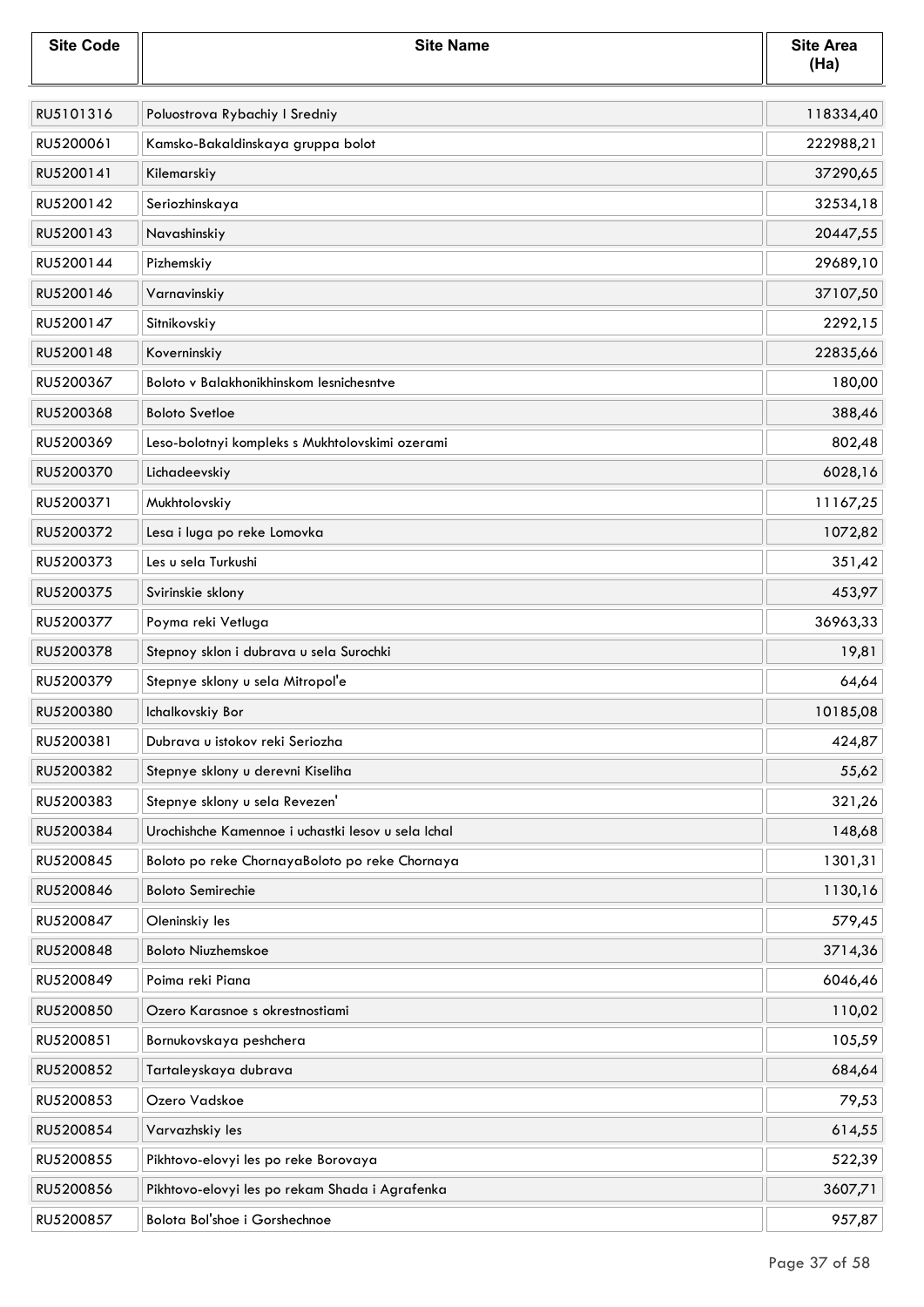| <b>Site Code</b> | <b>Site Name</b>                    | <b>Site Area</b><br>(Ha) |
|------------------|-------------------------------------|--------------------------|
| RU5200858        | Lapshangskiy pikhtovo-elovyi les    | 2379,41                  |
| RU5200859        | Klenovik                            | 2286,57                  |
| RU5200860        | Paktusikhinskiy pikhtovo-elovyi les | 221,71                   |
| RU5200861        | <b>Boloto Paktusikhinskoe</b>       | 313,92                   |
| RU5200862        | Les u reki Satis                    | 398,78                   |
| RU5200863        | Utrekh                              | 5270,06                  |
| RU5200864        | Varekh                              | 3616,10                  |
| RU5200865        | Svetlye oziora                      | 201,19                   |
| RU5200866        | Zhelninskaya poima Oki              | 4332,27                  |
| RU5200867        | Pyrskoe                             | 2954,70                  |
| RU5200868        | Voskresenskoe Povetluzhie           | 34381,64                 |
| RU5200869        | Boloto Yamnoe s okrestnostiami      | 2469,03                  |
| RU5200870        | Vyksunskie vodoyomy                 | 328,68                   |
| RU5200871        | Ozero Viterevo                      | 251,12                   |
| RU5200872        | Rozhnov Bor                         | 819,36                   |
| RU5200873        | Vyksunskaya poima Oki               | 1015,10                  |
| RU5200874        | Vodoyom u s. Smol'ki                | 41,69                    |
| RU5200875        | Gorodetskaya dubrava                | 4707,57                  |
| RU5200876        | Dal'nekonstantinovskaya             | 6206,08                  |
| RU5200877        | Simbileyskiy ostepnennyi massiv     | 376,33                   |
| RU5200878        | Ozerkovskaya lugovaya step'         | 171,05                   |
| RU5200879        | Lomovka                             | 696,91                   |
| RU5200880        | Urochishche Skit                    | 1173,90                  |
| RU5200881        | Naumovskie lesa I bolota            | 3031,40                  |
| RU5200882        | <b>Boloto Trubino</b>               | 516,88                   |
| RU5200883        | <b>Boloto Gonobobel'noe</b>         | 367,25                   |
| RU5200884        | <b>Boloto Kliukvennoe</b>           | 148,24                   |
| RU5200885        | <b>Bolota Tokovye</b>               | 1173,52                  |
| RU5200886        | <b>Boloto Glukharnoe</b>            | 115,55                   |
| RU5200887        | Urazovskiy                          | 15158,85                 |
| RU5200888        | Stepnye uchastki u reki Pitsa       | 964,20                   |
| RU5200889        | Les i step' u reki Shava            | 417,27                   |
| RU5200890        | <b>Boloto Shava</b>                 | 348,60                   |
| RU5200891        | Murzitskiy poymennyi les            | 526,96                   |
| RU5200892        | Shilokshinskiy poymennyi les        | 1061,10                  |
| RU5200893        | Les u goroda Kulebaki               | 831,27                   |
| RU5200894        | Olenina Gora                        | 64,18                    |
| RU5200895        | Ozero Sviatoe Dedovskoe             | 432,33                   |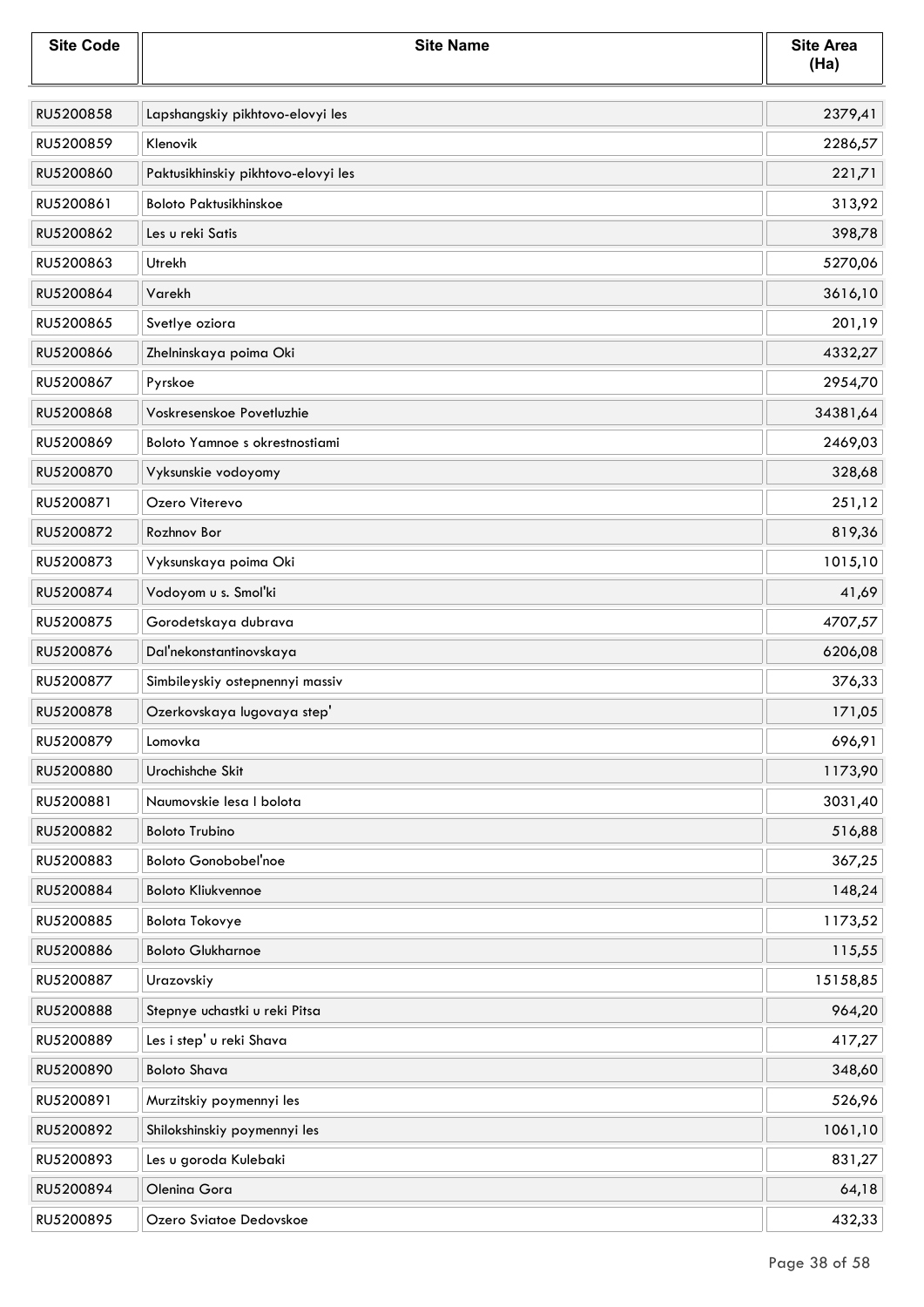| <b>Site Code</b> | <b>Site Name</b>                                   | <b>Site Area</b><br>(Ha) |
|------------------|----------------------------------------------------|--------------------------|
| RU5200896        | Ozero Sviatoe Stepurinskoe                         | 24,61                    |
| RU5200897        | Tumbotinskaya                                      | 6647,56                  |
| RU5200898        | Ozero Vorsmenskoe                                  | 391,97                   |
| RU5200899        | Ozero Kliuchik                                     | 12,20                    |
| RU5200900        | Les po reke Satis                                  | 807,52                   |
| RU5200901        | Les po reke Sukhoy Alatyr'                         | 262,26                   |
| RU5200902        | Stepnye uchastki po reke Rudnia                    | 921,73                   |
| RU5200903        | Boloto Bol'shoe Klushinskoe                        | 1839,63                  |
| RU5200904        | <b>Boloto Dolgoe</b>                               | 1373,64                  |
| RU5200905        | <b>Boloto Kalgan</b>                               | 1381,76                  |
| RU5200906        | Boloto Keleynoe Krivoe                             | 3073,99                  |
| RU5200907        | Ignatovskaya poyma reki Piana                      | 926,22                   |
| RU5200908        | Ostrov Ptichiy                                     | 5,33                     |
| RU5200909        | Pelegovskiy sosnovyi bor                           | 347,18                   |
| RU5200910        | Viazovikovskiy sosnovyi bor                        | 418,03                   |
| RU5200915        | Tonkinskiy                                         | 2059,96                  |
| RU5200916        | Yel'nik u derevni Fomin Ruchey                     | 153,18                   |
| RU5200917        | Burepolomskiy les                                  | 11078,84                 |
| RU5200918        | <b>Boloto Oziornoe</b>                             | 1012,55                  |
| RU5200919        | Oziora Kocheshkovskoe, Titkovskoe s okrestnostiami | 863,25                   |
| RU5200920        | Lesa po rekam Usta i Vaya                          | 488,89                   |
| RU5200921        | Les u sela Bol'shoe Karpovo                        | 251,94                   |
| RU5200922        | Mineevskiy poymennyi les                           | 400,57                   |
| RU5201335        | Balakhninskiy                                      | 16199,12                 |
| RU5201336        | Lamnenskiy                                         | 9694,26                  |
| RU5201337        | Bolota Streletskoe i Kliukvennoe                   | 523,42                   |
| RU5201338        | <b>Boloto Kolosovo</b>                             | 408,72                   |
| RU5201339        | <b>Boloto Postoiskoe</b>                           | 439,40                   |
| RU5201340        | Sapunskiy beregovoi les                            | 150,45                   |
| RU5201341        | Korovaevskiy beregovoi les                         | 255,35                   |
| RU5201342        | Bolota Yelkhovskoe, Chenebechikha i Obabochnoe     | 1039,93                  |
| RU5201343        | Boloto Bol'shoi Mokriai                            | 4236,34                  |
| RU5201344        | <b>Boloto Zakorino-Beloe</b>                       | 628,45                   |
| RU5201345        | <b>Boloto Kazanskoe</b>                            | 4412,32                  |
| RU5201346        | Bol'shekakshinskie vysokovozrastnye khvoinye lesa  | 249,43                   |
| RU5201347        | Pikhtovo-yelovyi les u reki Varvazh                | 332,38                   |
| RU5201348        | Voznesenskiy                                       | 3816,22                  |
| RU5201349        | Il'inskaya poima reki Kliazma                      | 1070,58                  |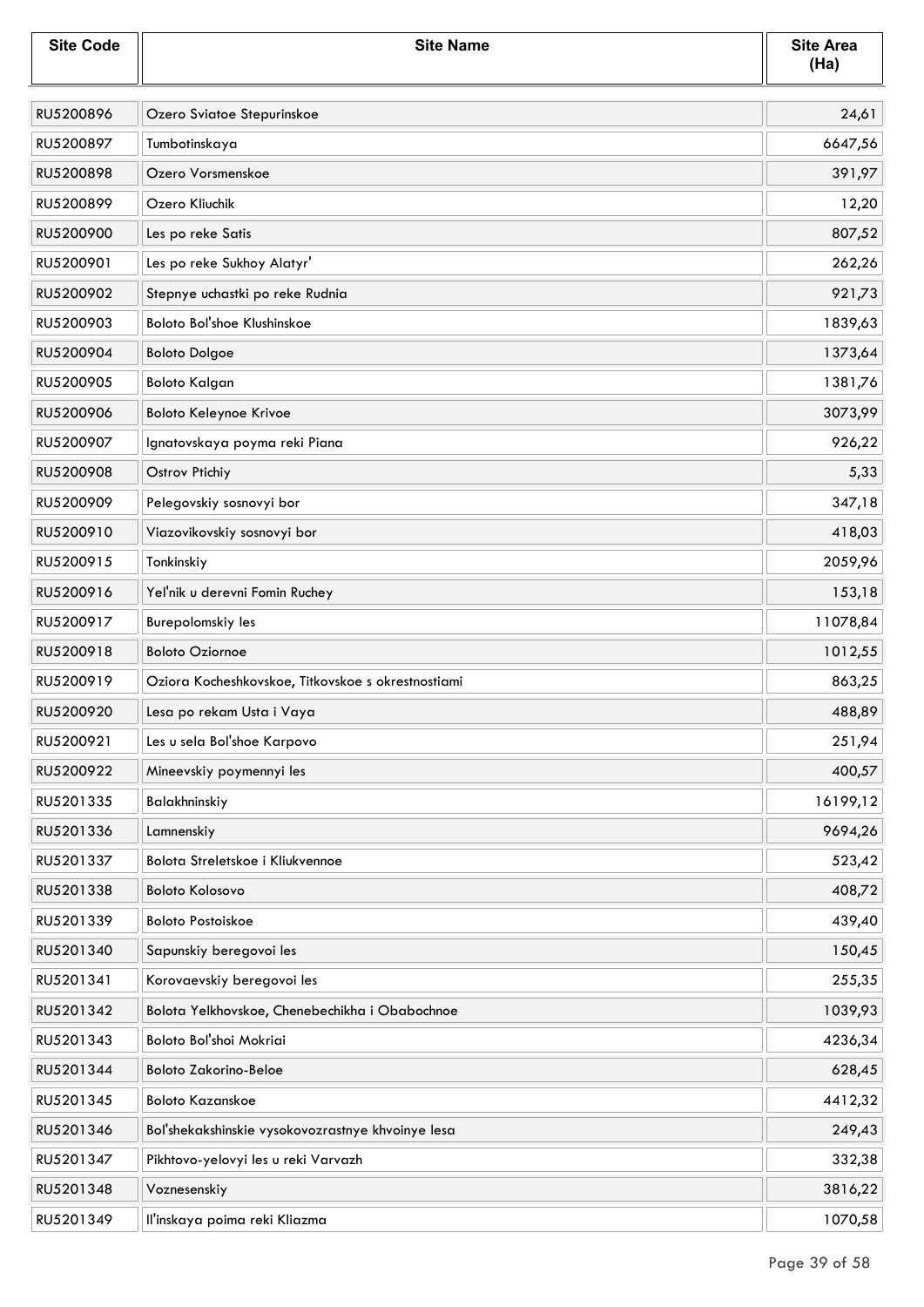| <b>Site Code</b> | <b>Site Name</b>                           | <b>Site Area</b><br>(Ha) |
|------------------|--------------------------------------------|--------------------------|
| RU5201350        | Bassein reki Izhma                         | 34438,75                 |
| RU5201351        | <b>Boloto Mostovoe</b>                     | 574,97                   |
| RU5201352        | <b>Boloto Urubkovskoe</b>                  | 865,04                   |
| RU5201353        | Levinskiy les                              | 188,96                   |
| RU5201354        | Zhuravlinyi                                | 29426,28                 |
| RU5201355        | Staroustinskie lesa i bolota               | 1239,67                  |
| RU5201356        | Volzhskiy lesnoi massiv                    | 648,01                   |
| RU5201357        | Bol'sheseskinskiy les                      | 537,95                   |
| RU5201358        | Dubkovskiy les                             | 692,73                   |
| RU5201359        | <b>Boloto Sharlovo</b>                     | 183,70                   |
| RU5201360        | Les v poime reki Chiornaya                 | 267,58                   |
| RU5201361        | Oziora Bol'shoe i Maloe                    | 590,44                   |
| RU5201362        | Lesa vdol' rek Senga i lerikha             | 369,30                   |
| RU5201363        | Prisurskaya zhuravlinaya                   | 51895,89                 |
| RU5201364        | Urazovskaya step'                          | 559,89                   |
| RU5201365        | Bel'teevskiy les                           | 211,59                   |
| RU5201366        | Ozero Maloe Sviatoe                        | 296,81                   |
| RU5201367        | Chernool'khovoe boloto na reke Tesia       | 1094,56                  |
| RU5201368        | Zhdanovskie torfokariery                   | 1062,96                  |
| RU5201369        | Pavlovskoe Zaochie                         | 10416,08                 |
| RU5201370        | Tumbotinskiy                               | 11542,05                 |
| RU5201371        | Pelia-Khovanskaya dubrava                  | 316,53                   |
| RU5201372        | Kommunarnye dubravy                        | 2023,47                  |
| RU5201373        | Boloto Briukhanovo-Peregorbino             | 844,46                   |
| RU5201374        | <b>Boloto Diomino</b>                      | 489,23                   |
| RU5201375        | <b>Boloto Kniaz'</b>                       | 340,90                   |
| RU5201376        | <b>Boloto Pesochnoe</b>                    | 418,10                   |
| RU5201377        | Merinovskaya poima reki Kerzhenets         | 1998,24                  |
| RU5201378        | Vysokovozrastnye lesa u reki Malyi Ukhtysh | 600,98                   |
| RU5201379        | Vysokovozrastnye lesa u reki Kerzhenets    | 428,22                   |
| RU5201380        | Vysokovozrastnye lesa u reki Irgen'        | 441,07                   |
| RU5201381        | <b>Boloto Tekun</b>                        | 958,00                   |
| RU5201382        | <b>Boloto Shelekhonskoe</b>                | 2870,24                  |
| RU5201383        | Piatiletkovskie lesa i bolota              | 1726,81                  |
| RU5201384        | Boloto Bol'soe Sosnovskoe                  | 797,20                   |
| RU5201385        | Poima reki Urga                            | 1741,88                  |
| RU5201386        | <b>Boloto Tiomnoe</b>                      | 49,93                    |
| RU5201387        | Yelovyi les u reki Sin'ga                  | 148,90                   |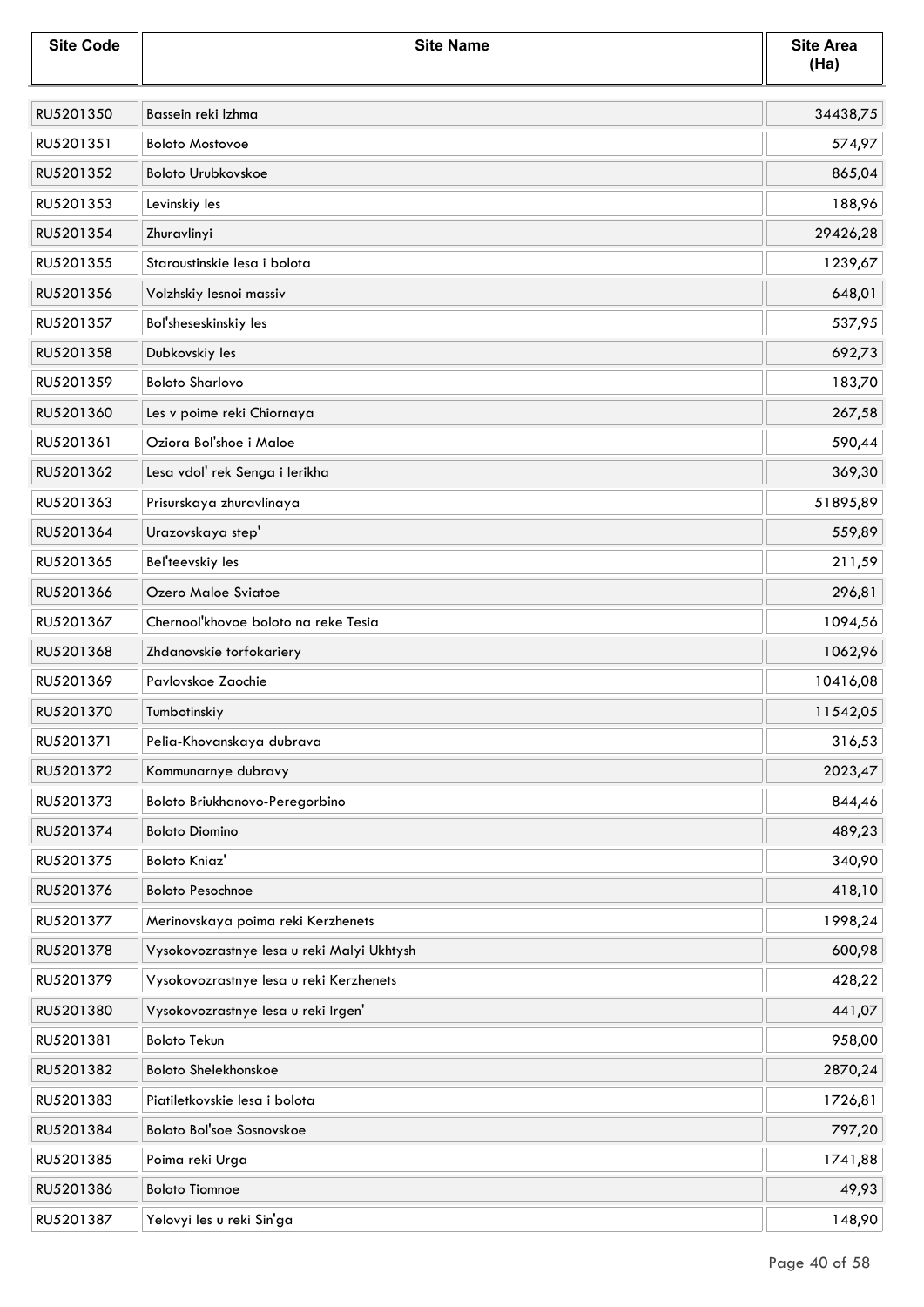| <b>Site Code</b> | <b>Site Name</b>                                  | <b>Site Area</b><br>(Ha) |
|------------------|---------------------------------------------------|--------------------------|
| RU5201388        | Yelovyi les u derevni Ipatovo                     | 163,62                   |
| RU5201389        | Boloto Bol'shoe Krestovskoe                       | 466,86                   |
| RU5201390        | <b>Boloto Lominskoe</b>                           | 448,20                   |
| RU5201391        | Shaiginskiy pikhtovo-yelovyi les                  | 198,36                   |
| RU5201392        | Okhtarskiy pikhtovo-yelovyi les                   | 192,10                   |
| RU5201393        | Smirkinskiy sosniak                               | 728,39                   |
| RU5201394        | Lesnoi massiv po reke Vaya                        | 771,36                   |
| RU5201395        | Konovodskiy pikhtovo-yelovyi les                  | 524,11                   |
| RU5201396        | Khvoinye lesa i bolota u reki Bol'shoi Vakhtan    | 606,69                   |
| RU5201397        | Poletaevskiy les                                  | 247,35                   |
| RU5201398        | Fad'kovskiy pikhtovo-yelovyi les                  | 213,42                   |
| RU5201399        | Chernushkinskiy priruch'evoi pikhtovo-yelovyi les | 362,22                   |
| RU5300034        | Rdeiskiy                                          | 45382,24                 |
| RU5300062        | Valdaiskiy                                        | 205896,81                |
| RU5300658        | <b>Boloto Bor</b>                                 | 5526,12                  |
| RU5300659        | Vostochno-Ilmenskiy                               | 9962,37                  |
| RU5300660        | Dolzhinskoe Boloto                                | 3592,23                  |
| RU5300661        | Igorevskie Mkhi                                   | 17411,62                 |
| RU5300662        | Karstovye oziora                                  | 10089,70                 |
| RU5300663        | Pereluchskiy                                      | 6727,24                  |
| RU5300665        | Spasskie Mkhi                                     | 41722,51                 |
| RU5300666        | Ust'-Volmskiy                                     | 4784,13                  |
| RU5301104        | Khorinka                                          | 175,35                   |
| RU5301105        | Shchegrinka                                       | 249,34                   |
| RU5600063        | Buzulukskiy Bor                                   | 112078,63                |
| RU5600120        | Svetlinskiy                                       | 14139,51                 |
| RU5600121        | Akjarskaya step'                                  | 17184,11                 |
| RU5600517        | Talovskaya step'                                  | 3558,43                  |
| RU5600518        | Ashchisayskaya step'                              | 7015,06                  |
| RU5600519        | Aytuarskaya step'                                 | 6770,16                  |
| RU5600520        | Burtinskaya step'                                 | 4485,90                  |
| RU5600964        | Predural'skaya step'                              | 16554,47                 |
| RU5600965        | Karabutakskie leski i step'                       | 2458,98                  |
| RU5600966        | Baba-Latka                                        | 126,49                   |
| RU5600967        | Adamovskiy stepnoy visharnik                      | 146,59                   |
| RU5600968        | Gora Zmeinaya                                     | 201,77                   |
| RU5600969        | <b>Skaly Shonkal</b>                              | 404,17                   |
| RU5600970        | Karagachskaya step'                               | 3814,10                  |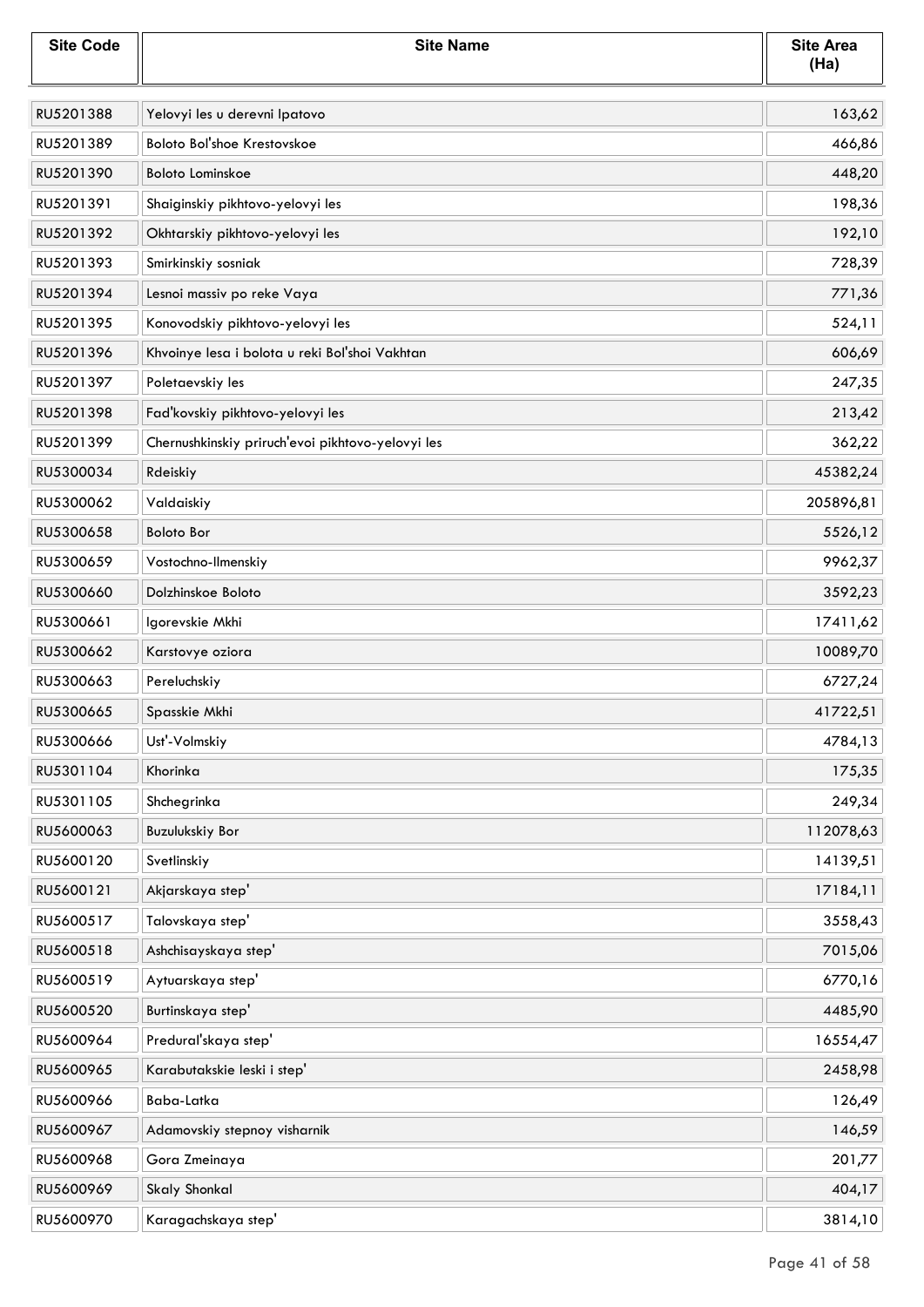| <b>Site Code</b> | <b>Site Name</b>                            | <b>Site Area</b><br>(Ha) |
|------------------|---------------------------------------------|--------------------------|
| RU5600971        | Obryv Semitsvetka                           | 148,17                   |
| RU5600972        | Gora Korsak Bas                             | 137,54                   |
| RU5600973        | Gora Tasuba                                 | 208,34                   |
| RU5600974        | Pokrovskie melovye gory                     | 500,47                   |
| RU5600975        | Gora Bazarbay                               | 108,39                   |
| RU5600976        | Sultakayskie Utiosy                         | 78,69                    |
| RU5600977        | Verkhnezagliadinskiy Kinel'skiy Yar         | 375,21                   |
| RU5600978        | Gora Verbliuzhka                            | 515,85                   |
| RU5600979        | Gora Mayachnaya                             | 668,28                   |
| RU5600980        | Maloe Kosymskoe Ushchelie                   | 201,31                   |
| RU5600981        | Oziora Kuskoľ                               | 56,55                    |
| RU5600982        | Malokinel'skie Yary s sosnovym redkoles'em  | 741,92                   |
| RU5600983        | Nagornaya dubrava Viazovskogo ustupa        | 892,30                   |
| RU5600984        | Ovrag Lipusha                               | 212,49                   |
| RU5600985        | Gora Poperechnaya                           | 166,25                   |
| RU5600986        | Aulganskoe Ushchelie                        | 312,34                   |
| RU5600987        | Gora Vishniovaya                            | 249,82                   |
| RU5600988        | Les Bol'shaya i Malaya Yamina               | 611,69                   |
| RU5600989        | Verkhneirtekskaya surchinaya step'          | 455,10                   |
| RU5600990        | Gora Krutaya                                | 335,43                   |
| RU5600991        | Kamsakskoe Ushchelie                        | 307,89                   |
| RU5600992        | Medvezhiya rostosh                          | 611,05                   |
| RU5600993        | Andrianopol'skiy bor                        | 1209,72                  |
| RU5600994        | Bolotovskiy bor                             | 1072,06                  |
| RU5600995        | Baytukskie palatki                          | 313,97                   |
| RU5600996        | Urtazymskie skaly                           | 222,09                   |
| RU5600997        | Les Mokhovoy s bolotami                     | 589,20                   |
| RU5600998        | Vaniakina Shishka                           | 131,34                   |
| RU5600999        | Gora Merkedonovka                           | 422,72                   |
| RU5601000        | Karagayskiy bor                             | 422,07                   |
| RU5601001        | Ishmuratovskie dayki                        | 142,52                   |
| RU5601002        | Shapka Monomakha                            | 169,17                   |
| RU5601003        | Kzyladyrskoe karstovoe pole                 | 5120,79                  |
| RU5601004        | Bol'shoy Shikhan i Dvorianskiy Les          | 1020,96                  |
| RU5601005        | Russko-Shveitsarskie kolki                  | 1377,77                  |
| RU5601006        | Urochishche Krasnyi Bereg                   | 944,28                   |
| RU5601007        | Ashchel'sayskie Krasnyi i Belyi utiosy      | 240,10                   |
| RU5601008        | Starobelogorskie gory i dubrava Korsh-Urman | 502,88                   |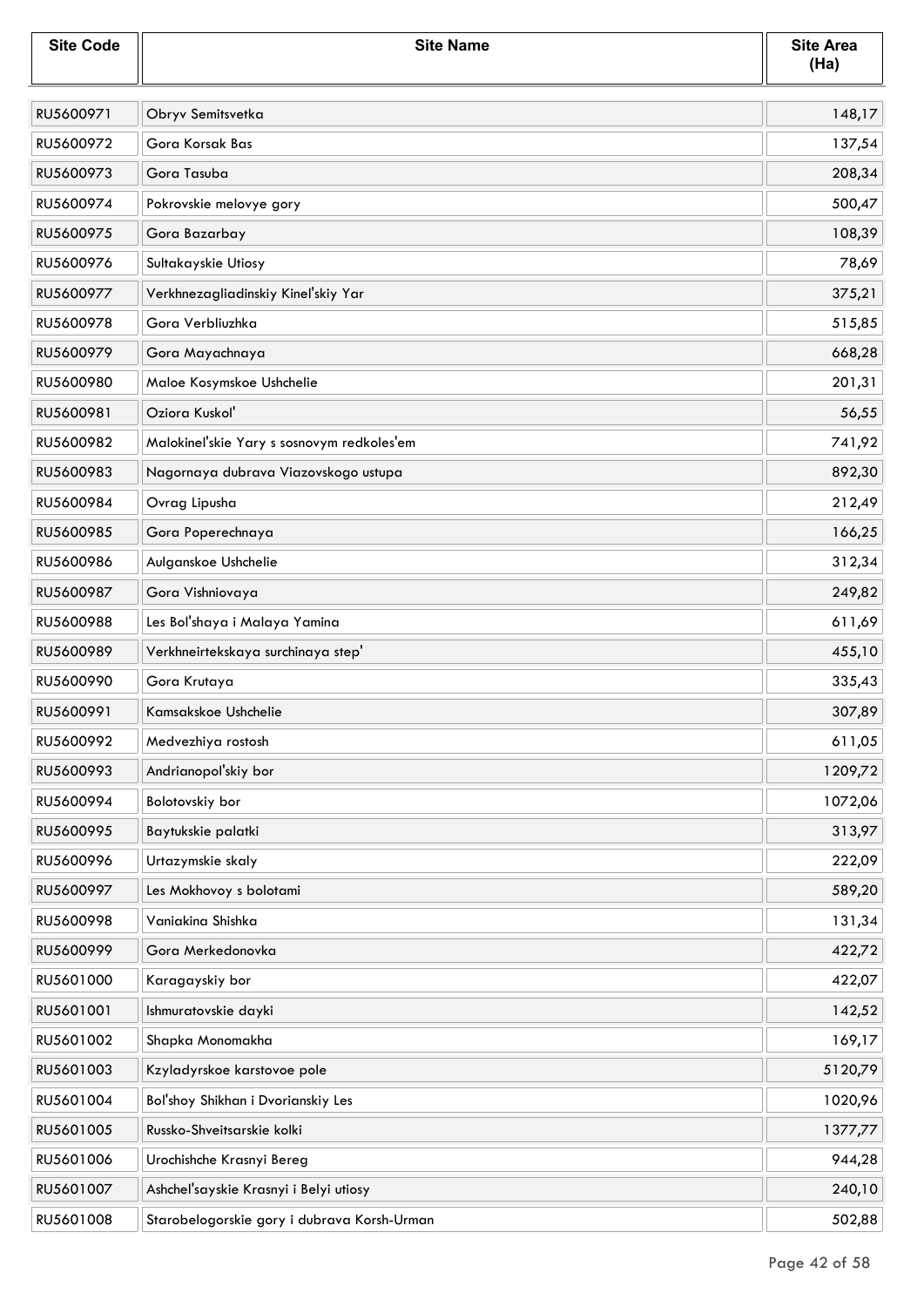| <b>Site Code</b> | <b>Site Name</b>                             | <b>Site Area</b><br>(Ha) |
|------------------|----------------------------------------------|--------------------------|
| RU5601009        | Platovskaya lesnaya dacha                    | 4944,42                  |
| RU5601010        | Mriasovskiy lipovyi les                      | 488,01                   |
| RU5601011        | Miasnikovskiy medno-rudnyi yar               | 114,68                   |
| RU5601012        | Staro-Ordynskiy rudnik                       | 577,97                   |
| RU5601013        | Beriozovaya gora                             | 356,41                   |
| RU5601014        | Kargalinsko-Sakmarskie syrtovye kolki        | 649,05                   |
| RU5601015        | Lipovyi les                                  | 163,60                   |
| RU5601016        | Chastye kolki                                | 676,45                   |
| RU5601017        | Kuvaiskaya step'                             | 2761,94                  |
| RU5601018        | Gora Medvezhiy Lob                           | 496,44                   |
| RU5601019        | Adamova gora                                 | 398,03                   |
| RU5601020        | Yar-Bue-Bailyke                              | 198,88                   |
| RU5601021        | Gora Palatka                                 | 94,85                    |
| RU5601022        | Andreevskie Shishki                          | 1213,64                  |
| RU5601023        | Kozii Gory                                   | 375,40                   |
| RU5601024        | Saraktashskaya dubovaya roshcha              | 1403,14                  |
| RU5601025        | Skala Verbliud                               | 84,88                    |
| RU5601026        | Cheliaevskaya Gora                           | 592,71                   |
| RU5601027        | Gora Zmeinaya                                | 189,87                   |
| RU5601028        | Stepnoy uchastok Nikol'skiy                  | 520,10                   |
| RU5601029        | Gora Boevaya                                 | 220,18                   |
| RU5601030        | Troitskie melovye gory                       | 600,13                   |
| RU5601031        | Verkhne-Chibendinskie melovye gory           | 711,37                   |
| RU5601032        | Golubovskie                                  | 1825,55                  |
| RU5601033        | Krasnye Kamni lesnye kolki i mokhovye bolota | 255,80                   |
| RU5601034        | Irtekskiy chernoolshanik                     | 358,11                   |
| RU5601035        | Remizenkovskiy sosnovyi bor                  | 489,19                   |
| RU5601036        | Krasnyi Shikhan                              | 236,80                   |
| RU5601037        | Sinie Kamni                                  | 155,10                   |
| RU5601038        | <b>Gora Nakas</b>                            | 386,76                   |
| RU5601039        | Zobovskoe karstovoe pole                     | 212,07                   |
| RU5601040        | Kumakskie leski                              | 835,15                   |
| RU5601041        | Dzhabyginskaya step'                         | 2473,54                  |
| RU5601042        | Shaitantau Zapovednik                        | 7990,81                  |
| RU5700025        | Orlovskoye poles'e                           | 85076,85                 |
| RU5700283        | Istoki Oki                                   | 30,25                    |
| RU5700284        | Lugovaya step' u reki Oziorka                | 17,54                    |
| RU5700285        | Uchastok stepnoy rastiteľnosti               | 15,12                    |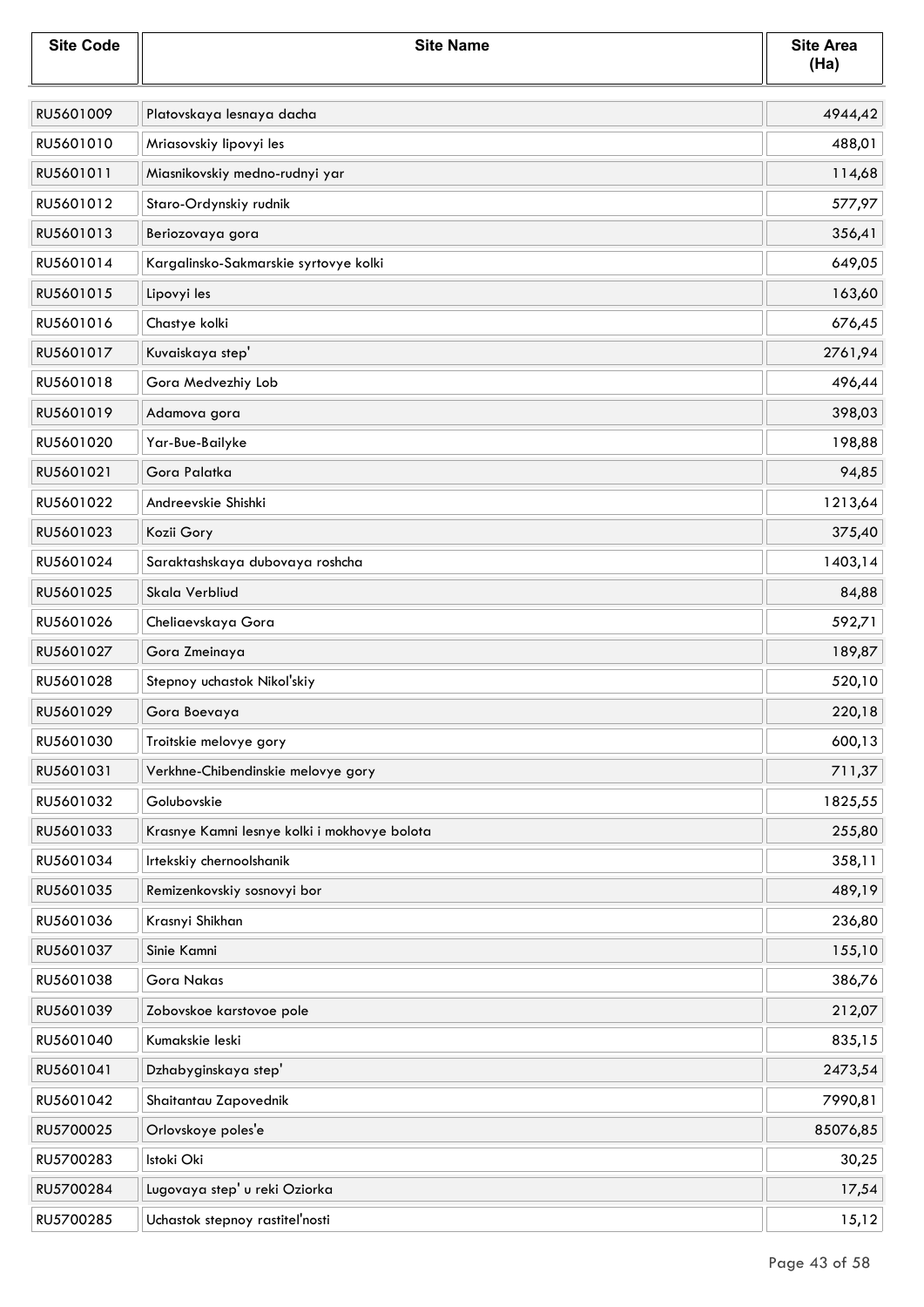| <b>Site Code</b> | <b>Site Name</b>                        | <b>Site Area</b><br>(Ha) |
|------------------|-----------------------------------------|--------------------------|
| RU5700286        | Tipchakovaya step's kovylem             | 4,82                     |
| RU5700287        | Dikoe Pole                              | 4,27                     |
| RU5700288        | Mestoobitanie surka-baybaka             | 41,51                    |
| RU5700289        | Apushkina Gora                          | 2,36                     |
| RU5700290        | Kuzilinka                               | 7,57                     |
| RU5700291        | Uchastok dubravy i lugovoy stepi        | 1,37                     |
| RU5700292        | Uchastok raznotravnoy stepi             | 63,11                    |
| RU5700293        | Podmaslova Gora                         | 1,74                     |
| RU5700294        | <b>Balka Neprets</b>                    | 666,31                   |
| RU5700295        | Naryshkinskiy                           | 4921,77                  |
| RU5700296        | Ozero Indovishche                       | 17,22                    |
| RU5701289        | Somovo                                  | 203,78                   |
| RU5701442        | Gnilushinskaya Dubrava                  | 230,01                   |
| RU5701444        | Murashikha                              | 330,48                   |
| RU5701445        | Urochishche Kholm                       | 143,53                   |
| RU5701446        | Ozero Dubovikovskoe                     | 4,34                     |
| RU5701483        | Urochishche Gat'                        | 6,69                     |
| RU5701503        | Urochishche Dubovshchina                | 390,71                   |
| RU5701504        | Setushanskaya Balka                     | 323,90                   |
| RU5701560        | Agryzkina Gora i Pozhidaev Log          | 479,97                   |
| RU5701561        | Gunin Verkh                             | 90,05                    |
| RU5800122        | Zemetchinskiy                           | 10419,13                 |
| RU5800123        | Lomovskiy                               | 8188,54                  |
| RU5800124        | Sosnovoborskiy                          | 7828,06                  |
| RU5800390        | Issinskiy                               | 659,73                   |
| RU5800391        | Vladykinskiy                            | 498,84                   |
| RU5800392        | Dubravy v okrestnostiakh sela Kenchurka | 26,52                    |
| RU5800393        | Il'minskoe klukvennoe boloto            | 6,50                     |
| RU5800394        | Severnyi Inzenskiy les                  | 513,99                   |
| RU5800395        | Yuzhnyi Inzenskiy les                   | 416,35                   |
| RU5800396        | Subbotinskie sklony                     | 39,53                    |
| RU5800397        | Svishchevskiy                           | 203,20                   |
| RU5800512        | Ostrovtsovskaya lesostep'               | 343,64                   |
| RU5800513        | Poperechenskaya step                    | 234,88                   |
| RU5800514        | Kuncherovskaya lesostep'                | 958,54                   |
| RU5800515        | Borok                                   | 340,95                   |
| RU5800516        | Verkhovia Sury                          | 6368,94                  |
| RU5800738        | Novoarapovskaya melovaya step'          | 32,50                    |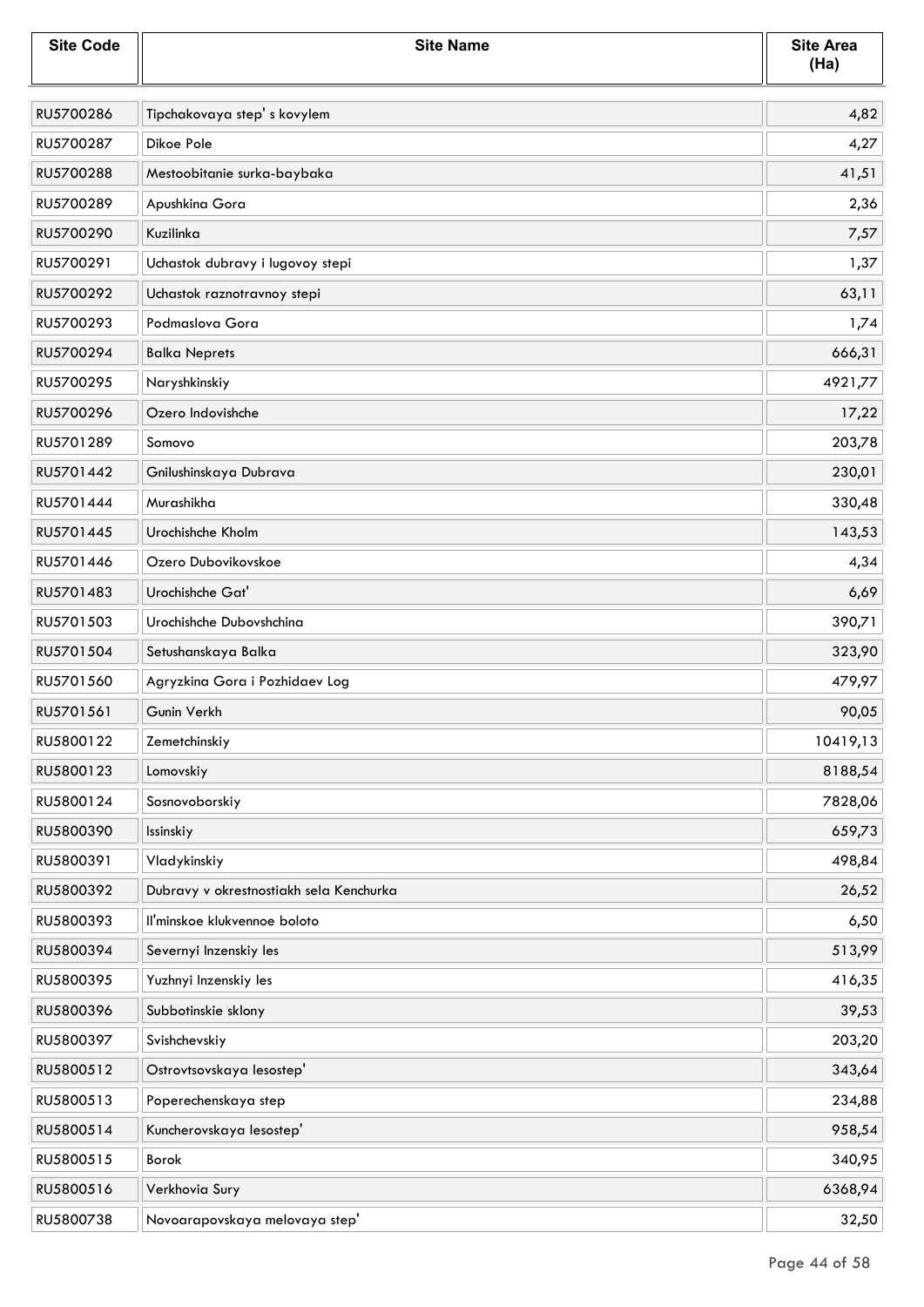| <b>Site Code</b> | <b>Site Name</b>                           | <b>Site Area</b><br>(Ha) |
|------------------|--------------------------------------------|--------------------------|
| RU5801265        | Virginskiy Les                             | 1168,98                  |
| RU5801299        | Kachimskoe boloto                          | 39,80                    |
| RU5801439        | Muraviovskoe Pravoberezhie Sury            | 3249,50                  |
| RU5801447        | Svetlopolianskaya                          | 3630,10                  |
| RU5801448        | Yeliuzanskie bolota                        | 5418,76                  |
| RU5801474        | Nikonovskaya                               | 5886,93                  |
| RU5801484        | Yekaterinovskaya Balka                     | 978,21                   |
| RU5801505        | Zarechenskiy les                           | 365,03                   |
| RU5801506        | Tri Gory                                   | 2679,01                  |
| RU5801507        | Shuro-Siran                                | 2874,64                  |
| RU5801508        | Bol'sheviasskiy Les                        | 3162,84                  |
| RU5801509        | Zolotariovskiy Bor                         | 1719,00                  |
| RU5801519        | Bekovsko-Khopiorskaya                      | 5651,78                  |
| RU5801567        | Belinskiy                                  | 2958,86                  |
| RU5801629        | Glebovskaya Balka                          | 0,00                     |
| RU5801630        | Podgornovskaya balka                       | 0,00                     |
| RU5900055        | Basegi                                     | 37839,88                 |
| RU5900056        | Visherskiy                                 | 242263,92                |
| RU5900152        | Pernaty                                    | 82434,99                 |
| RU5900153        | Adovo ozero                                | 63622,23                 |
| RU5900154        | Kvarkush                                   | 96704,24                 |
| RU5900157        | Bereznikovskiy                             | 26199,66                 |
| RU5900816        | Okhanskiy Bor                              | 10515,86                 |
| RU5900817        | Chermozskoe boloto                         | 4145,53                  |
| RU5900818        | Chusovskoe ozero                           | 1642,45                  |
| RU5900819        | Yuzhnyi                                    | 28460,15                 |
| RU5900820        | Sylvenskiy                                 | 7319,71                  |
| RU5900821        | Romanovskoe-Proninskoe boloto              | 5121,39                  |
| RU5900822        | Redikorskoe boloto                         | 16980,89                 |
| RU5900823        | Osinskaya lesnaya dacha                    | 14653,69                 |
| RU5900923        | Tulvinskiy                                 | 13667,57                 |
| RU5901510        | Chernikovskiy Bor                          | 294,96                   |
| RU6000035        | Polistovskiy                               | 64311,45                 |
| RU6000067        | Sebezhskiy                                 | 50137,20                 |
| RU6000084        | Pskovsko-Chudskaya Priozernaya Nizmennost' | 109092,91                |
| RU6001164        | Khotitsko-Murovitskaya                     | 126,03                   |
| RU6001165        | Velikolukskiy                              | 12844,54                 |
| RU6001166        | Dedovichskiy                               | 20693,32                 |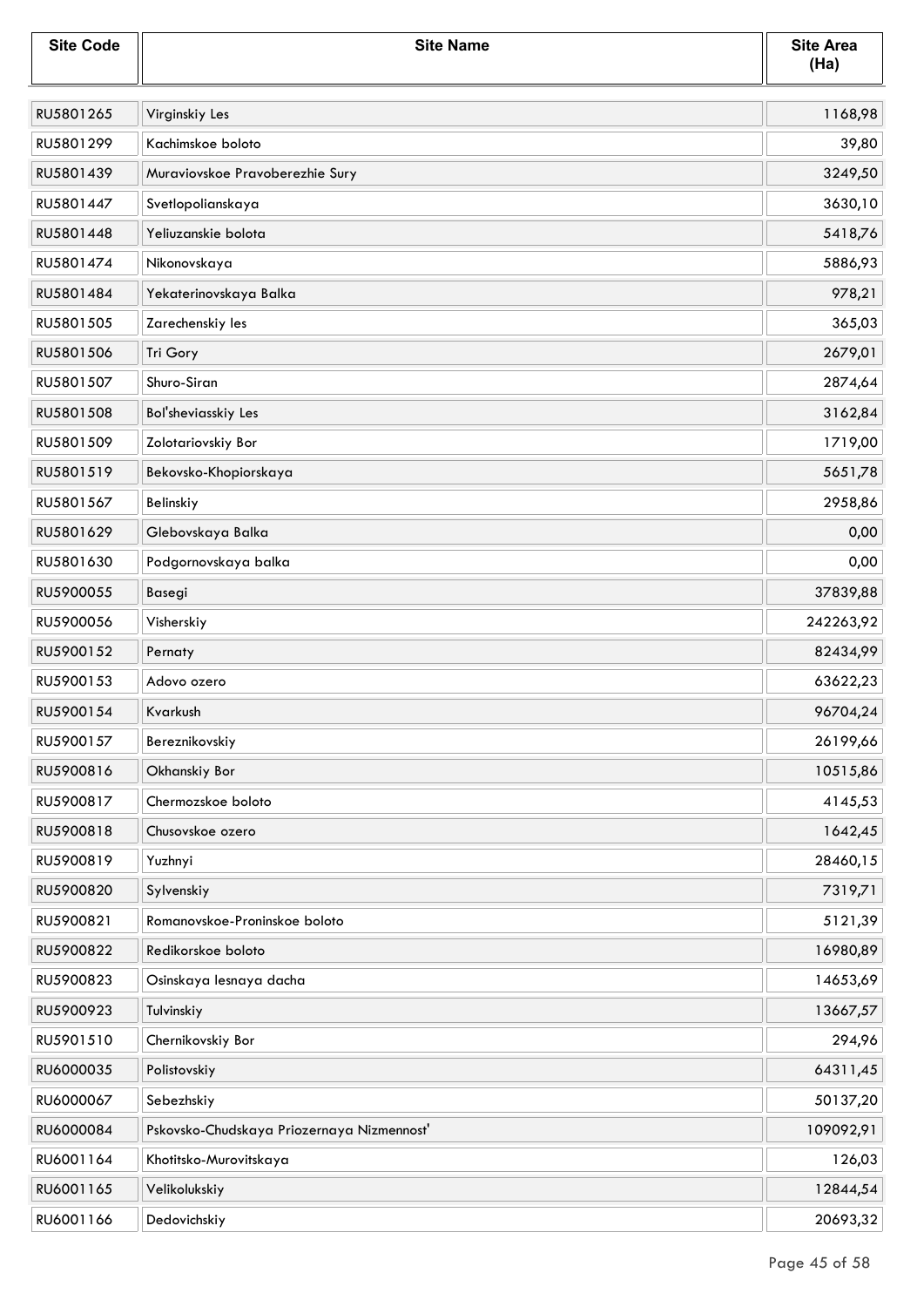| <b>Site Code</b> | <b>Site Name</b>                            | <b>Site Area</b><br>(Ha) |
|------------------|---------------------------------------------|--------------------------|
| RU6001167        | Dnovskiy                                    | 7837,95                  |
| RU6001168        | Loknianskiy                                 | 13289,07                 |
| RU6001169        | Nevel'skiy                                  | 19613,76                 |
| RU6001170        | Nikandrova Dacha                            | 19781,63                 |
| RU6001171        | Nikolaevskiy                                | 19675,64                 |
| RU6001172        | Novorzhevskiy                               | 10197,36                 |
| RU6001173        | Opochetskiy                                 | 17535,24                 |
| RU6001174        | Ostrovskiy                                  | 22426,82                 |
| RU6001175        | Pustoshkinskiy                              | 20774,12                 |
| RU6001176        | Golubye oziora                              | 7071,77                  |
| RU6100093        | Tsimlyanskiy                                | 43152,04                 |
| RU6100531        | Verkhniy Manych                             | 131158,86                |
| RU6100664        | Tsagan-Khag                                 | 1117,22                  |
| RU6100667        | Zolotye gorki                               | 225,96                   |
| RU6100668        | Ol'khovye kolki                             | 47,17                    |
| RU6100669        | Khobotok                                    | 35,43                    |
| RU6100670        | <b>Balka Dubovaya</b>                       | 35,18                    |
| RU6100671        | Persianovskaya step'                        | 75,55                    |
| RU6100672        | Fominskaya dacha                            | 3448,67                  |
| RU6100673        | Shipilovskaya step'                         | 146,38                   |
| RU6100674        | Melovye vykhody (zapdnye) u reki Polnaya    | 87,81                    |
| RU6100675        | Melovye vykhody (vostochnye) u reki Polnaya | 28,07                    |
| RU6100676        | Melovye vykhody u reki Glubokaya            | 83,74                    |
| RU6100677        | Lipiagi                                     | 801,60                   |
| RU6100678        | Karpov les                                  | 28,45                    |
| RU6100679        | Ol'shaniki                                  | 48,52                    |
| RU6100680        | Peskovatsko-Lopatinskiy les                 | 122,37                   |
| RU6100681        | Rogovskoye                                  | 240,40                   |
| RU6100682        | Balka Lipovaya                              | 293,70                   |
| RU6100683        | <b>Balka Osinovaya</b>                      | 73,23                    |
| RU6100684        | Khlebnaya Balka                             | 45,64                    |
| RU6100685        | Khoroli                                     | 101,22                   |
| RU6100686        | <b>Balka Rossypnaya</b>                     | 969,36                   |
| RU6100687        | Fil'kino                                    | 400,74                   |
| RU6100688        | Chiornaya Balka                             | 110,09                   |
| RU6100689        | Gorodishchenskaya Dacha                     | 268,35                   |
| RU6100690        | Chulekskaya Balka                           | 291,45                   |
| RU6100691        | Kamennaya Balka                             | 80,15                    |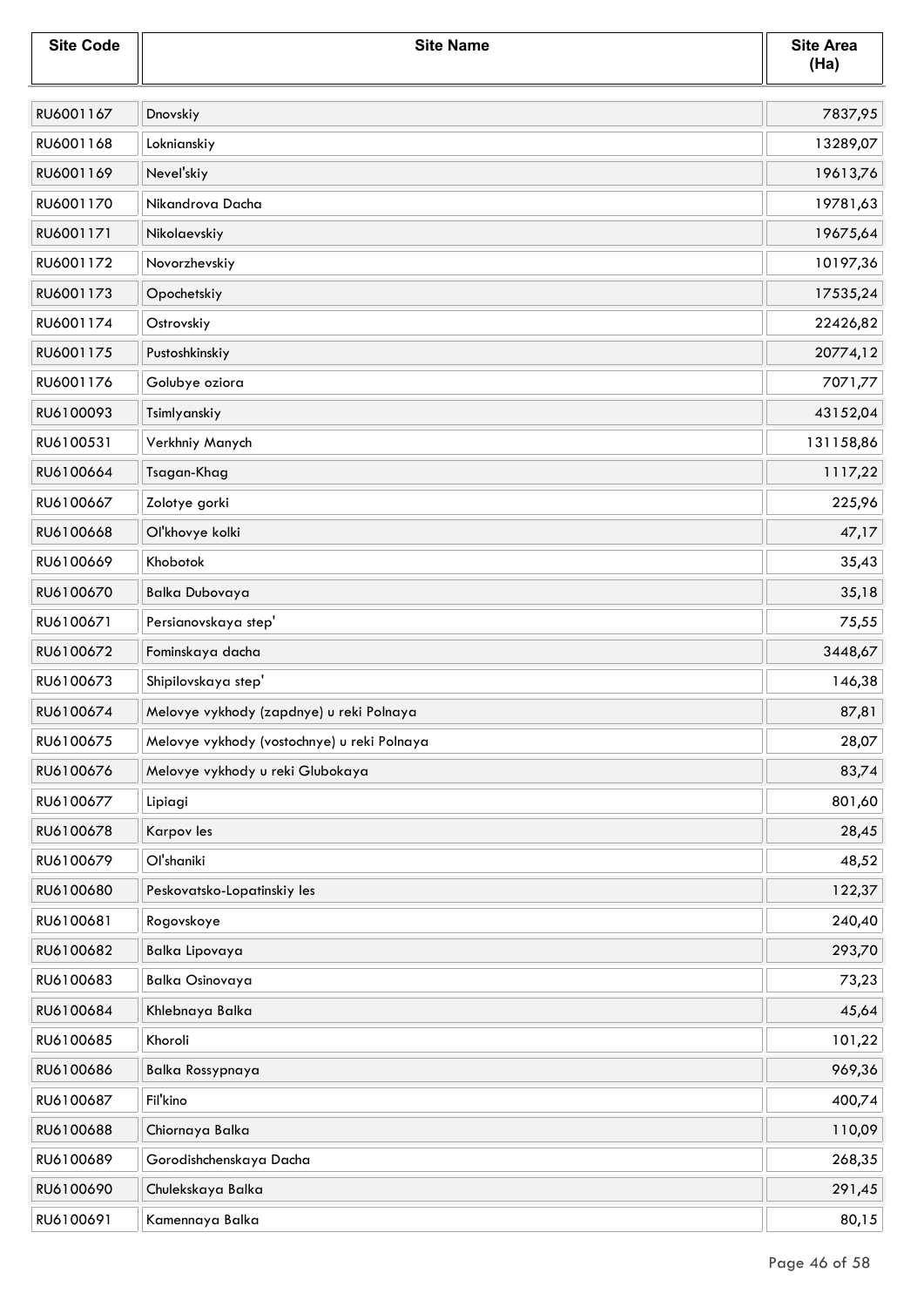| <b>Site Code</b> | <b>Site Name</b>                                | <b>Site Area</b><br>(Ha) |
|------------------|-------------------------------------------------|--------------------------|
| RU6100692        | Sredniaya Yula                                  | 175,22                   |
| RU6100693        | Bezlitskaya Kosa                                | 412,58                   |
| RU6100694        | Belogorskoe                                     | 202,04                   |
| RU6100695        | Peschano-Tserkovnoe                             | 83,59                    |
| RU6100696        | Orekhovoe                                       | 153,21                   |
| RU6100697        | Paniki                                          | 14,94                    |
| RU6100698        | Priazovskaya step'                              | 170,86                   |
| RU6100699        | Zapolosnenskaya step'                           | 220,90                   |
| RU6100700        | Petrovskaya Luka                                | 188,92                   |
| RU6100701        | Proval'skaya step'                              | 1733,64                  |
| RU6100702        | Sal'skaya Dacha                                 | 2920,00                  |
| RU6100703        | Susarevo                                        | 316,42                   |
| RU6100704        | Tuzlovskiy sklon                                | 453,06                   |
| RU6100705        | Shirokoe i Zhukovo                              | 217,69                   |
| RU6100706        | Veselovskoe i Ust'-Manychskoe vodokhranilishcha | 198669,46                |
| RU6100707        | Balka Yasenevaya                                | 117,33                   |
| RU6100708        | Miusskiy park                                   | 102,45                   |
| RU6100709        | <b>Balka Vlasova</b>                            | 36,25                    |
| RU6100710        | Tserkovnyi Rynok                                | 116,16                   |
| RU6101157        | Delta Dona                                      | 26473,00                 |
| RU6101158        | Donskoy Ostrovnoy                               | 14539,29                 |
| RU6101623        | Glukhon'kiy                                     | 0,00                     |
| RU6101624        | Dolina reki Kagal'nik                           | 0,00                     |
| RU6101633        | Donskie Stepi                                   | 0,00                     |
| RU6200008        | Mescherskiy                                     | 113293,45                |
| RU6200019        | Okskiy                                          | 55572,49                 |
| RU6200085        | Ryazanskiy                                      | 36207,55                 |
| RU6200614        | Lasinskiy Les                                   | 353,80                   |
| RU6200615        | Les Panika                                      | 130,75                   |
| RU6200616        | Sherbatovskiy                                   | 2194,90                  |
| RU6200617        | Terekhovskoe Levoberezhie                       | 1832,06                  |
| RU6200618        | Belorechenskiy                                  | 23000,11                 |
| RU6200619        | Malaya Dubrava                                  | 98,44                    |
| RU6200620        | Kurbatovskaya Dubrava                           | 625,19                   |
| RU6200621        | Sosnovskiy                                      | 3416,03                  |
| RU6200622        | Temgenevskaya                                   | 159,06                   |
| RU6200623        | Mokshinskiy                                     | 14945,35                 |
| RU6200624        | Terekhovskaya Dubrava                           | 1527,57                  |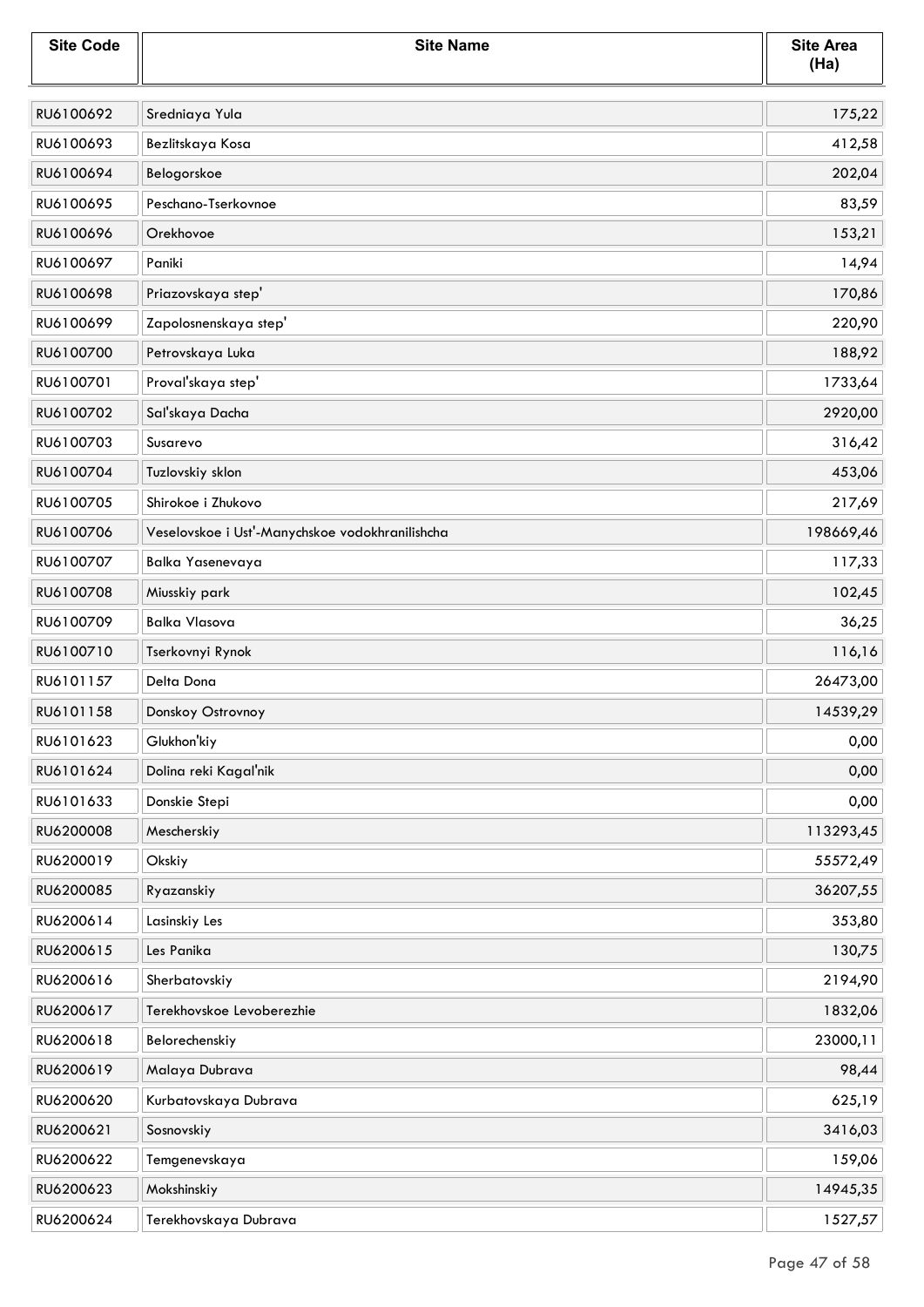| <b>Site Code</b> | <b>Site Name</b>               | <b>Site Area</b><br>(Ha) |
|------------------|--------------------------------|--------------------------|
| RU6200625        | Troitskaya lesostep'           | 38,95                    |
| RU6200626        | Ust'e Pachogi                  | 30,45                    |
| RU6200627        | Bastyn'                        | 1190,85                  |
| RU6200628        | Kochurovskie Skaly             | 107,41                   |
| RU6200629        | Sukhorozhnia                   | 349,61                   |
| RU6200630        | Zerkaly                        | 280,40                   |
| RU6200631        | Miloslavskaya lesostep'        | 2291,57                  |
| RU6200632        | Zavidovskaya dolina Proni      | 158,45                   |
| RU6200633        | Ryazhskaya Poima Ranovy        | 763,11                   |
| RU6200634        | Ozerikha                       | 42,60                    |
| RU6200635        | Dolina Reki Vysha              | 4690,80                  |
| RU6200636        | Chapyzh                        | 114,86                   |
| RU6200637        | Starozhilovskaya lesostep'     | 68,38                    |
| RU6201266        | Lubianskoe Gorodishche         | 23,77                    |
| RU6201455        | Seletskoe Levoberezhie         | 3565,11                  |
| RU6201456        | Ozero Beloe Kasimovskoe        | 327,90                   |
| RU6201457        | Solotchinskiy                  | 13050,06                 |
| RU6201458        | Kadomsko-Mokshinskiy           | 32440,69                 |
| RU6201464        | Studenetskiy dolinnyi kompleks | 157,21                   |
| RU6201465        | Urochishche Pekhlets           | 140,52                   |
| RU6201466        | Urochishche Salarievskoe       | 319,38                   |
| RU6201467        | Izheslavl'skoe gorodishche     | 14,12                    |
| RU6201468        | Saraevskaya Panika             | 409,83                   |
| RU6201469        | Maksy                          | 472,85                   |
| RU6201470        | Urochishche Muravlianka        | 150,31                   |
| RU6201485        | Kniazhoe                       | 64,22                    |
| RU6201486        | Yerlinskiy Les                 | 72,25                    |
| RU6201487        | Kovyľnia                       | 9,58                     |
| RU6201488        | Urochishche Komariatnik        | 121,89                   |
| RU6201489        | Poyarkovskaya Balka            | 369,94                   |
| RU6201490        | Urochishche Kozlovskoe         | 156,81                   |
| RU6201491        | Les u sela Vozrozhdenie        | 241,25                   |
| RU6201492        | Urochishche Teliatniki         | 434,60                   |
| RU6201493        | Novobokinskaya dubrava         | 92,15                    |
| RU6201494        | Streletskaya dubrava           | 64,63                    |
| RU6201515        | Gusevskiy les                  | 193,06                   |
| RU6201516        | Bol'shoy Byk                   | 152,82                   |
| RU6201570        | Ozero Velikoe Kriushinskoe     | 982,98                   |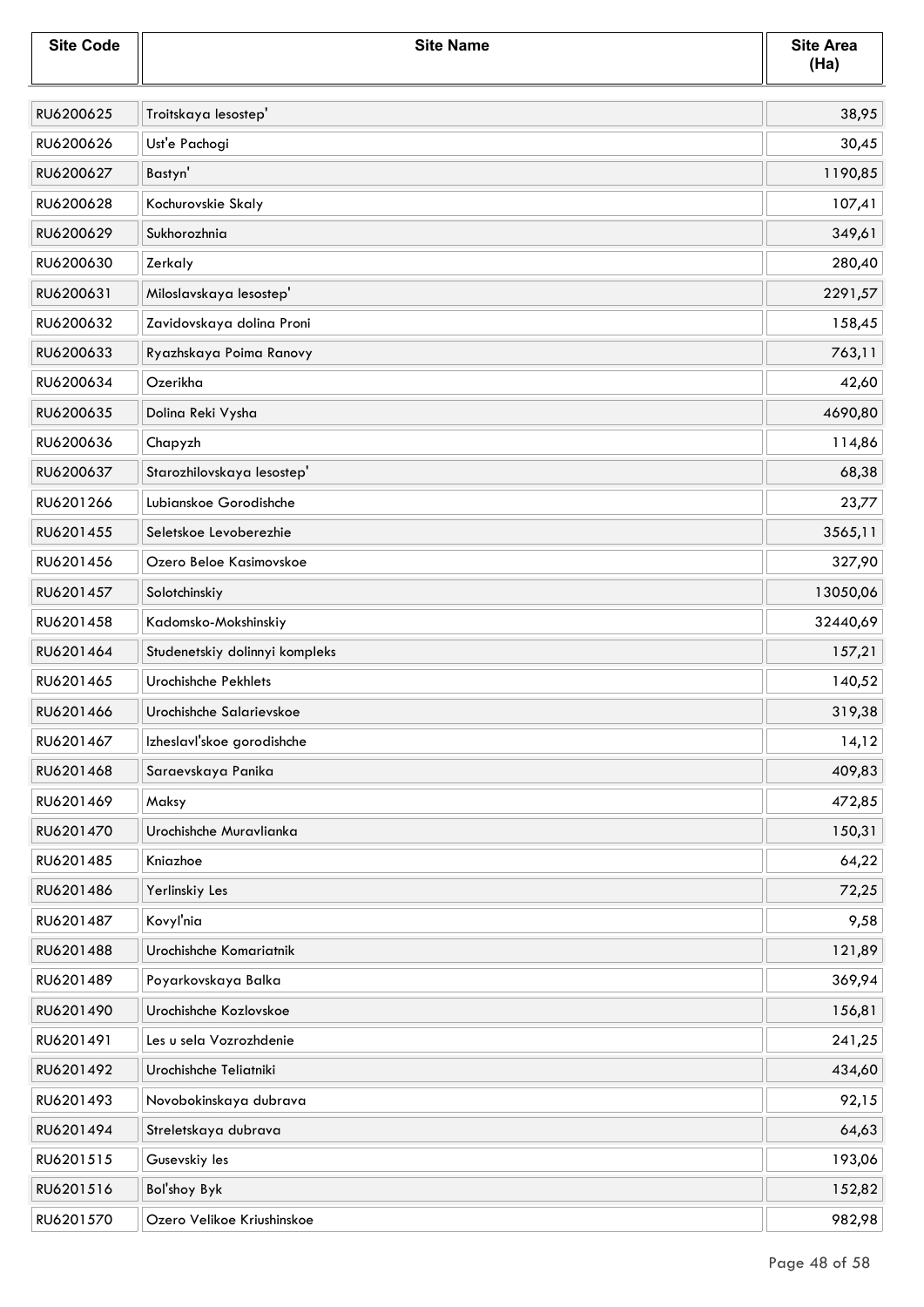| <b>Site Code</b> | <b>Site Name</b>                 | <b>Site Area</b><br>(Ha) |
|------------------|----------------------------------|--------------------------|
| RU6300045        | Samarskaya Luka                  | 153824,74                |
| RU6300096        | Irgizskaya poima                 | 3576,53                  |
| RU6300129        | Vasil'evskie ostrova             | 7366,93                  |
| RU6300130        | Istoki reki Usy                  | 111,16                   |
| RU6300131        | Racheiskiy bor                   | 1364,62                  |
| RU6300399        | Maytuganskie solontsy            | 2259,39                  |
| RU6300400        | Krasnoarmeiskiy lesnoy massiv    | 24057,22                 |
| RU6300401        | Soksko-Sheshminskiy vodorazdel   | 48389,00                 |
| RU6301436        | Dolina reki Bol'shoi Cheremshan  | 8908,86                  |
| RU6301449        | Sokol'i Gory                     | 378,89                   |
| RU6301450        | Stavropol'skiy Les               | 2877,22                  |
| RU6301495        | Serdovinskiy Bor                 | 114,33                   |
| RU6301511        | Klimovskie lesa                  | 1828,14                  |
| RU6301512        | Sosnovyi ostanets                | 10,22                    |
| RU6301513        | Ozero Molochka                   | 32,44                    |
| RU6301521        | Kambulatka                       | 931,84                   |
| RU6301522        | Mulin Dol                        | 5276,03                  |
| RU6301523        | Ozero Yaitskoe                   | 194,41                   |
| RU6301524        | Grysly                           | 1521,17                  |
| RU6301525        | Sernovodnyi Shikhan              | 202,61                   |
| RU6301526        | Levashovskaya step'              | 257,71                   |
| RU6301527        | Zelionaya Gora                   | 194,53                   |
| RU6301583        | Dolina reki Bol'shoy Kinel'      | 1115,44                  |
| RU6301584        | Podbel'skie poymennye dubravy    | 906,52                   |
| RU6400049        | Khvalynskiy                      | 24989,38                 |
| RU6400087        | Saratovskiy                      | 43829,17                 |
| RU6400149        | Nizhne-Bannovskiy                | 14022,53                 |
| RU6400150        | Dyakovskiy les                   | 17044,17                 |
| RU6400151        | Stepi u poselka Tselinnyi        | 301,84                   |
| RU6400402        | Stepi u sela Melovoe             | 376,77                   |
| RU6400403        | Stepi u sela Tarakhovka          | 2903,56                  |
| RU6401177        | Lialiaevskaya polupustynia       | 377,59                   |
| RU6401178        | Ivanovo pole                     | 150,43                   |
| RU6401179        | Aleksandrobo-Gayskie kul'tiuki   | 577,25                   |
| RU6401180        | Liman Krutoy                     | 174,87                   |
| RU6401181        | Liman Glubokiy                   | 79,08                    |
| RU6401182        | Finaykinskaya tiul'pannaya step' | 538,85                   |
| RU6401183        | Novouzenskie kul'tiuki           | 473,28                   |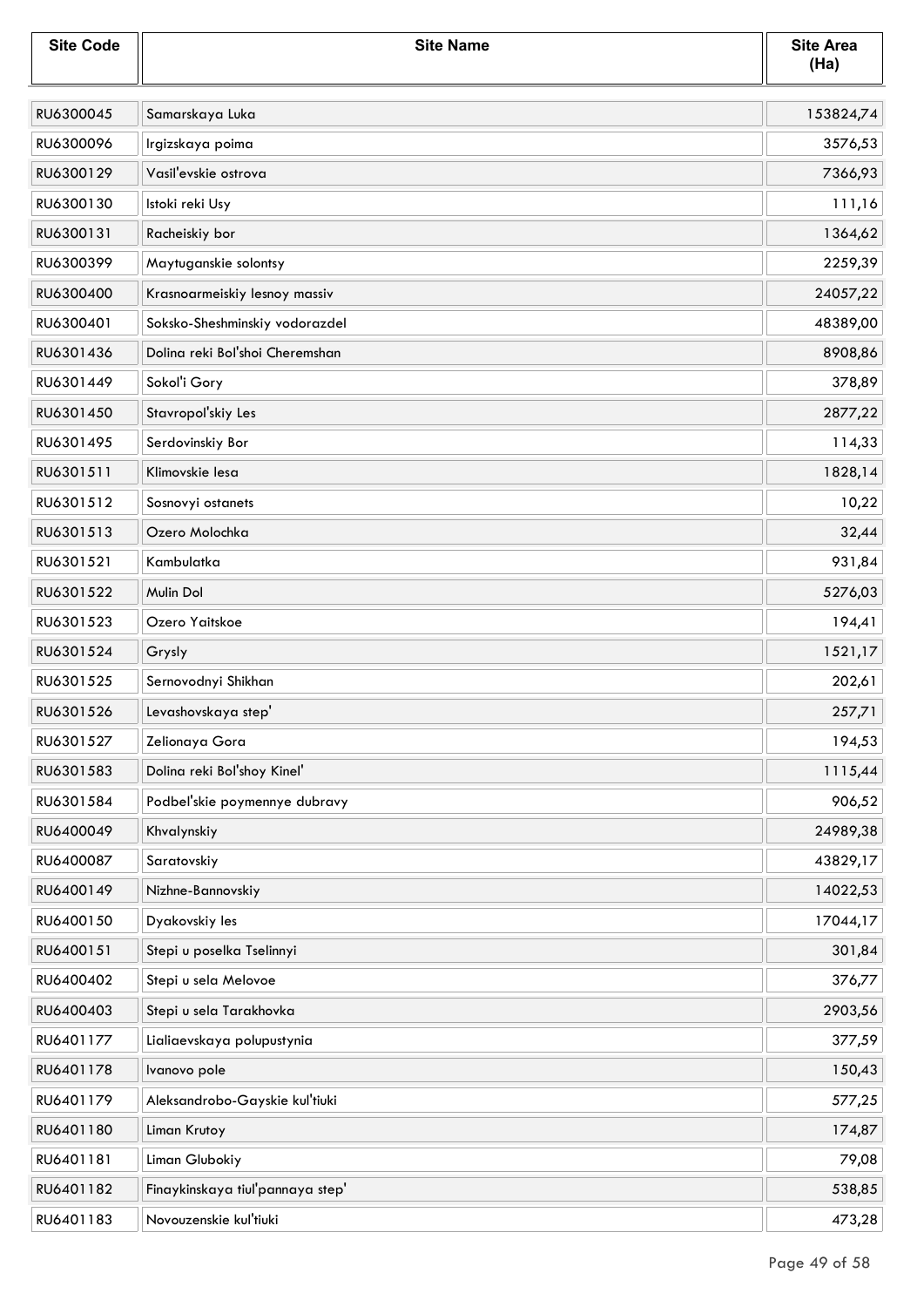| <b>Site Code</b> | <b>Site Name</b>                        | <b>Site Area</b><br>(Ha) |
|------------------|-----------------------------------------|--------------------------|
| RU6401184        | Maksiutovskaya step'                    | 656,01                   |
| RU6401185        | Bol'shie sosniaki                       | 478,28                   |
| RU6401186        | Malye sosniaki                          | 192,25                   |
| RU6401187        | Grachiovskaya lesnaya dacha             | 1382,00                  |
| RU6401188        | Oziornovskiy zaton                      | 322,51                   |
| RU6401189        | Kumysnaya Poliana                       | 4475,11                  |
| RU6401190        | Siniaya gora                            | 897,45                   |
| RU6401191        | Ovrag Dubovyi                           | 69,05                    |
| RU6401192        | <b>Vavilov Dol</b>                      | 46,41                    |
| RU6401193        | Urochishche Yupiter                     | 74,97                    |
| RU6401194        | Opolzni u sela Mordovo                  | 211,95                   |
| RU6401195        | Serebriakov Dol                         | 271,59                   |
| RU6401196        | Gremuchiy Dol                           | 287,14                   |
| RU6401197        | Ozero Rasskazan'                        | 177,74                   |
| RU6401198        | Berezniakovskaya                        | 45893,49                 |
| RU6401199        | Zmeevy gory                             | 20509,73                 |
| RU6401200        | Pravoberezhnaya Karamyshevskaya dubrava | 32,63                    |
| RU6401201        | Nizhnechernavskiy sosnovyi bor          | 666,66                   |
| RU6401202        | Pudovkin Buerak                         | 556,91                   |
| RU6401203        | Pobochinskaya lesnaya dacha             | 2598,03                  |
| RU6401204        | Kudeyarova peshchera                    | 5504,93                  |
| RU6401205        | Beloozerskaya poima reki Medveditsa     | 627,78                   |
| RU6401206        | Burkinskiy les                          | 1362,13                  |
| RU6401207        | Mukhin Dol                              | 1255,07                  |
| RU6401208        | Ataevskaya dubrava                      | 354,42                   |
| RU6401209        | Barsuchinskaya dubrava                  | 250,42                   |
| RU6401210        | Kommunovskaya dubrava                   | 116,57                   |
| RU6401287        | Kanavkinskaya step'                     | 7340,68                  |
| RU6401288        | Zelenodoľskaya step'                    | 11090,48                 |
| RU6401608        | Vol'skie melovye sklony                 | 0,00                     |
| RU6401609        | Tioplovskie melovye sklony              | 0,00                     |
| RU6401610        | Dolina Strelka                          | 0,00                     |
| RU6401611        | Popova Shishka                          | 0,00                     |
| RU6401612        | Kurilovskaya tiul'pannaya step'         | 0,00                     |
| RU6700027        | Smolenskoye poozer'e                    | 149192,54                |
| RU6701229        | Yershichskiy                            | 30062,29                 |
| RU6701230        | Gagarinskiy                             | 59868,16                 |
| RU6701231        | Istok reki Dnepr                        | 30491,31                 |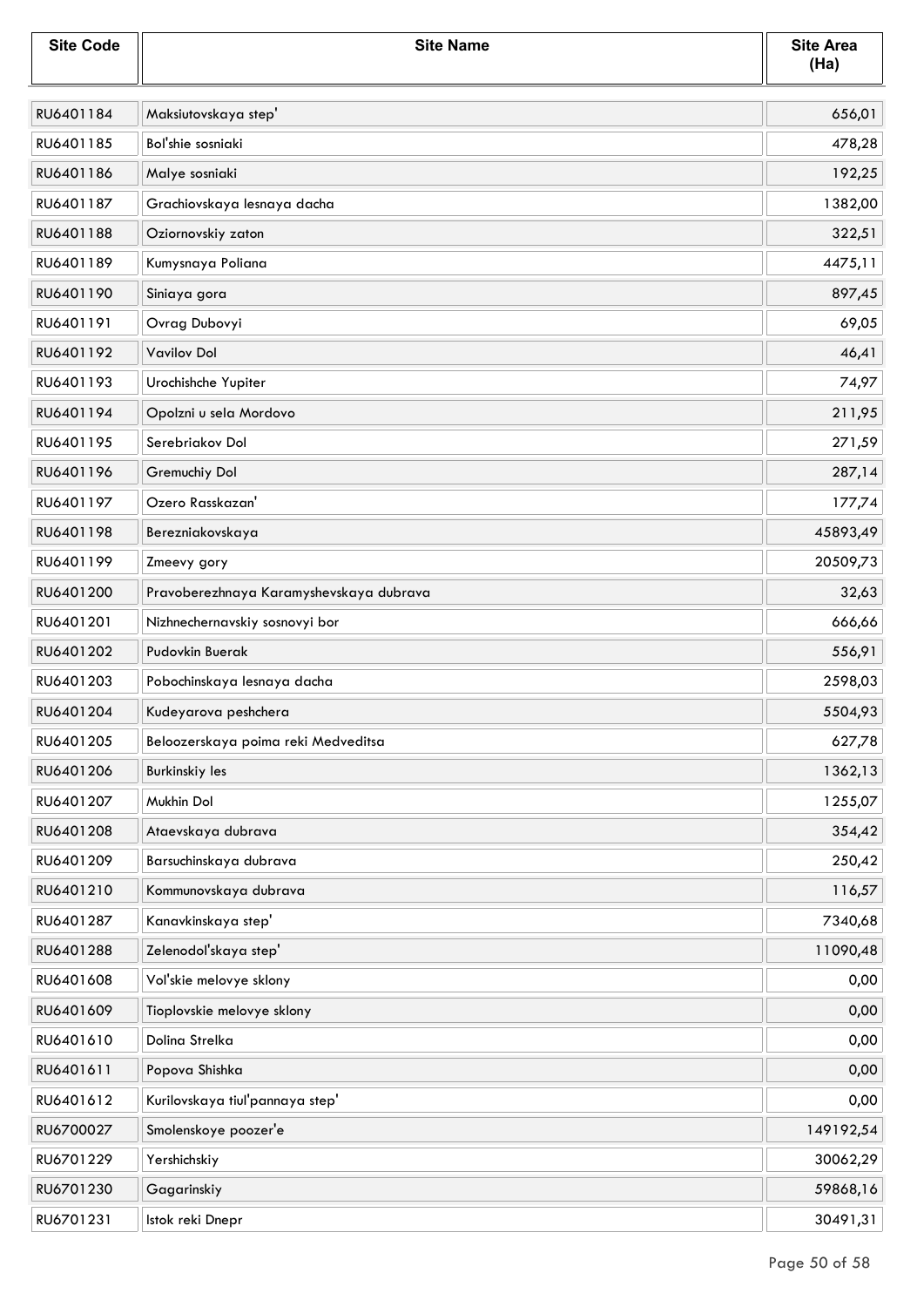| <b>Site Code</b> | <b>Site Name</b>                                   | <b>Site Area</b><br>(Ha) |
|------------------|----------------------------------------------------|--------------------------|
| RU6701232        | Logunovskiy Mokh                                   | 1364,44                  |
| RU6701233        | Drozdovskiy Mokh                                   | 1453,99                  |
| RU6701234        | Trunaevo-Koneda                                    | 346,01                   |
| RU6701329        | Ugranskiy                                          | 19511,32                 |
| RU6701330        | Dneprovsko-Viazemskaya                             | 7127,84                  |
| RU6800014        | Voroninskiy                                        | 11272,58                 |
| RU6801235        | Morshanskiy                                        | 44581,04                 |
| RU6801236        | Poľnovskiy                                         | 12781,53                 |
| RU6801237        | Khmelino-Kiorshinskiy                              | 16171,94                 |
| RU6801496        | Osinovyi Ovrag                                     | 386,00                   |
| RU6801514        | Tatarskiy Val                                      | 797,23                   |
| RU6801565        | Nizhnevoroninskiy                                  | 12494,86                 |
| RU6801603        | Step' Leikhtenbergskogo                            | 0,00                     |
| RU6801604        | <b>Boloto Kramzhay</b>                             | 0,00                     |
| RU6801605        | Dolina reki Sukhaya Lipovitsa                      | 0,00                     |
| RU6801606        | Komsinskaya Volnushka                              | 0,00                     |
| RU6801607        | Kozlionkov Ovrag                                   | 0,00                     |
| RU6801627        | Korovinskaya Balka                                 | 0,00                     |
| RU6801628        | Vasil'evskoe Boloto                                | 0,00                     |
| RU6900021        | Tsentral'no-Lesnoy                                 | 24541,24                 |
| RU6900297        | Ozero Verestovo                                    | 1254,41                  |
| RU6900298        | Sheikinskiy Mokh                                   | 5117,74                  |
| RU6900299        | Boloto Afim'ino                                    | 2033,35                  |
| RU6900300        | Zharkovsko-Peletskiy Mokh                          | 39425,67                 |
| RU6900301        | Orshinskiy Mokh                                    | 72679,73                 |
| RU6900302        | <b>Boloto Savcinskoe</b>                           | 4044,64                  |
| RU6900303        | Zavidovo                                           | 135028,00                |
| RU6900304        | Stakhovskiy Mokh                                   | 11483,34                 |
| RU6900305        | Krutetskiy Mokh                                    | 5859,89                  |
| RU6900306        | Boloto Bervenetskoe                                | 1363,62                  |
| RU6900307        | Mokh Chistik                                       | 7539,17                  |
| RU6900308        | Mezhdurechie Shliny i Shlinki                      | 6635,17                  |
| RU6900309        | Seremo-Granichnoe-Tikhmen'                         | 4784,63                  |
| RU6900932        | Zapadnodvinie                                      | 30432,55                 |
| RU6900933        | Ulinskoe poozer'e                                  | 4693,33                  |
| RU6900934        | Vyshnevolotsko-Novotorzhskiy Val Severnyi uchastok | 5622,97                  |
| RU6900935        | Vyshnevolotsko-Novotorzhskiy Val Youzhnyi uchastok | 2179,57                  |
| RU6900936        | Vyshnevolotsko-Novotorzhskiy Val Sredniy uchastok  | 3182,81                  |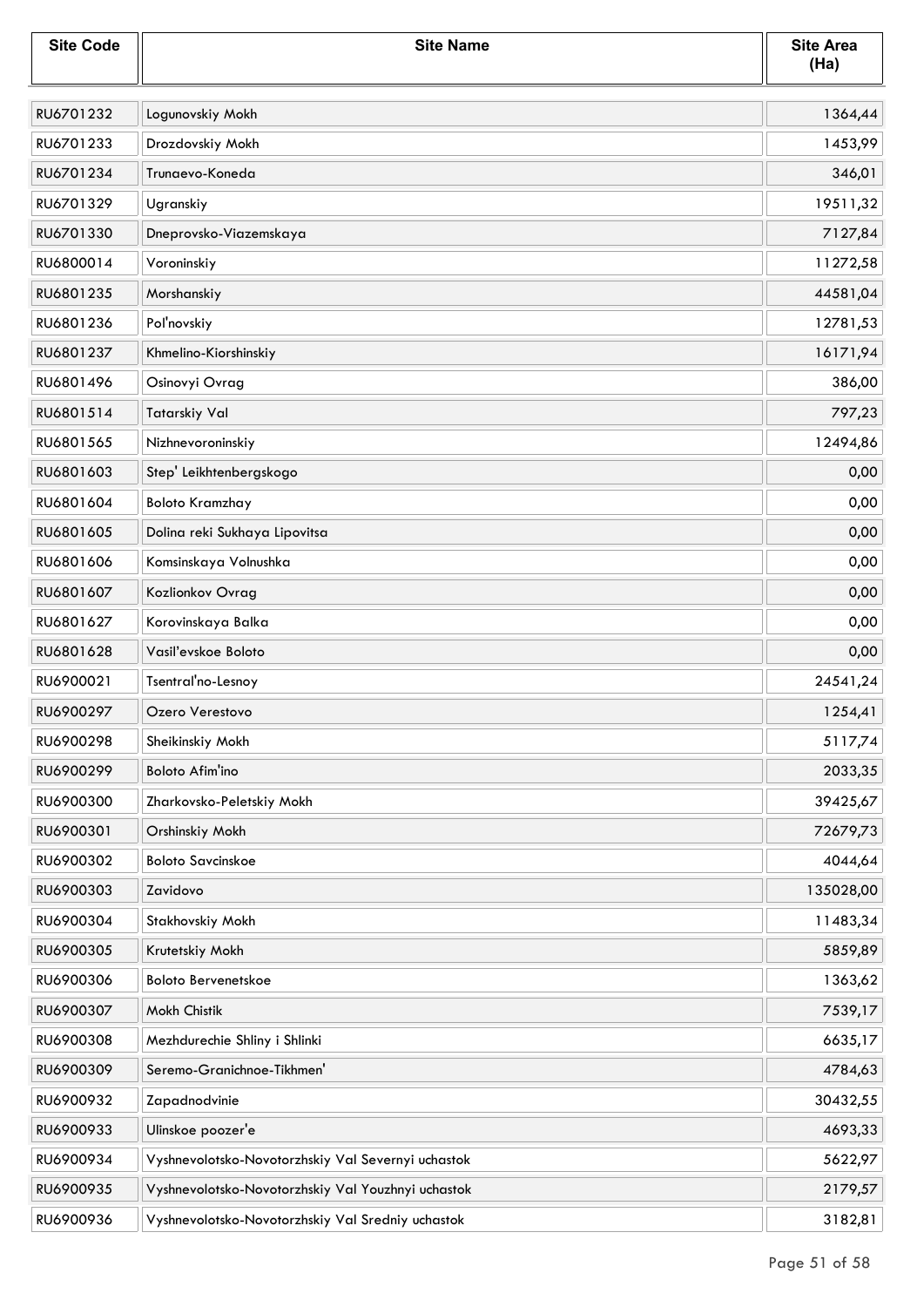| <b>Site Code</b> | <b>Site Name</b>                                  | <b>Site Area</b><br>(Ha) |
|------------------|---------------------------------------------------|--------------------------|
| RU6900937        | Boloto Derzkij Moh                                | 6953,72                  |
| RU6900938        | Bory-Yablon'ka                                    | 503,39                   |
| RU6900939        | Les mezhdu ozerom Yassy i ozerom Kudinskoe        | 474,40                   |
| RU6900940        | Landshaft Kalininskaya Shvejcariya                | 109,90                   |
| RU6900941        | Bernovskij gosudarstvennyj obschevidovoj zakaznik | 10460,29                 |
| RU6900942        | <b>Boloto Pesochinskoe</b>                        | 2478,65                  |
| RU6900943        | Boloto Botvininskij Moh                           | 2465,73                  |
| RU6900944        | Istok r. Zapadnaya Dvina-Daugava                  | 3809,11                  |
| RU6900945        | <b>Boloto Studinets</b>                           | 4343,47                  |
| RU6900946        | <b>Boloto Sonka</b>                               | 1440,22                  |
| RU6900947        | Boloto Kletinskiy Moh                             | 1382,23                  |
| RU6900948        | Boloto Lebyazh'e                                  | 6910,80                  |
| RU6900949        | Troeruchica                                       | 1037,92                  |
| RU6900950        | Istok Volgi                                       | 7712,93                  |
| RU6900951        | <b>Boloto Ryabinovskoe</b>                        | 1494,40                  |
| RU6900952        | <b>Boloto Shagurinskoe</b>                        | 1325,86                  |
| RU6900953        | <b>Boloto Buholovskoe</b>                         | 701,00                   |
| RU6900954        | <b>Boloto Nagornoe</b>                            | 2217,57                  |
| RU6900955        | Boloto Rogovskij Moh                              | 1648,82                  |
| RU6900956        | <b>Boloto Moh Pushnyak</b>                        | 1264,89                  |
| RU6900957        | Ozero Mstino s istokom reki Msta                  | 179,81                   |
| RU6900958        | Boloto Sandilovo, vklyuchaya Luzhenskoe i Russkoe | 3637,68                  |
| RU6900959        | <b>Boloto Revenka</b>                             | 2208,56                  |
| RU6900960        | Boloto Boldikhinskoe                              | 2000,34                  |
| RU6900961        | <b>Boloto Ptinka</b>                              | 948,63                   |
| RU6900962        | Ozero Bologoe i lesa u ozior Bologoe i Glubokoe   | 941,90                   |
| RU7100310        | Aleksinskaya dolina Oki                           | 4509,61                  |
| RU7100311        | Dolina reki Krasivaya Mecha                       | 5482,68                  |
| RU7100312        | Dolina Oki v Zaokskom rayone                      | 5482,68                  |
| RU7100313        | Mezhdurechie Oki i Sknigi                         | 2182,83                  |
| RU7100314        | Tul'skie zaseki                                   | 21385,49                 |
| RU7100366        | Nizovia Krushmy                                   | 243,18                   |
| RU7100824        | Kulikovo pole                                     | 34438,03                 |
| RU7100825        | Lupishkinskoe boloto                              | 1328,60                  |
| RU7100826        | Gubinskiy stepnoy sklon                           | 13,93                    |
| RU7100827        | Belaya gora                                       | 2,52                     |
| RU7100828        | Plavskie ostepnennye sklony                       | 49,35                    |
| RU7100829        | Izluchina reki Osiotr                             | 75,54                    |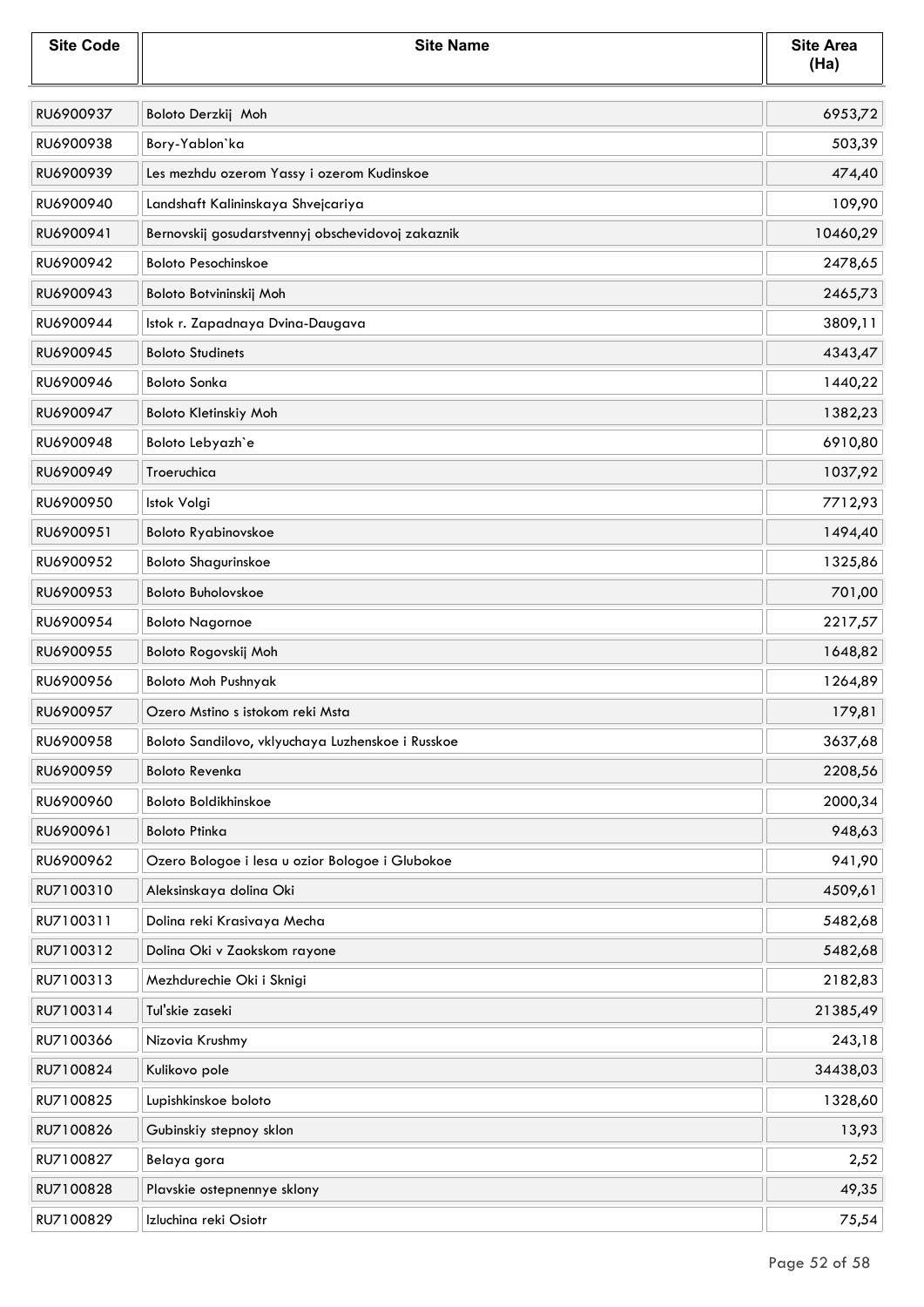| <b>Site Code</b> | <b>Site Name</b>                                  | <b>Site Area</b><br>(Ha) |
|------------------|---------------------------------------------------|--------------------------|
| RU7100830        | Urochishche Kliuchi                               | 16,04                    |
| RU7100831        | Verkhoviya reki Osiotr                            | 3668,19                  |
| RU7100832        | Karnitskaya Zaseka                                | 5016,82                  |
| RU7100833        | Tul'skiy Chornyi les                              | 916,52                   |
| RU7100834        | Zakhariinskaya lesostep'                          | 33,48                    |
| RU7100835        | Vosemskiy Bor                                     | 466,96                   |
| RU7100836        | Shul'ginskiy Chornyi les                          | 501,39                   |
| RU7100837        | Zhizdrinsko-Okskaya                               | 4817,43                  |
| RU7100838        | Likhvinskiy razrez                                | 60,14                    |
| RU7100839        | Varushitskaya                                     | 554,71                   |
| RU7100840        | Cherepetskaya                                     | 1239,22                  |
| RU7100841        | Gushchinskaya                                     | 526,34                   |
| RU7100842        | Semionovskaya Zaseka                              | 8948,33                  |
| RU7100843        | Dacha Oka                                         | 3002,96                  |
| RU7100844        | Cherepetsko-Upinskiy vodorazdel                   | 8586,50                  |
| RU7100931        | Lesnoy uchastok yugo-zapadnee Shemetovo           | 621,88                   |
| RU7101251        | Dolina ruchia Ustinka youzhneye derevni Medvezhka | 30,30                    |
| RU7101252        | Mezhdurechie rek Snezhed', Zusha i Ist'ya         | 14632,16                 |
| RU7101253        | Dolina reki Oka i Fediashevskaya zaseka           | 15018,78                 |
| RU7101254        | Vezhenskiy les i urochishche Temrian'             | 2388,73                  |
| RU7101255        | Dacha Upa                                         | 16779,01                 |
| RU7101256        | Levoberezhie reki Sredniaya Vyrka                 | 211,23                   |
| RU7101257        | Les Kosovets                                      | 894,86                   |
| RU7101258        | Dolina ruchia Dorogonka                           | 68,50                    |
| RU7101259        | Zapadnaya Malinovaya zaseka                       | 11224,71                 |
| RU7101260        | Yasnopolianskiy les                               | 1042,44                  |
| RU7101261        | Vostochnaya Malinovaya zaseka                     | 3400,51                  |
| RU7101262        | Reliktovye bolota u derevni Lobynskoe             | 32,21                    |
| RU7101263        | Prirodnyi kompleks u derevni Verkhnie Brusy       | 289,89                   |
| RU7101264        | Reliktovye bolota u derevni Bykovka               | 153,35                   |
| RU7101300        | Kochaki                                           | 62,33                    |
| RU7300135        | Shilovskaya lesostep'                             | 2261,51                  |
| RU7300136        | Novocheremshanskiy                                | 18320,34                 |
| RU7300137        | Surskie vershiny                                  | 28185,62                 |
| RU7300138        | Sengileevskiy Yuzhnyi                             | 11726,38                 |
| RU7300139        | Malaya Atmala                                     | 182,73                   |
| RU7300374        | Viazovskie Balki                                  | 12348,17                 |
| RU7300376        | Chernoe ozero                                     | 124,06                   |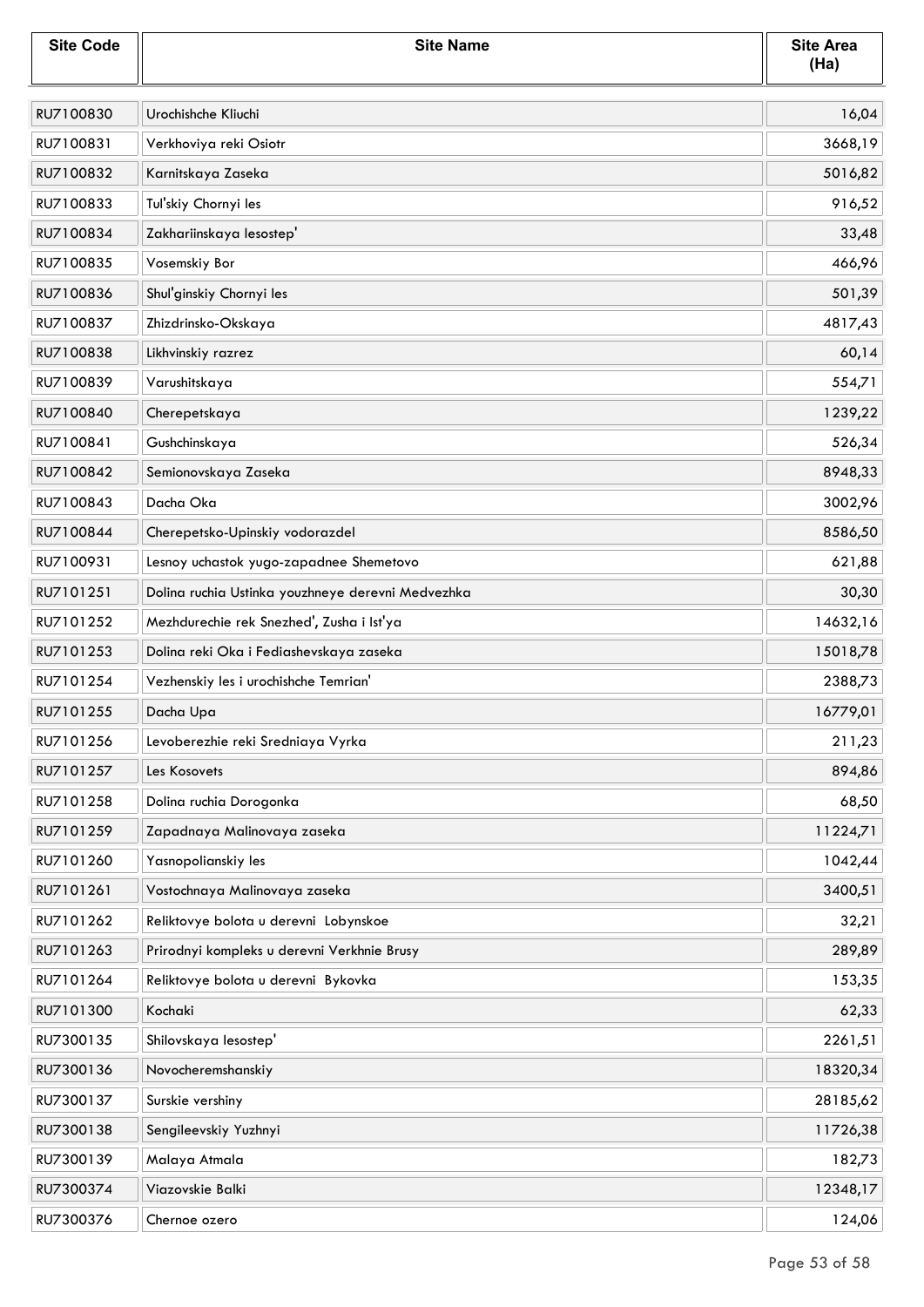| <b>Site Code</b> | <b>Site Name</b>                                | <b>Site Area</b><br>(Ha) |
|------------------|-------------------------------------------------|--------------------------|
| RU7300415        | Ozero Beloe (Dubrovskoe)                        | 100,50                   |
| RU7300416        | Ozero Kriazh                                    | 89,77                    |
| RU7300417        | Solovchikhinskiy                                | 18901,71                 |
| RU7300427        | Liakhovskaya lesostep'                          | 102,96                   |
| RU7300476        | Ostepnennye sklony doliny reki Syzganka         | 36,56                    |
| RU7300477        | Reliktovyi uchastok sosnovogo lesa              | 37,45                    |
| RU7300478        | Sklony pravogo berega reki Sharlvovka           | 178,30                   |
| RU7300479        | Skripinskie Kuchury                             | 255,20                   |
| RU7300480        | Boloto Mokhovoe-2                               | 14,24                    |
| RU7300481        | Verkhovoe boloto Maloe                          | 8,16                     |
| RU7300482        | Luga i lesostep' v okrestnostiakh sela Aristovo | 26,02                    |
| RU7300483        | Sosniak bliz sela Vyrypaevka                    | 66,19                    |
| RU7300484        | Stepnye sklony i dubravy u sela Valgussy        | 64,80                    |
| RU7300485        | Stepnye sklony y sela Tiyapino                  | 82,23                    |
| RU7300486        | Yulovskiy prud                                  | 85,14                    |
| RU7300487        | Stepnoy sklon y c. Ust'-Uren'                   | 13,75                    |
| RU7300488        | Kandaratskie stepnye sklony                     | 78,25                    |
| RU7300489        | Stepnye sklony i dubravy u sela Chebotaevka     | 226,54                   |
| RU7300525        | Surskiy                                         | 23838,32                 |
| RU7300526        | Starokulatkinskiy                               | 21938,25                 |
| RU7301443        | Dolina ruchia Kashpirka                         | 981,43                   |
| RU7301471        | Beloyarskiy Les                                 | 4543,29                  |
| RU7301472        | Suskanskiy Les                                  | 179,55                   |
| RU7301473        | Silaevskaya Dubrava                             | 520,48                   |
| RU7301528        | Sengileevskiy Severnyi                          | 715,20                   |
| RU7301532        | Lavinskaya step'                                | 1031,77                  |
| RU7301562        | Varvarovskaya step'                             | 1178,61                  |
| RU7301578        | Zotovo ozero                                    | 1124,70                  |
| RU7301579        | Ozero Svetloe Slavkinskoe                       | 176,14                   |
| RU7301580        | Prisurskie vodookhrannye lese                   | 6438,15                  |
| RU7301601        | Tetiushskaya                                    | 0,00                     |
| RU7301602        | <b>Bakhteevskie Uvaly</b>                       | 0,00                     |
| RU7600028        | Plescheevo ozero                                | 23515,05                 |
| RU7600094        | Yaroslavskiy                                    | 13639,68                 |
| RU7600736        | Ustievskiy                                      | 0,00                     |
| RU7600737        | Sotinskiy                                       | 10864,81                 |
| RU7601250        | Koz'modemianskiy                                | 7713,03                  |
| RU7700565        | Kurkino                                         | 268,37                   |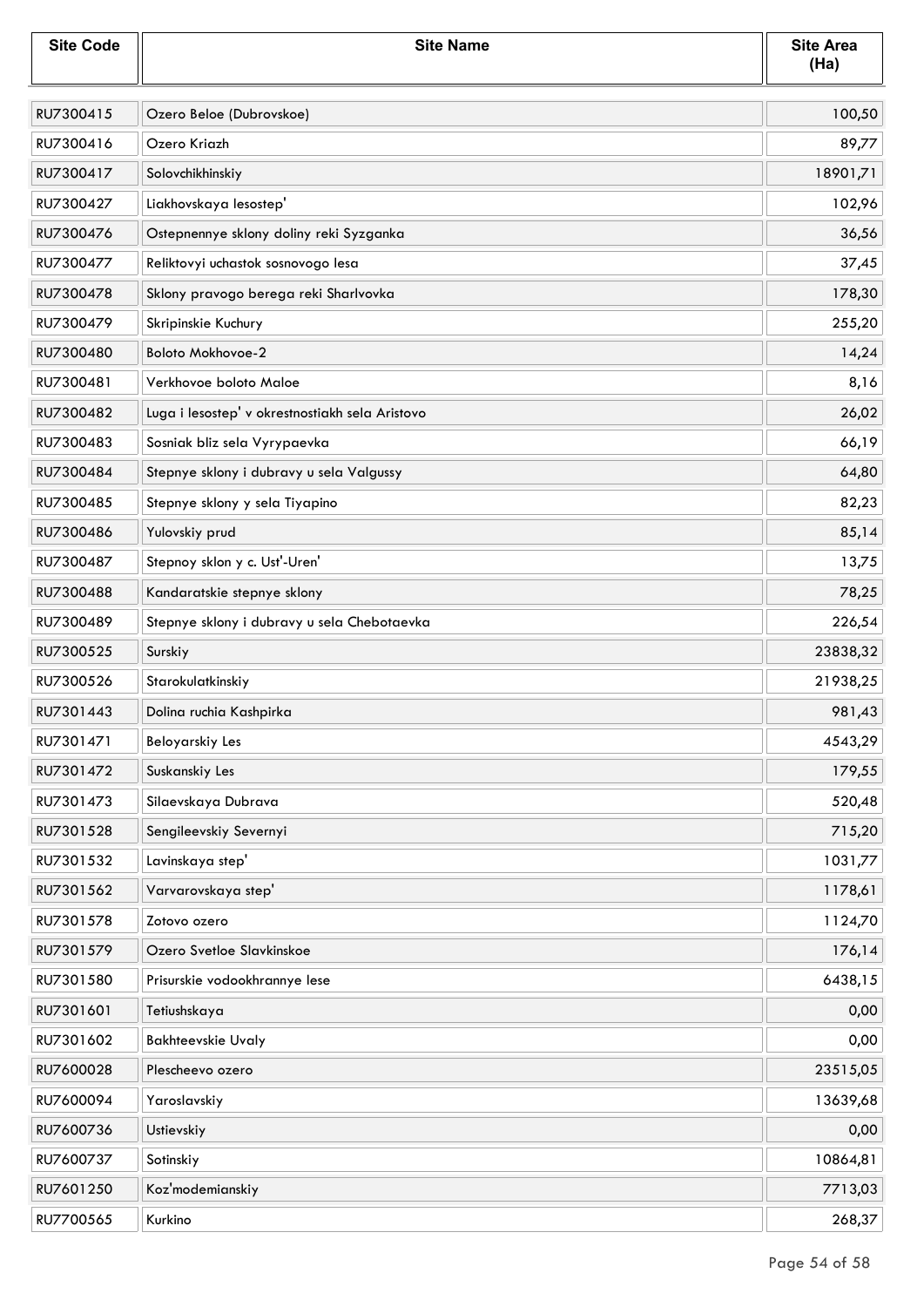| <b>Site Code</b> | <b>Site Name</b>                 | <b>Site Area</b><br>(Ha) |
|------------------|----------------------------------|--------------------------|
| RU7700566        | Tushinskiy                       | 716,83                   |
| RU7700567        | Pokrovskoe-Streshnevo            | 309,74                   |
| RU7700568        | Dolina Setuni                    | 805,95                   |
| RU7700569        | Izmailovo                        | 1645,87                  |
| RU7700570        | Tsaritsuno                       | 1281,08                  |
| RU7700571        | Vorobiovy Gory                   | 149,27                   |
| RU7700572        | Petrovsko-Razumovskoe            | 631,94                   |
| RU7700573        | Ostankino                        | 782,35                   |
| RU7700574        | Moskvoretskiy                    | 3798,16                  |
| RU7700575        | <b>Bitsevskiy Les</b>            | 2177,67                  |
| RU7700576        | Kuz'minki-Liublino               | 1233,37                  |
| RU7700577        | Kosinskiy                        | 475,35                   |
| RU7700578        | Tioplyi Stan                     | 295,01                   |
| RU7700600        | Malinkovskaya                    | 1961,66                  |
| RU7700657        | <b>Boloto Filinskoe</b>          | 21,26                    |
| RU7800521        | Yuntolovskiy                     | 973,18                   |
| RU7800522        | Strel'ninskiy bereg              | 70,39                    |
| RU7800523        | Sestroretskaya nizina            | 1743,58                  |
| RU7801440        | Komarovsiy bereg                 | 162,12                   |
| RU7801441        | Park Sergievka                   | 121,80                   |
| RU8300033        | Nenetskiy                        | 903732,88                |
| RU8300081        | Ostrovnoy                        | 88653,70                 |
| RU8300201        | Vaygach                          | 259591,16                |
| RU8300202        | Kamennye goroda i Severnyi Timan | 157041,03                |
| RU8300203        | Pym-Va-Shor                      | 2380,17                  |
| RU8300532        | More-Yu                          | 55275,30                 |
| RU8300533        | Shoinskiy                        | 15752,54                 |
| RU8301147        | Khaypudyrskaya guba              | 84040,23                 |
| RU8301148        | Vashutkinskaya                   | 113587,96                |
| RU8301149        | Padimeyskaya                     | 145381,14                |
| RU8301150        | Oziora Seryerty                  | 39157,74                 |
| RU8301151        | Dolina reki Chiornaya            | 49018,25                 |
| RU8301152        | Yugorskaya                       | 510043,03                |
| RU8301153        | Yazhmo-Nesinskaya                | 94341,66                 |
| RU8301154        | Kanin Kamen'                     | 151330,12                |
| RU8301155        | <b>Sviatoy Nos</b>               | 4818,17                  |
| RU8301156        | Kolguevskaya                     | 242533,61                |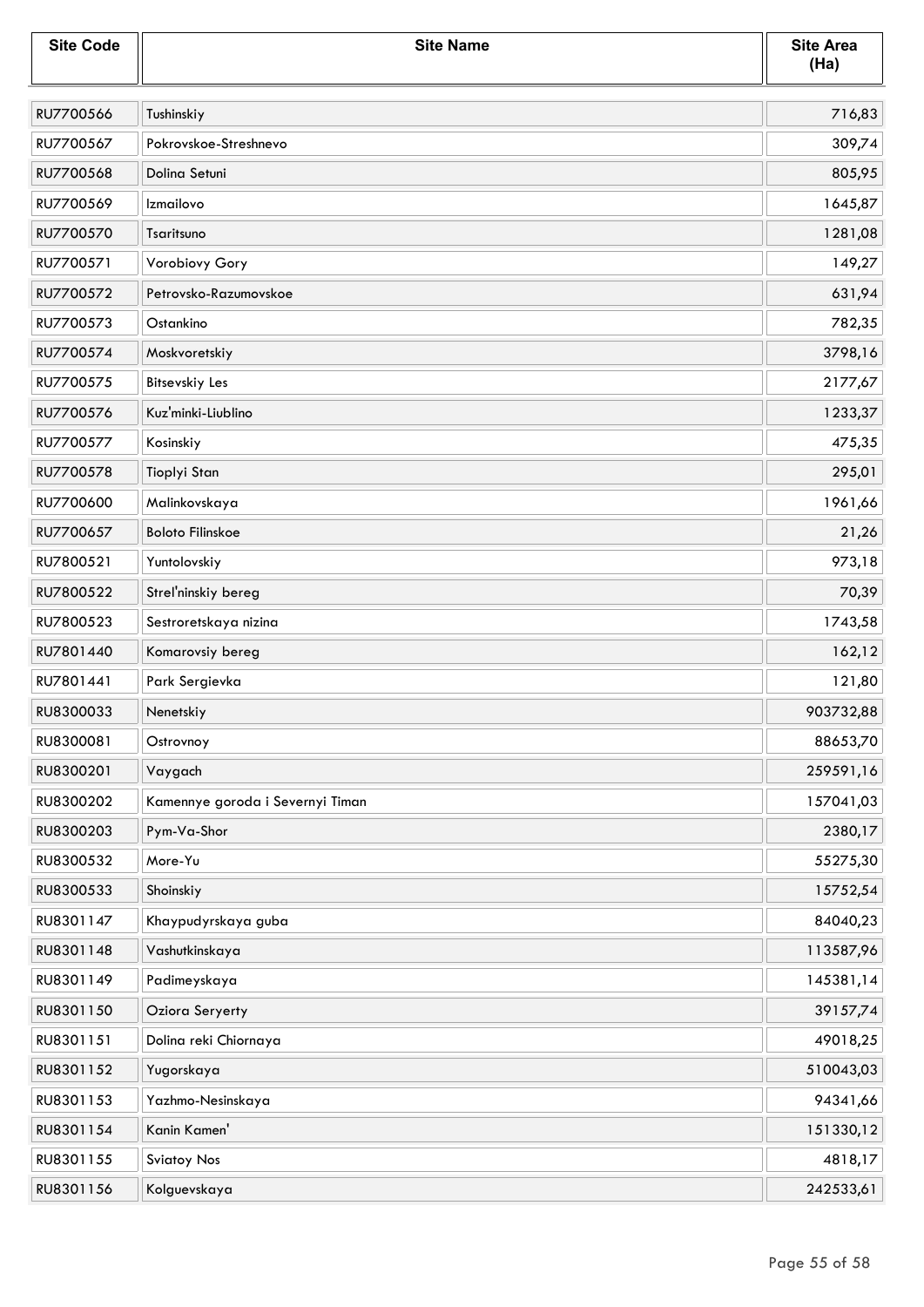| Serbia/Serbie |                               |           |
|---------------|-------------------------------|-----------|
| RS0000001     | <b>GORNJE PODUNAVLJE</b>      | 19378,00  |
| RS0000002     | <b>KOPAONIK</b>               | 31386,00  |
| RS0000003     | <b>OBEDSKA BARA</b>           | 9863,00   |
| RS0000004     | <b>PROKLETIJE</b>             | 155396,00 |
| RS0000005     | DELIBLATSKA PESCARA           | 35837,00  |
| RS0000006     | <b>VLASINA</b>                | 8612,00   |
| RS0000007     | <b>FRUSKA GORA</b>            | 25393,00  |
| RS0000008     | <b>SAR PLANINA</b>            | 96987,86  |
| RS0000009     | <b>TARA</b>                   | 19175,00  |
| RS0000010     | SLANO KOPOVO                  | 976,45    |
| RS0000011     | <b>STARA PLANINA</b>          | 142219,64 |
| RS0000012     | <b>DJERDAP</b>                | 63608,45  |
| RS0000013     | LUDASKO JEZERO                | 846,33    |
| RS0000014     | <b>ZASAVICA</b>               | 670,99    |
| RS0000015     | <b>DOLINA PCINJE</b>          | 2606,00   |
| RS0000016     | SUBOTICKA PESCARA             | 5369,90   |
| RS0000017     | <b>VRSACKE PLANINE</b>        | 4408,00   |
| RS0000018     | SARGAN-MOKRA GORA             | 3678,23   |
| RS0000019     | <b>SUVA PLANINA</b>           | 21354,00  |
| RS0000020     | <b>JELASNICKA KLISURA</b>     | 115,73    |
| RS0000021     | KOVILJSKO-PETROVARADINSKI RIT | 4840,61   |
| RS0000022     | PASNJACI VELIKE DROPLJE       | 979,44    |
| RS0000023     | SELEVENJSKE PUSTARE           | 677,04    |
| RS0000024     | STARI BEGEJ-CARSKA BARA       | 1676,00   |
| RS0000025     | KLISURA REKE UVAC             | 7543,00   |
| RS0000026     | KLISURA REKE MILESEVKE        | 1280,89   |
| RS0000027     | <b>RTANJ</b>                  | 4997,17   |
| RS0000028     | <b>GRMIJA</b>                 | 1167,94   |
| RS0000029     | <b>PALIC</b>                  | 712,90    |
| RS0000030     | <b>GOLIJA</b>                 | 75183,00  |
| RS0000031     | SICEVACKA KLISURA             | 7746,00   |
| RS0000032     | <b>MIRUSA</b>                 | 330,48    |
| RS0000033     | OVCARSKO-KABLARSKA KLISURA    | 2250,00   |
| RS0000034     | <b>ZLATIBOR</b>               | 32174,86  |
| RS0000035     | <b>JERMA</b>                  | 7048,78   |
| RS0000036     | <b>SUVOBOR</b>                | 52037,00  |
| RS0000037     | <b>PESTER</b>                 | 3865,40   |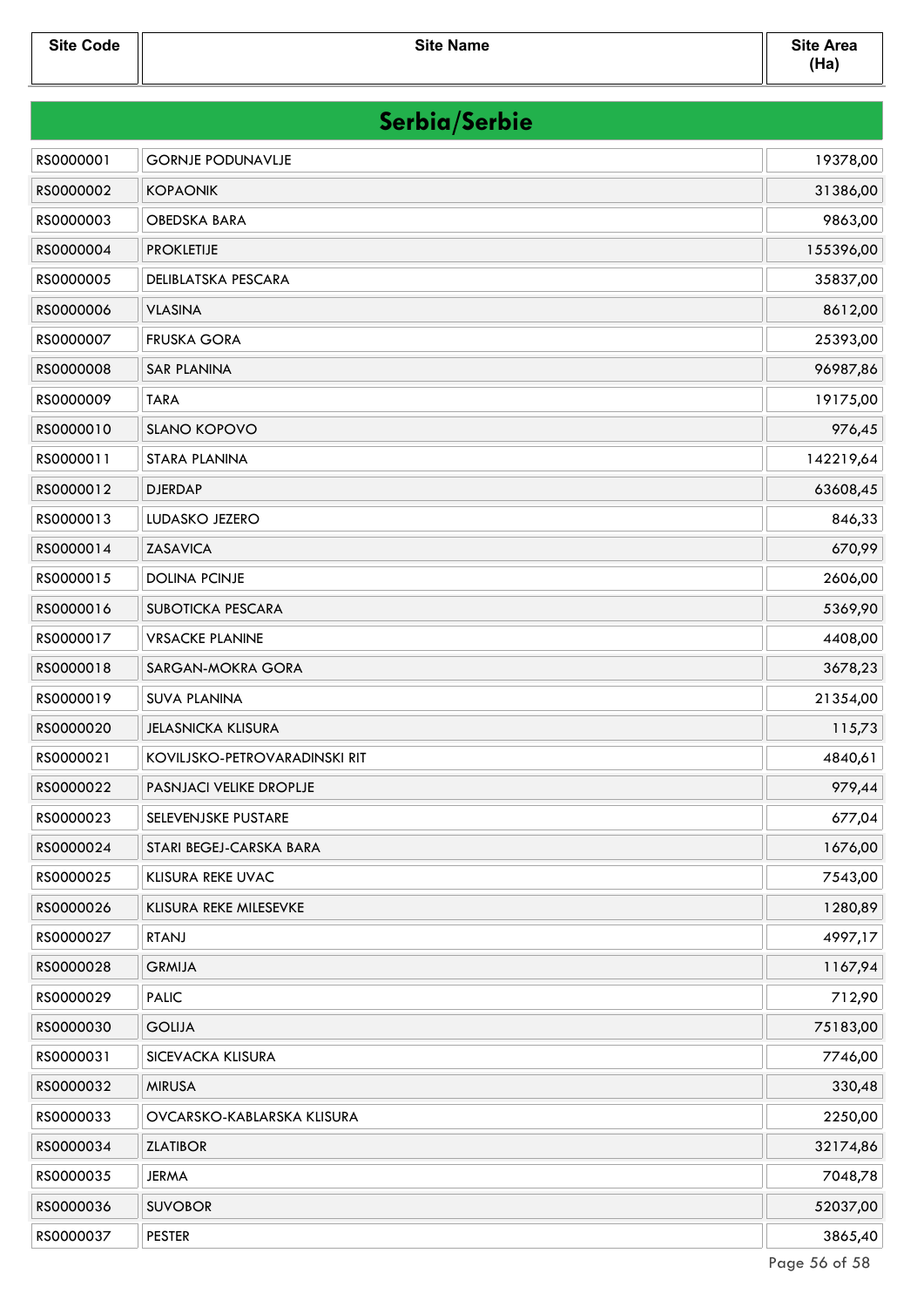| <b>Site Code</b> | <b>Site Name</b>             | <b>Site Area</b><br>(Ha) |
|------------------|------------------------------|--------------------------|
| RS0000038        | <b>KARADJORDJEVO</b>         | 2955,33                  |
| RS0000039        | KLISURA REKE TRESNJICE       | 595,38                   |
| RS0000040        | <b>VENERINA PADINA</b>       | 0,27                     |
| RS0000041        | <b>FELJESANA</b>             | 15,28                    |
| RS0000042        | <b>MUSTAFA</b>               | 79,64                    |
| RS0000043        | LAZAREV KANJON               | 1755,00                  |
| RS0000044        | <b>PROKOP</b>                | 5,00                     |
| RS0000045        | <b>SALINACKI LUG</b>         | 19,22                    |
| RS0000046        | <b>TESNE JARUGE</b>          | 2,92                     |
| RS0000047        | <b>VINATOVACA</b>            | 37,43                    |
| RS0000048        | <b>ZELENICJE</b>             | 41,70                    |
| RS0000049        | <b>ZELENIKA</b>              | 0,12                     |
| RS0000050        | <b>KLISURA OSANICKE REKE</b> | 30,44                    |
| RS0000051        | MALA JASENOVA GLAVA          | 6,30                     |
| RS0000052        | <b>OZRENSKE LIVADE</b>       | 838,14                   |
| RS0000053        | <b>TIKVARA</b>               | 508,14                   |
| RS0000054        | <b>KLISURA REKE GRADAC</b>   | 1268,07                  |
| RS0000055        | KUCAJSKE PLANINE             | 103108,90                |
| RS0000056        | PANCEVACKE ADE               | 1141,13                  |
| RS0000057        | <b>ZAOVINE</b>               | 5593,61                  |
| RS0000058        | <b>AVALA</b>                 | 489,13                   |
| RS0000059        | <b>KOSMAJ</b>                | 3514,50                  |
| RS0000060        | <b>RADAN</b>                 | 46664,00                 |
| RS0000061        | <b>BUSOVATA</b>              | 15,86                    |